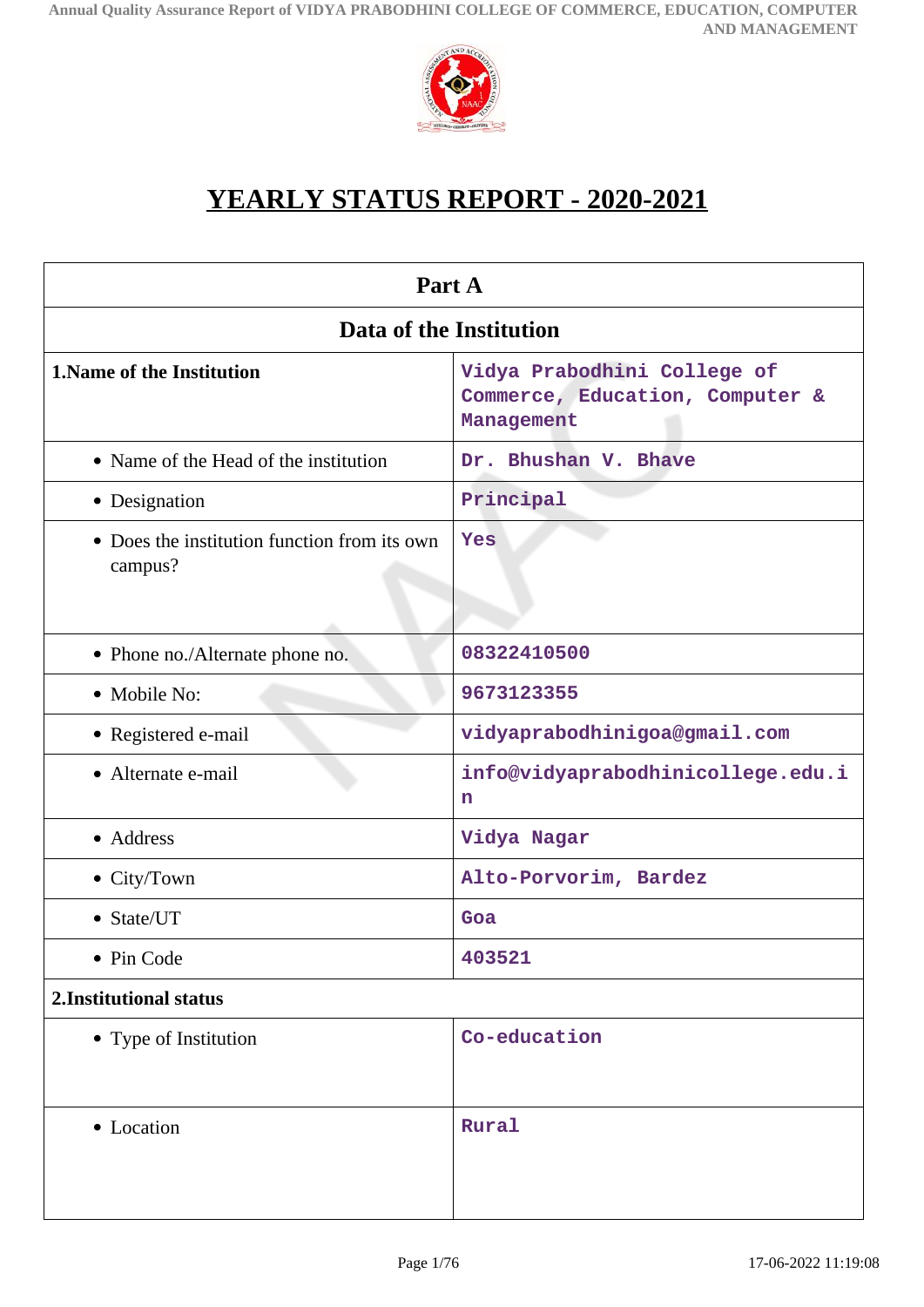| • Financial Status                                                                                                |                                      |                       | Grants-in aid |                                                           |                                |               |  |                              |
|-------------------------------------------------------------------------------------------------------------------|--------------------------------------|-----------------------|---------------|-----------------------------------------------------------|--------------------------------|---------------|--|------------------------------|
|                                                                                                                   | • Name of the Affiliating University |                       |               | Goa University                                            |                                |               |  |                              |
|                                                                                                                   | • Name of the IQAC Coordinator       |                       |               | Dr. Anil T. Thosare                                       |                                |               |  |                              |
| $\bullet$ Phone No.                                                                                               |                                      |                       |               | 08322410500                                               |                                |               |  |                              |
| • Alternate phone No.                                                                                             |                                      |                       |               | 08322413600                                               |                                |               |  |                              |
| • Mobile                                                                                                          |                                      |                       |               | 9082412137                                                |                                |               |  |                              |
| • IQAC e-mail address                                                                                             |                                      |                       |               |                                                           |                                |               |  | vidyaprabodhinigoa@gmail.com |
| • Alternate e-mail address                                                                                        |                                      |                       |               | info@vidyaprabodhinicollege.edu.i<br>n                    |                                |               |  |                              |
| 3. Website address (Web link of the AQAR<br>(Previous Academic Year)                                              |                                      |                       |               | http://vidyaprabodhinicollege.edu<br>.in/VPCCECM/AOAR.php |                                |               |  |                              |
| 4. Whether Academic Calendar prepared<br>during the year?                                                         |                                      | <b>Yes</b>            |               |                                                           |                                |               |  |                              |
| • if yes, whether it is uploaded in the<br>Institutional website Web link:                                        |                                      |                       |               |                                                           |                                |               |  |                              |
| <b>5. Accreditation Details</b>                                                                                   |                                      |                       |               |                                                           |                                |               |  |                              |
| Cycle                                                                                                             | Grade                                | <b>CGPA</b>           |               | Year of<br>Accreditation                                  |                                | Validity from |  | Validity to                  |
| Cycle 1                                                                                                           | $B+$                                 | 2.73                  |               | 2018                                                      |                                | 26/09/2018    |  | 25/09/2023                   |
| <b>6.Date of Establishment of IQAC</b>                                                                            |                                      | 17/10/2015            |               |                                                           |                                |               |  |                              |
| 7. Provide the list of funds by Central / State Government<br>UGC/CSIR/DBT/ICMR/TEQIP/World Bank/CPE of UGC etc., |                                      |                       |               |                                                           |                                |               |  |                              |
| Institutional/Depa<br>rtment /Faculty                                                                             | Scheme                               | <b>Funding Agency</b> |               |                                                           | Year of award<br>with duration |               |  | Amount                       |
| Nil                                                                                                               | Nil<br>Nil                           |                       |               | Nil                                                       |                                | Nil           |  |                              |
| 8. Whether composition of IQAC as per latest<br><b>NAAC</b> guidelines                                            |                                      | Yes                   |               |                                                           |                                |               |  |                              |
| • Upload latest notification of formation of<br>IQAC                                                              |                                      | No File Uploaded      |               |                                                           |                                |               |  |                              |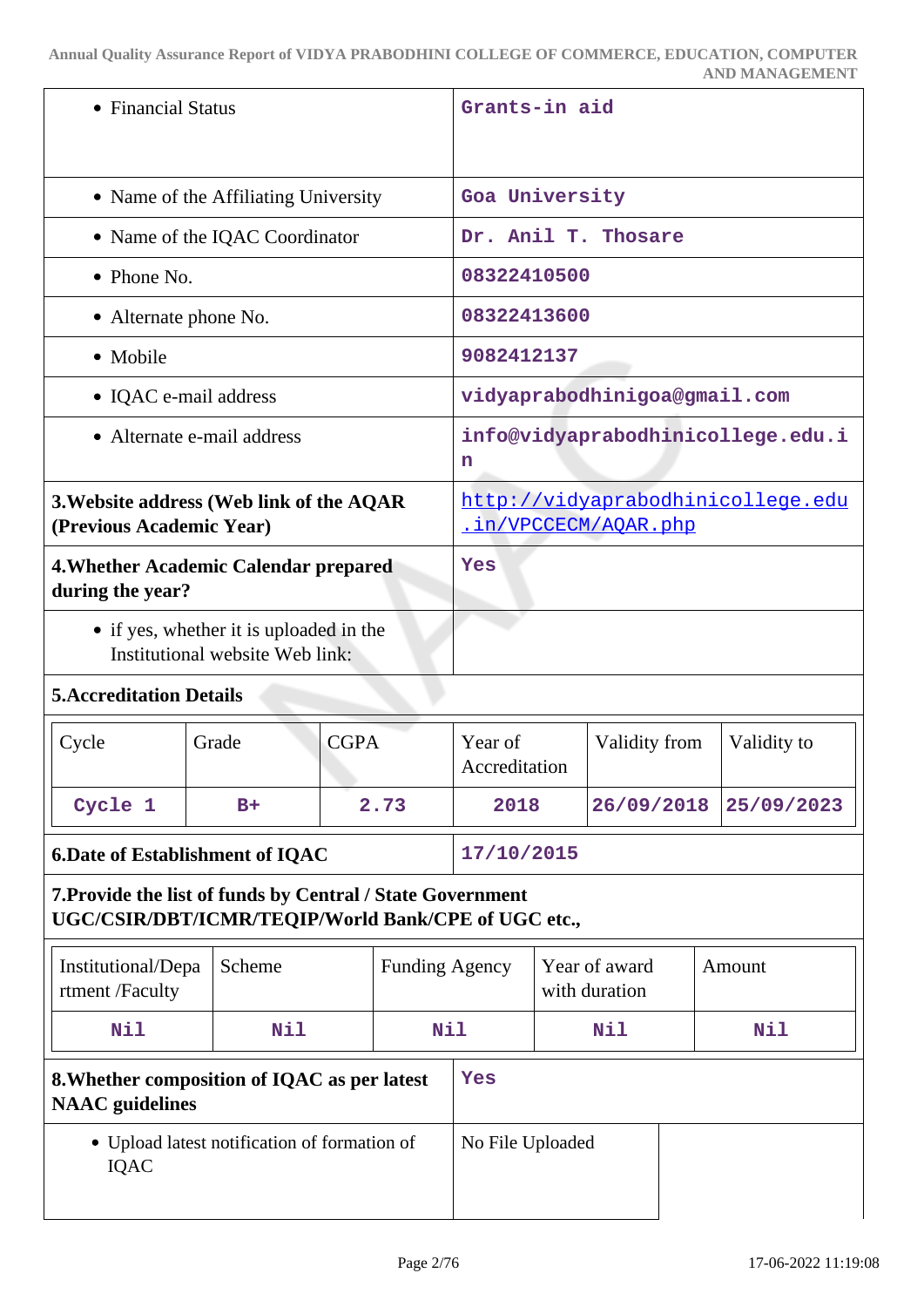| 9. No. of IQAC meetings held during the year                                                                                                                             | 1                     |  |
|--------------------------------------------------------------------------------------------------------------------------------------------------------------------------|-----------------------|--|
| • Were the minutes of IQAC meeting(s) and<br>compliance to the decisions have been<br>uploaded on the institutional website?                                             | Yes                   |  |
| • If No, please upload the minutes of the<br>meeting(s) and Action Taken Report                                                                                          | No File Uploaded      |  |
| 10. Whether IQAC received funding from any<br>of the funding agency to support its activities<br>during the year?                                                        | <b>No</b>             |  |
| • If yes, mention the amount                                                                                                                                             |                       |  |
| 11. Significant contributions made by IQAC during the current year (maximum five bullets)                                                                                |                       |  |
| 1. Invited Lecture on Developing Quality Culture in Higher Education<br>Institutions 2. International Yoga Day 2021                                                      |                       |  |
| 12. Plan of action chalked out by the IQAC in the beginning of the Academic year towards<br>Quality Enhancement and the outcome achieved by the end of the Academic year |                       |  |
| Plan of Action                                                                                                                                                           | Achievements/Outcomes |  |
| <b>Nil</b>                                                                                                                                                               | Nil                   |  |
| 13. Whether the AQAR was placed before<br>statutory body?                                                                                                                | Yes                   |  |
| • Name of the statutory body                                                                                                                                             |                       |  |
| Name                                                                                                                                                                     | Date of meeting(s)    |  |
| <b>IQAC</b>                                                                                                                                                              | 24/11/2021            |  |
| 14. Whether institutional data submitted to AISHE                                                                                                                        |                       |  |
| Year                                                                                                                                                                     | Date of Submission    |  |
| $2019 - 20$                                                                                                                                                              | 26/02/2020            |  |
| <b>Extended Profile</b>                                                                                                                                                  |                       |  |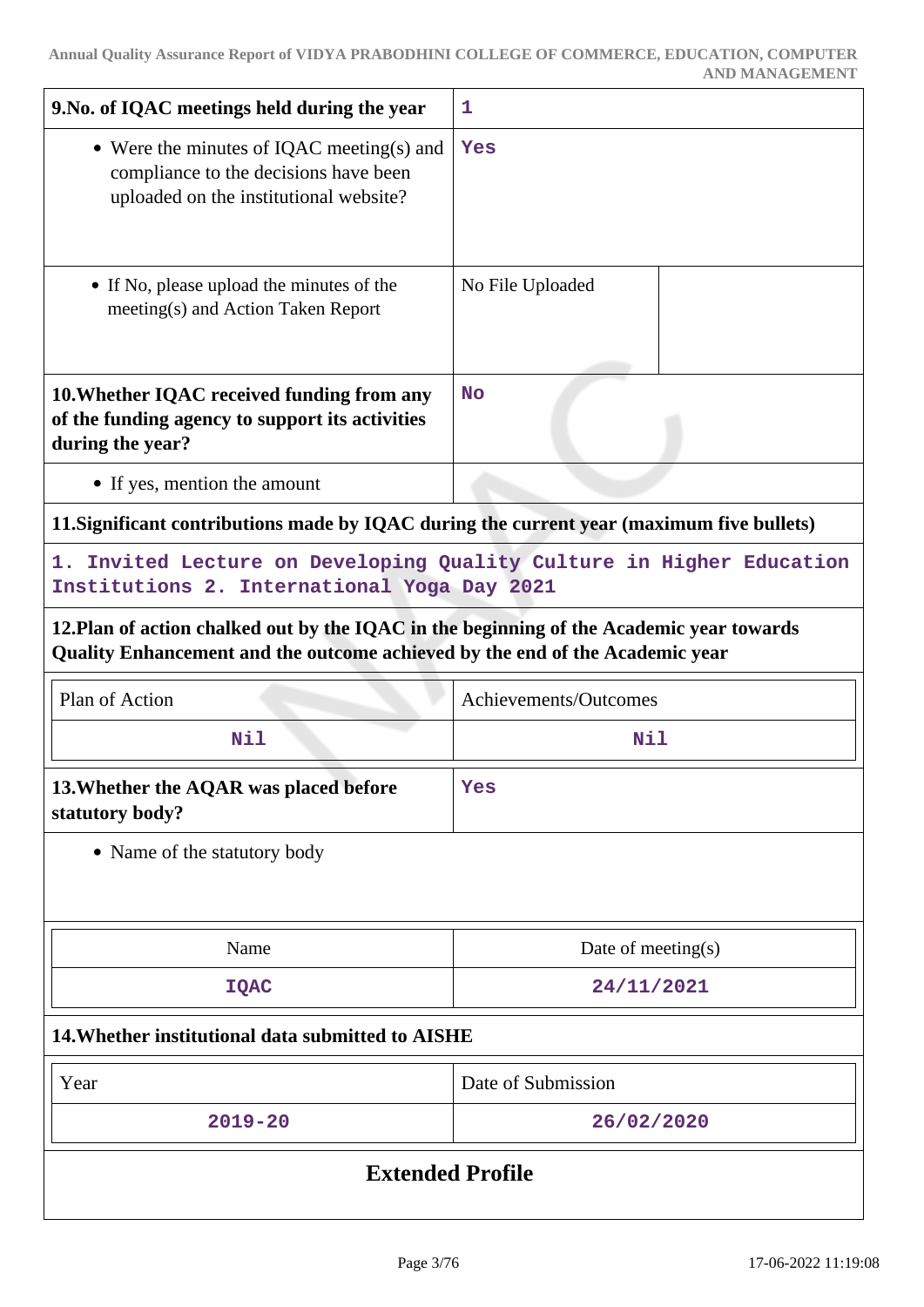| 1.Programme                                                                                    |           |                  |
|------------------------------------------------------------------------------------------------|-----------|------------------|
| 1.1                                                                                            |           | 189              |
| Number of courses offered by the institution across all programs<br>during the year            |           |                  |
| <b>File Description</b>                                                                        | Documents |                  |
| Data Template                                                                                  |           | No File Uploaded |
| 2.Student                                                                                      |           |                  |
| 2.1                                                                                            |           | 765              |
| Number of students during the year                                                             |           |                  |
| <b>File Description</b>                                                                        | Documents |                  |
| Data Template                                                                                  |           | No File Uploaded |
| 2.2                                                                                            |           | 426              |
| Number of seats earmarked for reserved category as per GOI/State<br>Govt. rule during the year |           |                  |
| <b>File Description</b>                                                                        | Documents |                  |
| Data Template                                                                                  |           | No File Uploaded |
| 2.3<br>u,                                                                                      |           | 227              |
| Number of outgoing/final year students during the year                                         |           |                  |
| <b>File Description</b>                                                                        | Documents |                  |
| Data Template                                                                                  |           | No File Uploaded |
| 3.Academic                                                                                     |           |                  |
| 3.1                                                                                            |           | 31               |
| Number of full time teachers during the year                                                   |           |                  |
| <b>File Description</b>                                                                        | Documents |                  |
|                                                                                                |           |                  |
| Data Template                                                                                  |           | No File Uploaded |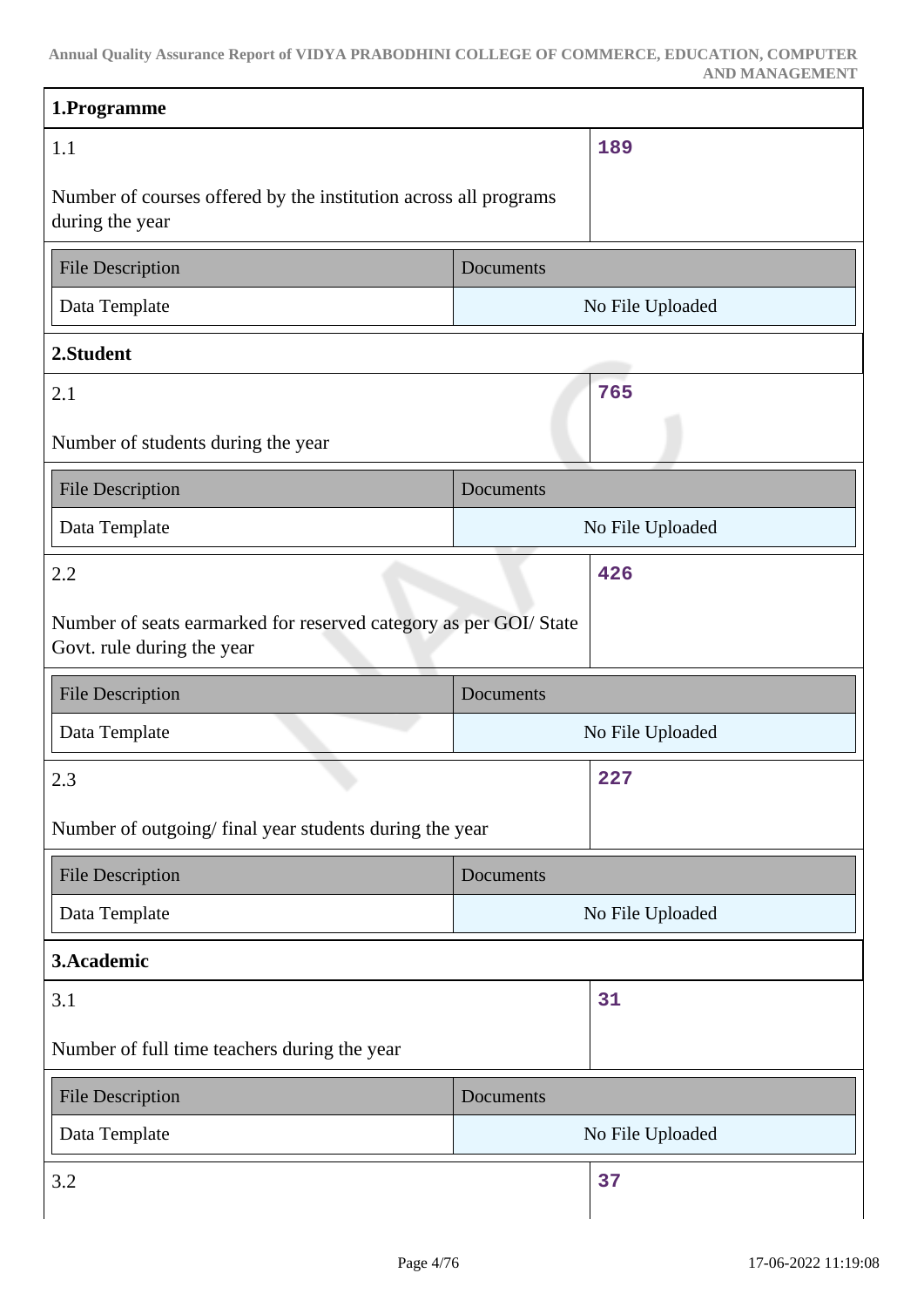Number of Sanctioned posts during the year

| <b>File Description</b> | <b>Documents</b> |
|-------------------------|------------------|
| Data Template           | No File Uploaded |

### **4.Institution**

| 4.1                                                               | 18        |
|-------------------------------------------------------------------|-----------|
| Total number of Classrooms and Seminar halls                      |           |
| 4.2                                                               | 73,63,078 |
| Total expenditure excluding salary during the year (INR in lakhs) |           |
| 4.3                                                               | 51        |
| Total number of computers on campus for academic purposes         |           |
| Part B                                                            |           |
| <b>CURRICULAR ASPECTS</b>                                         |           |

# **1.1 - Curricular Planning and Implementation**

1.1.1 - The Institution ensures effective curriculum delivery through a well planned and documented process

**Every Year, the College prepares the prospectus. The prospectus has detailed information about the structure of the program and the subjects for each year of the degree program. The admission committee is duly constituted by the College. The members of the admission committee counsel the prospective students about subjects which they have to study during the academic year. The admission for both programs is carried out through a centralised process managed by the Directorate of Higher Education.For every semester of the academic year, in the departmental meeting, subject allocation is being finalised. The list of subjects is notified and accordingly the faculty members are requested to submit the teaching plans. Teaching Plans are prepared for each subject at the beginning of the semester and uploaded on IAIMS portal. The teaching plan contains Learning objectives, Learning Outcome, title of the topic/unit, number of sessions per topic/unit, tentative dates on which sessions will be engaged, outcome measurement tools, references etc. The Time Table Committee prepares and displays the semester-wise time table on the college website. A copy of the class time table is displayed in each class for information about the students. The Time Table committee monitors that the time table is being strictly followed.**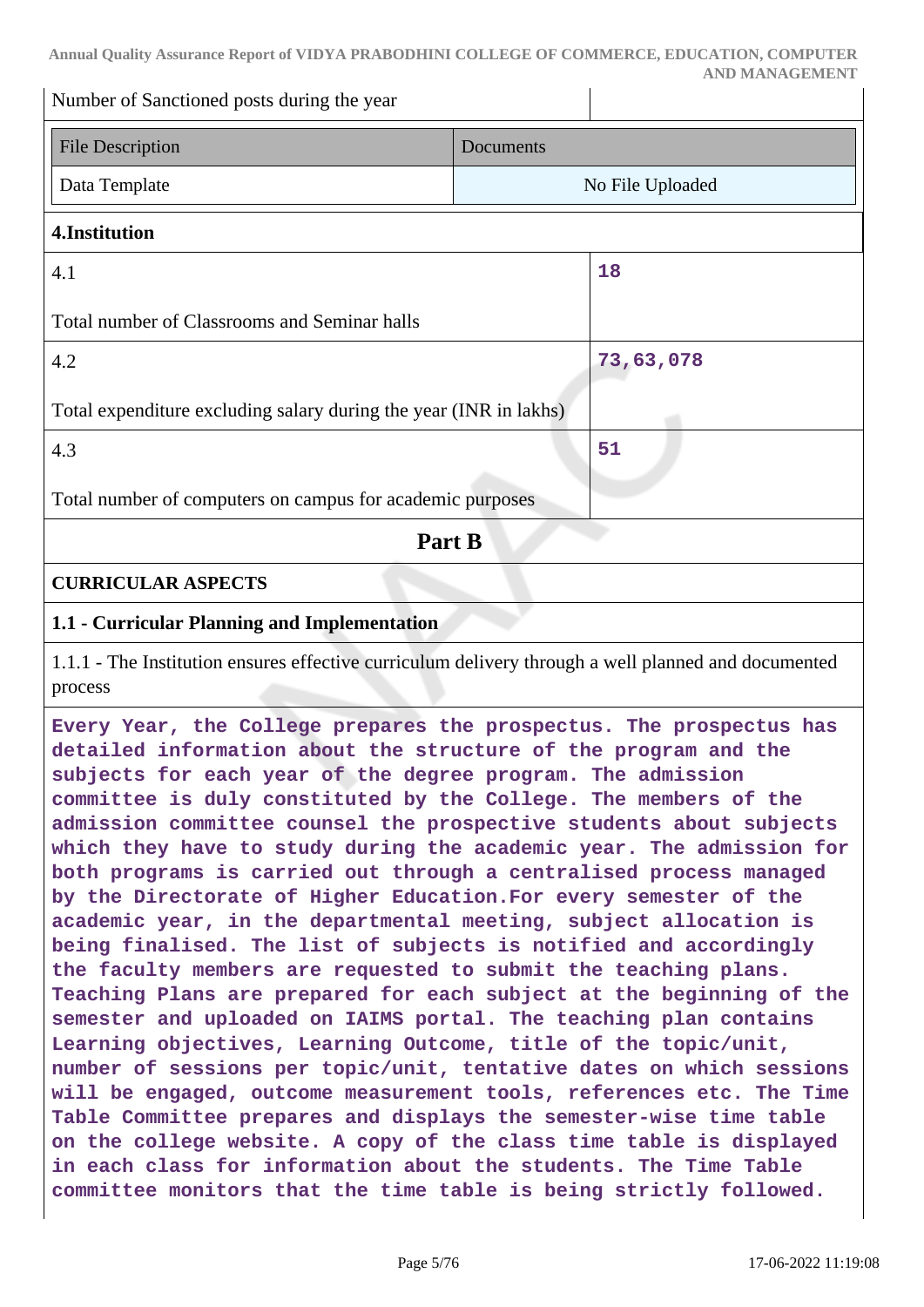**Course-wise syllabus is made available to students through the institutional website, library, and by the teachers in class. The Librarian conducts an orientation talk for new students, about the library, and reference resources and new arrivals available in the library. Learning resource material such as reference/textbooks are made available in the library. The subject teacher submits the requisition for procuring new books to the Librarian. At the end of every semester, course-wise feedback about the effectiveness of subject teaching, teaching-learning and curriculum is collected from the students in the form of a survey, and analysed and results are communicated to concerned stakeholders for improvement. Practicum forms a core element of the B.A.B.Ed. program and has four components that require a continuous inputs and close monitoring: Lesson Observation, Micro Teaching, Internships and Practice Teaching. The compulsory project paper is a part of the third year syllabus of B. Com and B.A.B.Ed. The student has to work on one research topic. One or two groups of five to ten students each are being allotted to one project supervisor. The students continuously work under the supervision of the project supervisor. These projects are evaluated by respective project guides and external examiners appointed by Goa University. With regard to the plan of documentation of curriculum, the college has well defined procedures. The test papers, assignments, PowerPoint presentations are preserved by the College. In some subjects study material is prepared by the Faculty Members and is being provided to the students. A copy of the study material is kept in the College library. The faculty members engage lectures through online platforms and assignments and presentations are collected through online mode. Due to Covid-19 pandemic the Third Year projectViva Voce examination was conducted through google meet platform.**

| <b>File Description</b>                | Documents                                                |
|----------------------------------------|----------------------------------------------------------|
| Upload relevant supporting<br>document | No File Uploaded                                         |
| Link for Additional information        | http://vidyaprabodhinicollege.edu.in/VPCCECM<br>/Adm.php |

1.1.2 - The institution adheres to the academic calendar including for the conduct of Continuous Internal Evaluation (CIE)

**The institution adheres to the academic calendar including for the conduct ofContinuous Internal Evaluation (CIE)The academic calendar is prepared by Goa University and sent to all the Affiliated Colleges.The commencement of classes and conduct of the semester end**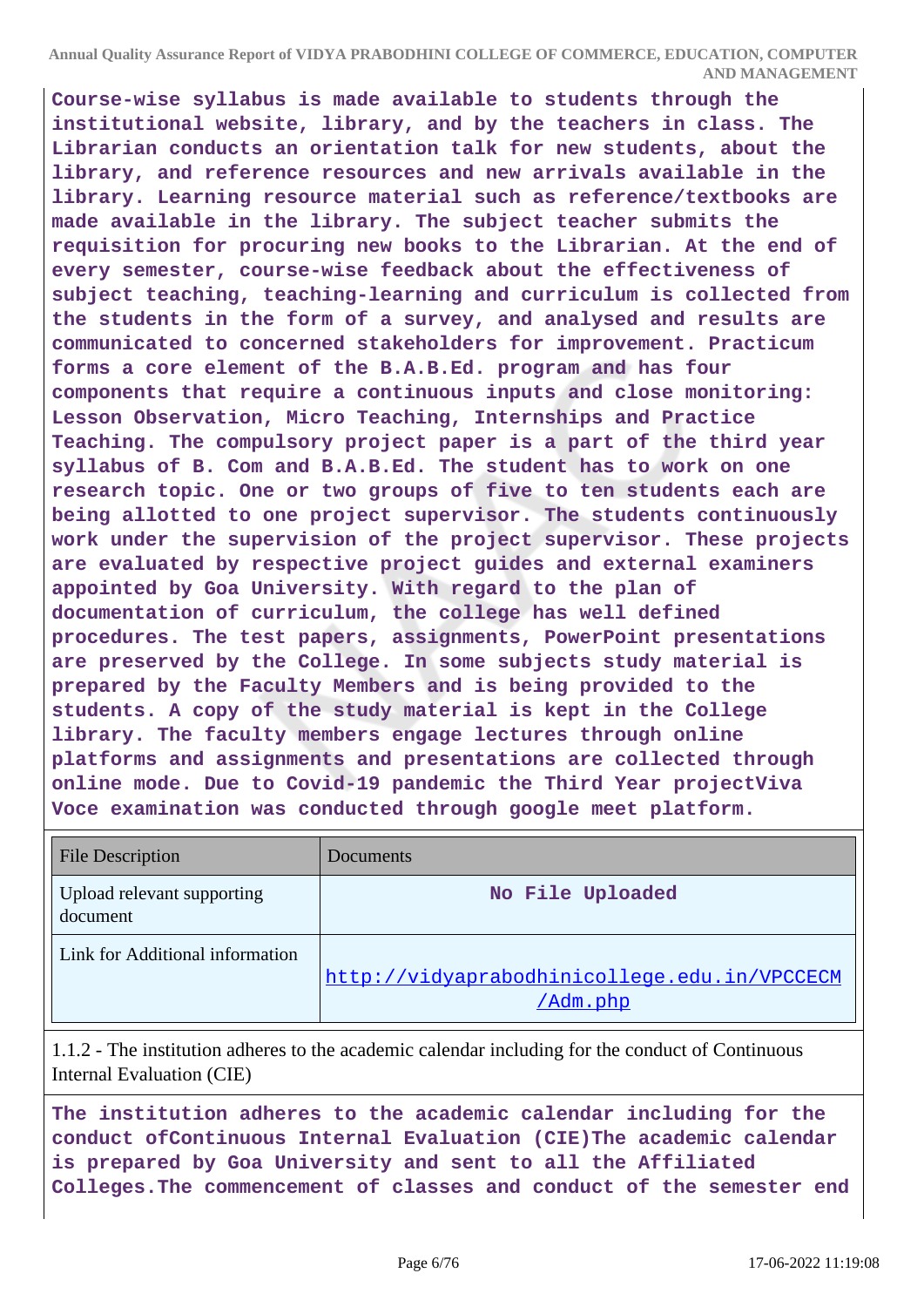**examination dates arementioned in the academic calendar and the College strictly follows the Academic Calendar.The Time Table Committee prepares the Time Table and notifies the same for information offaculty members and students of the College. The Time Table is effective from day one of thecommencement of the classes for each semester as mentioned in the academic calendar.The continuous internal evaluation is planned by each College taking into consideration thelast teaching day of each semester. The ISA Monitoring Committee prepares the time-tablefor ISA and the same uploaded on the College Website. Each Faculty Members prepares aschedule of second component of ISA and informs the students about the work and also theassessment criteria.The ISA Monitoring Committee notifies the timeline to conduct of all the modes of ISAcomponents and the same is communicated to the faculty members during the staff meeting.The College Exam Committee prepares the Time-Table for Semester end examination andthe same is notified for the information of the Students and Faculty members of the College.The exam is strictly conducted only during the duration mentioned in the academic calendar.All the Curricular, Extra-Curricular and Extension Activities are planned and alsoimplemented in accordance to the Academic Calendar. The results of the Semester EndExamination are declared by the College and University as per the time frame mentioned inthe Academic Calendar. In short, each and every activity planned by the College during theacademic year is based on the timeframe mentioned by the Academic Calendar of the thatparticular year.**

| <b>File Description</b>                                                                                                                                                                                                                                                                                                                                                                                                                                                                                                | Documents             |  |  |
|------------------------------------------------------------------------------------------------------------------------------------------------------------------------------------------------------------------------------------------------------------------------------------------------------------------------------------------------------------------------------------------------------------------------------------------------------------------------------------------------------------------------|-----------------------|--|--|
| Upload relevant supporting<br>documents                                                                                                                                                                                                                                                                                                                                                                                                                                                                                | No File Uploaded      |  |  |
| Link for Additional information                                                                                                                                                                                                                                                                                                                                                                                                                                                                                        | Nil                   |  |  |
| 1.1.3 - Teachers of the Institution participate in<br>following activities related to curriculum<br>development and assessment of the affiliating<br>University and/are represented on the<br>following academic bodies during the year.<br><b>Academic council/BoS of Affiliating University</b><br>Setting of question papers for UG/PG<br>programs Design and Development of<br><b>Curriculum for Add on/certificate/Diploma</b><br><b>Courses Assessment / evaluation process of the</b><br>affiliating University | B. Any 3 of the above |  |  |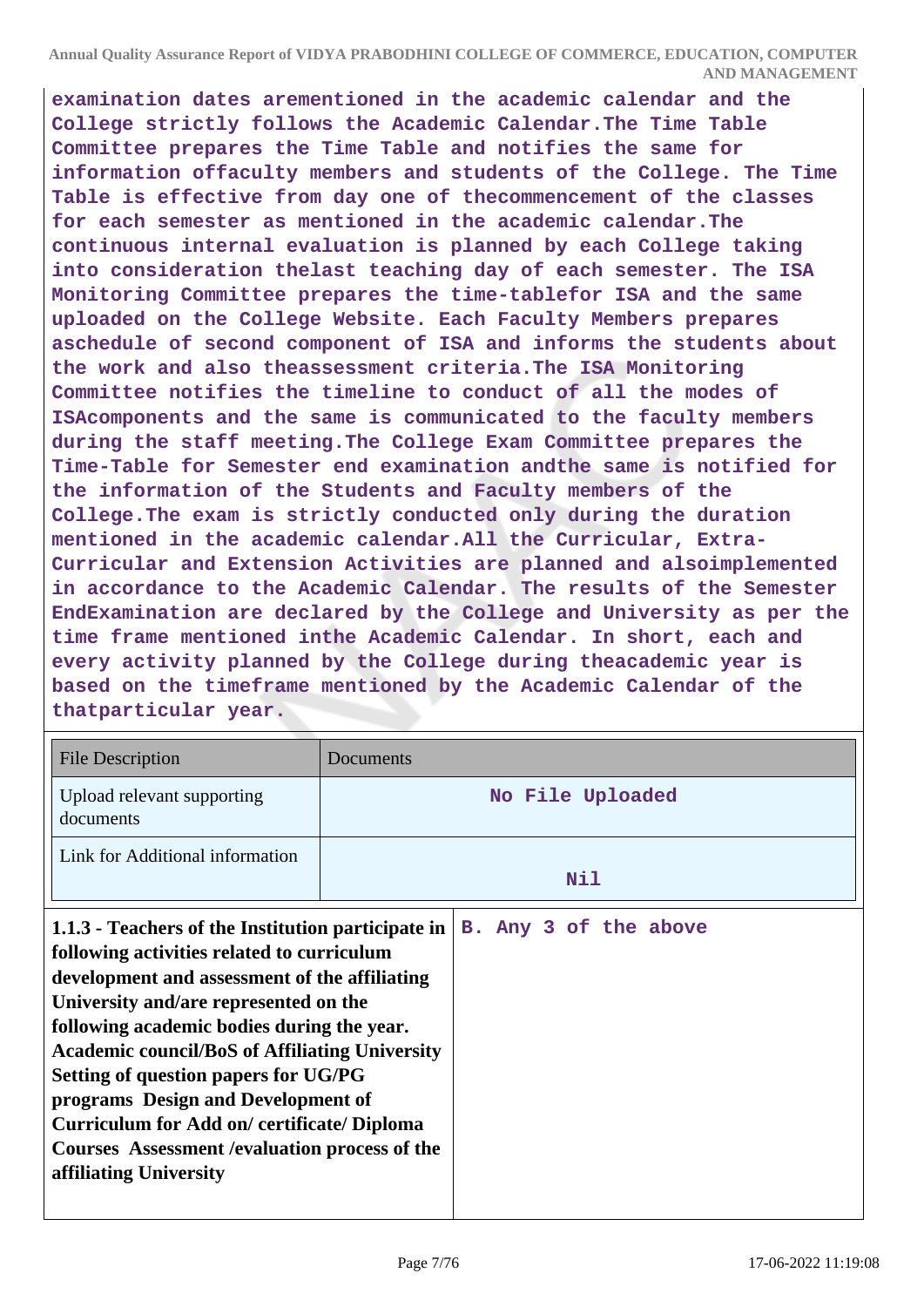| <b>File Description</b>                                                                                         | Documents |
|-----------------------------------------------------------------------------------------------------------------|-----------|
| Details of participation of<br>teachers in various<br>bodies/activities provided as a<br>response to the metric | View File |
| Any additional information                                                                                      | View File |

# **1.2 - Academic Flexibility**

**1.2.1 - Number of Programmes in which Choice Based Credit System (CBCS)/ elective course system has been implemented**

# **1.2.1.1 - Number of Programmes in which CBCS/ Elective course system implemented**

#### **2**

| <b>File Description</b>                                    | Documents        |
|------------------------------------------------------------|------------------|
| Any additional information                                 | No File Uploaded |
| Minutes of relevant Academic<br>Council/BOS meetings       | No File Uploaded |
| Institutional data in prescribed<br>format (Data Template) | View File        |

# **1.2.2 - Number of Add on /Certificate programs offered during the year**

**1.2.2.1 - How many Add on /Certificate programs are added during the year. Data requirement for year: (As per Data Template)**

**1**

| <b>File Description</b>                                                       | <b>Documents</b> |
|-------------------------------------------------------------------------------|------------------|
| Any additional information                                                    | No File Uploaded |
| Brochure or any other document<br>relating to Add on /Certificate<br>programs | View File        |
| List of Add on /Certificate<br>programs (Data Template)                       | View File        |

# **1.2.3 - Number of students enrolled in Certificate/ Add-on programs as against the total number of students during the year**

**20**

**1.2.3.1 - Number of students enrolled in subject related Certificate or Add-on programs during**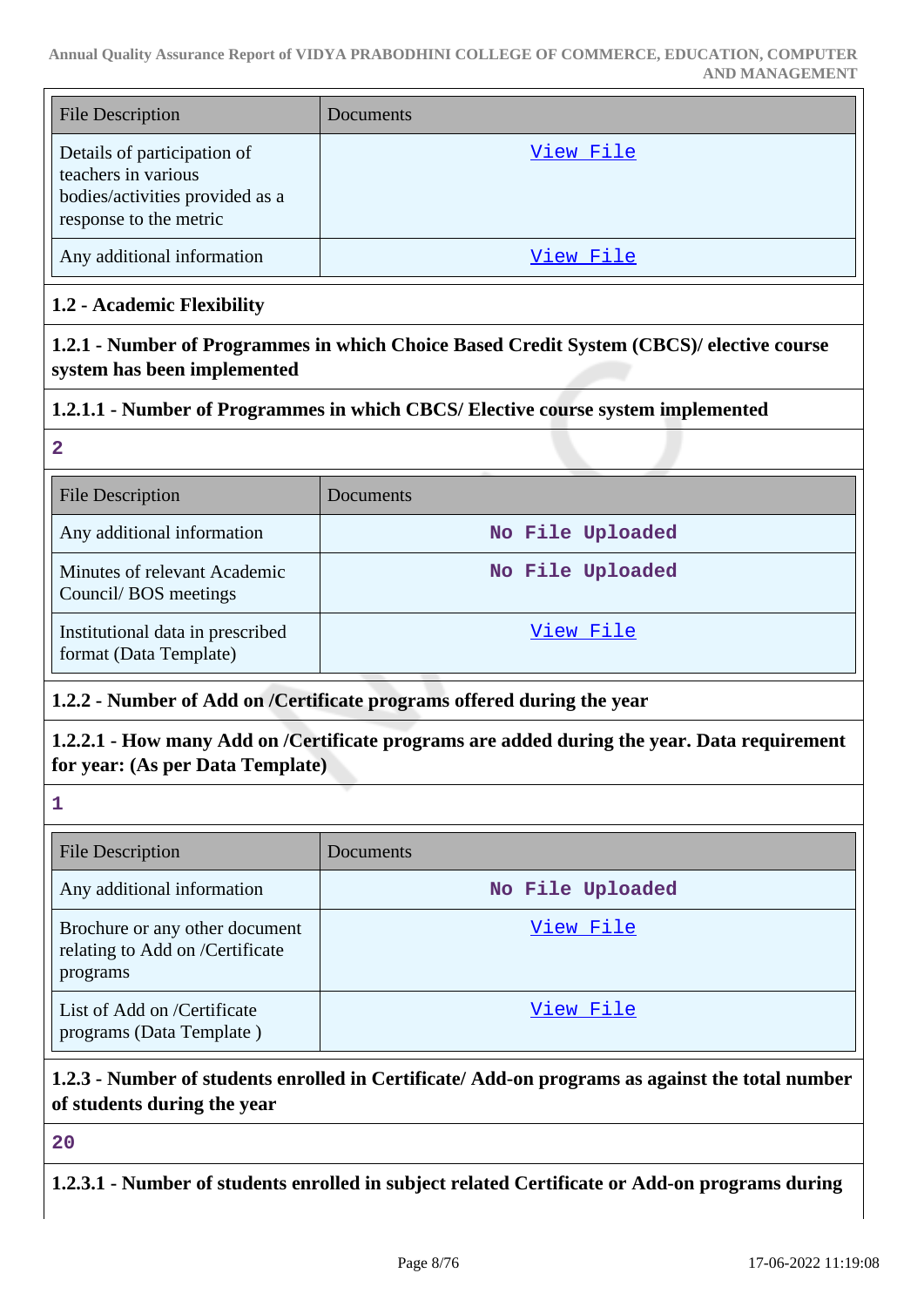#### **the year**

**20**

| 2 U                                                                                       |                  |
|-------------------------------------------------------------------------------------------|------------------|
| <b>File Description</b>                                                                   | Documents        |
| Any additional information                                                                | No File Uploaded |
| Details of the students enrolled in<br>Subjects related to<br>certificate/Add-on programs | View File        |

### **1.3 - Curriculum Enrichment**

1.3.1 - Institution integrates crosscutting issues relevant to Professional Ethics, Gender, Human Values, Environment and Sustainability into the Curriculum

**The institution lays emphasis on creating better citizens with moral characters and social values. This is reflected in the institution's Mission Statement and Objectives. To achieve these goals, the institution has listed focus areas that are integrated into the regular curriculum. A course titled 'Environmental Studies' is offered to the students at the First Year. Students have taken up projects such as cloth and paper bag-making for distribution in local communities. The Swacch Bharat program is also observed with lot of zest, where students, teachers and non-teaching staff participate in cleanliness drives conducted in institutional campus. The institution has an NSS unit with 100% enrolment of students as volunteers. The unit also conducts rallies and organises social awareness talks and drives such as on road safety, afforestation, AIDS awareness, anti-plastic usage, voters' awareness etc. The institution has instituted a Red Ribbon Club, which conducts a blood donation drive for students, their parents and faculty members in association with the NSS unit and Goa Medical College, every year. The Career Guidance Cell of the College organises talks by industry experts from time to time. The institution offers courses such as Guidance and Counselling, Self-Development Skills, Gender Issues in Education, Population Education, Education for Human Rights and Peace, Inclusive Education, Event Management and Disaster Management to build self-sufficiency and social awareness among students. Courses like Co-Curricular Activities, Working with the Community and Work Experience, encourage students to reach out to the community through various projects. Courses in Fine Arts and Performing Arts encourage them to explore their hobbies, learn craftmaking and develop their aesthetic potential.**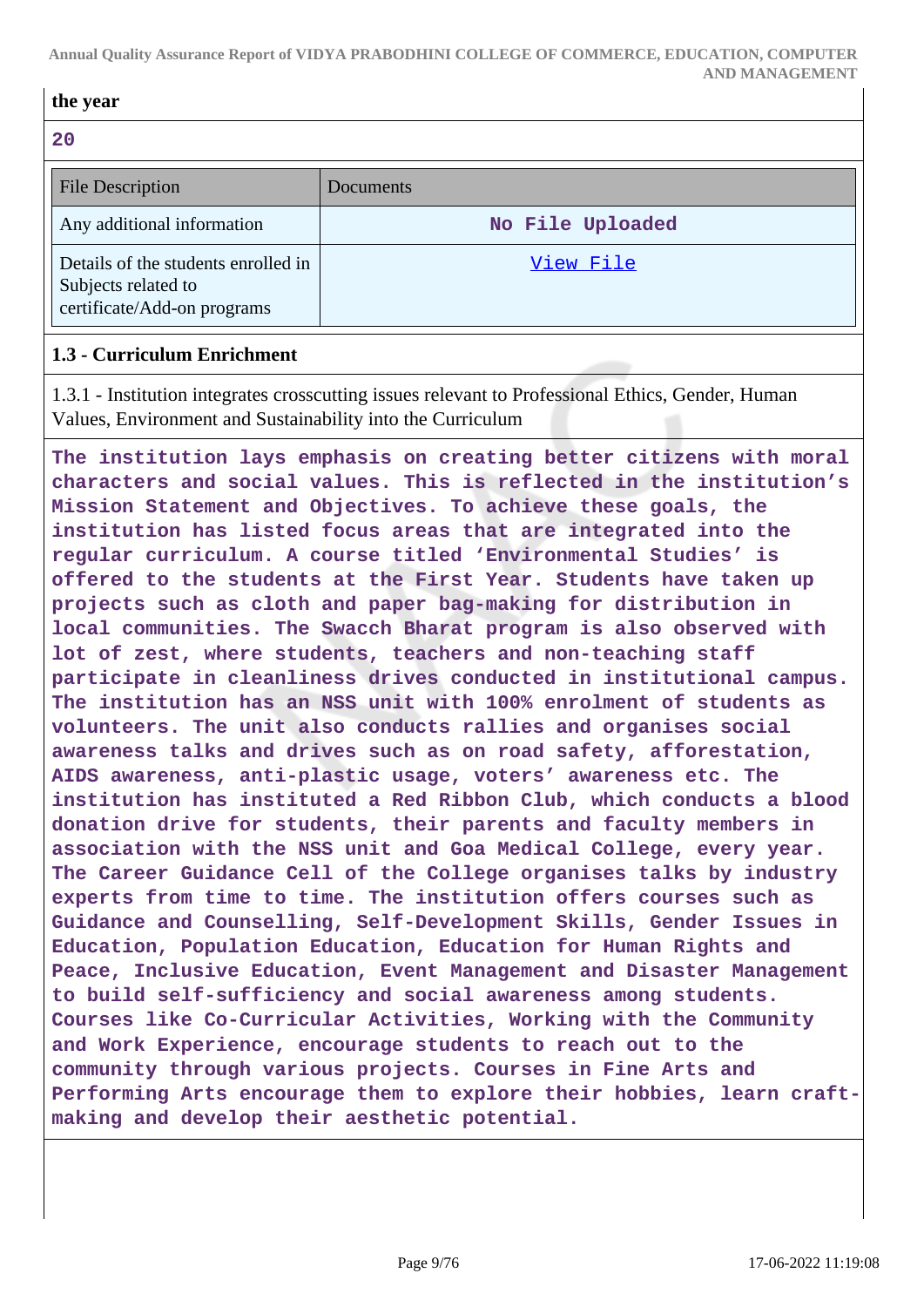| <b>File Description</b>                                                                                                                                                   | Documents        |
|---------------------------------------------------------------------------------------------------------------------------------------------------------------------------|------------------|
| Any additional information                                                                                                                                                | No File Uploaded |
| Upload the list and description of<br>courses which address the<br>Professional Ethics, Gender,<br>Human Values, Environment and<br>Sustainability into the<br>Curriculum | View File        |

# **1.3.2 - Number of courses that include experiential learning through project work/field work/internship during the year**

| w       |
|---------|
|         |
|         |
| I<br>M. |

| <b>File Description</b>                                                                                                  | Documents        |
|--------------------------------------------------------------------------------------------------------------------------|------------------|
| Any additional information                                                                                               | No File Uploaded |
| Programme / Curriculum/<br>Syllabus of the courses                                                                       | View File        |
| Minutes of the Boards of Studies/<br>Academic Council meetings with<br>approvals for these courses                       | No File Uploaded |
| MoU's with relevant<br>organizations for these courses, if<br>any                                                        | No File Uploaded |
| Number of courses that include<br>experiential learning through<br>project work/field<br>work/internship (Data Template) | View File        |

# **1.3.3 - Number of students undertaking project work/field work/ internships**

**429**

| <b>File Description</b>                                                                                             | Documents        |
|---------------------------------------------------------------------------------------------------------------------|------------------|
| Any additional information                                                                                          | No File Uploaded |
| List of programmes and number<br>of students undertaking project<br>work/field work//internships<br>(Data Template) | View File        |
| 1.4 - Feedback System                                                                                               |                  |

# **1.4.1 - Institution obtains feedback on the syllabus and its transaction at the institution**

**B. Any 3 of the above**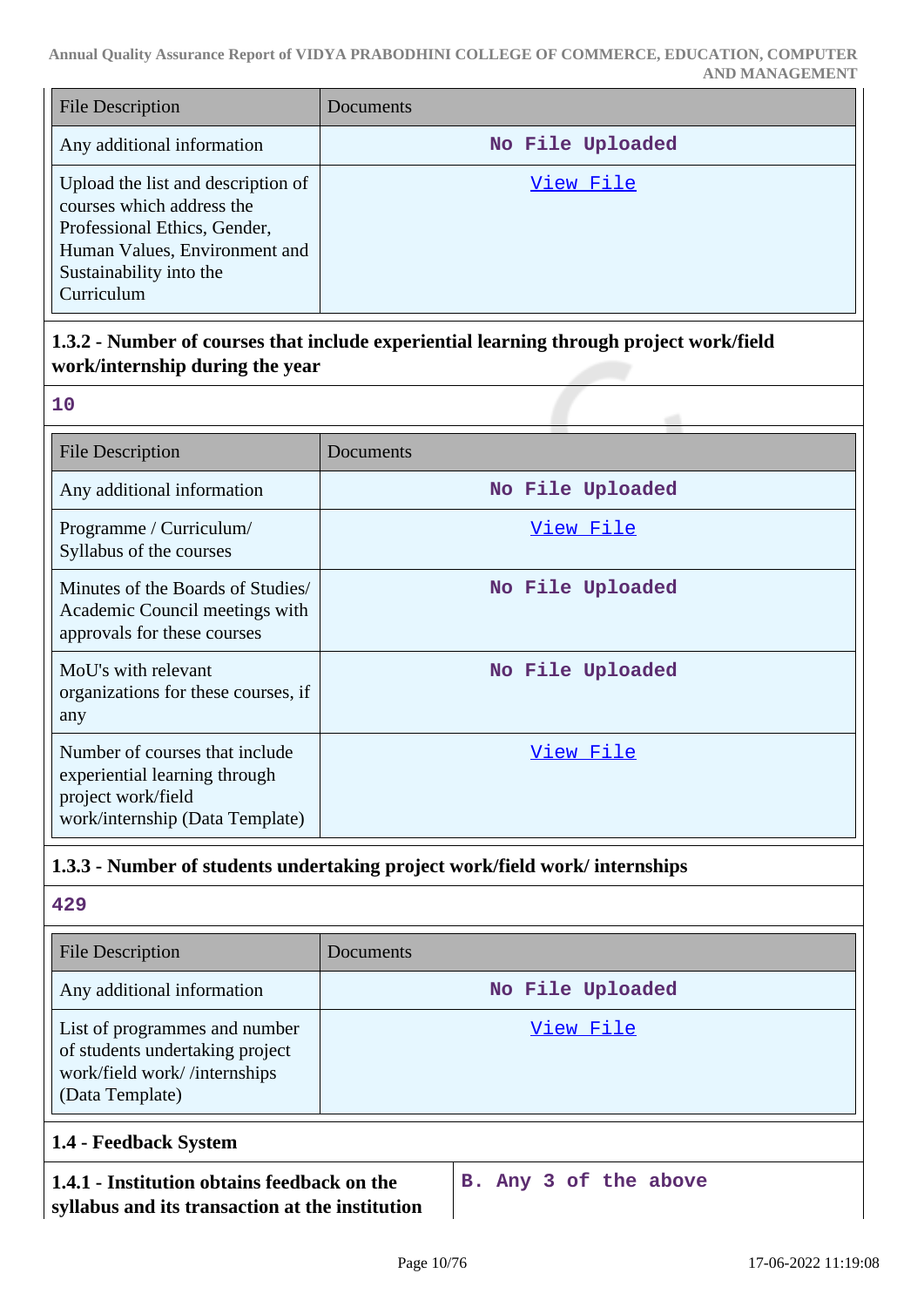### **from the following stakeholders Students Teachers Employers Alumni**

| <b>File Description</b>                                                                                                                                          | Documents                               |                                                                                                                                        |
|------------------------------------------------------------------------------------------------------------------------------------------------------------------|-----------------------------------------|----------------------------------------------------------------------------------------------------------------------------------------|
| URL for stakeholder feedback<br>report                                                                                                                           | No File Uploaded                        |                                                                                                                                        |
| Action taken report of the<br>Institution on feedback report as<br>stated in the minutes of the<br>Governing Council, Syndicate,<br>Board of Management (Upload) |                                         | No File Uploaded                                                                                                                       |
| Any additional<br>information(Upload)                                                                                                                            |                                         | No File Uploaded                                                                                                                       |
| 1.4.2 - Feedback process of the Institution may<br>be classified as follows                                                                                      |                                         | A. Feedback collected, analyzed<br>and action taken and feedback<br>available on website                                               |
| <b>File Description</b>                                                                                                                                          | Documents                               |                                                                                                                                        |
| Upload any additional<br>information                                                                                                                             |                                         | No File Uploaded                                                                                                                       |
| URL for feedback report                                                                                                                                          |                                         | https://vidyaprabodhinicollege.edu.in/VPCCEC<br>M/Documents/AQAR/2020-21/Criterion1/Anlaysis<br><u> %20of%20Feedback%202020-21.pdf</u> |
|                                                                                                                                                                  | <b>TEACHING-LEARNING AND EVALUATION</b> |                                                                                                                                        |
| 2.1 - Student Enrollment and Profile                                                                                                                             |                                         |                                                                                                                                        |

# **2.1.1 - Enrolment Number Number of students admitted during the year**

# **2.1.1.1 - Number of sanctioned seats during the year**

#### **760**

| <b>File Description</b>                    | <b>Documents</b> |
|--------------------------------------------|------------------|
| Any additional information                 | View File        |
| Institutional data in prescribed<br>format | View File        |

**2.1.2 - Number of seats filled against seats reserved for various categories (SC, ST, OBC, Divyangjan, etc. as per applicable reservation policy during the year (exclusive of supernumerary seats)**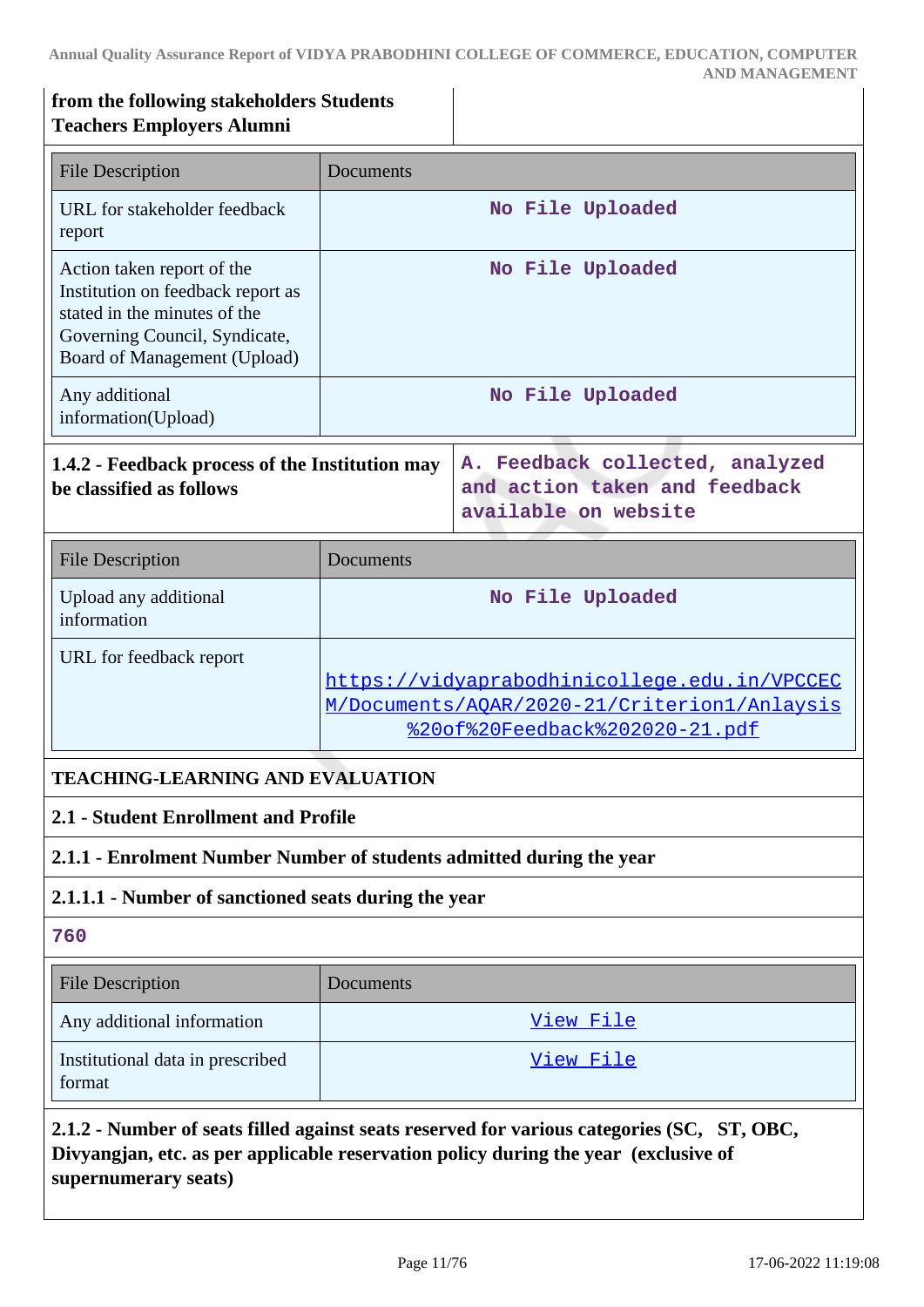# **2.1.2.1 - Number of actual students admitted from the reserved categories during the year**

### **316**

| <b>File Description</b>                                          | Documents        |
|------------------------------------------------------------------|------------------|
| Any additional information                                       | No File Uploaded |
| Number of seats filled against<br>seats reserved (Data Template) | View File        |

### **2.2 - Catering to Student Diversity**

2.2.1 - The institution assesses the learning levels of the students and organizes special Programmes for advanced learners and slow learners

**The institution has enforced an informal mechanism to assess the differential learning abilities of the students and to avoid labeling or categorization of students as slow learners. Admission Committee interacts with the student and parents during admission to know the student's background, financial status, whether the student is a first-generation learner, parent's occupation, etc. Due to Covid, most of the activities were conducted using online resources for this academic year. Principal conducts one to one interaction with the students. The interaction continues in class, with teachers using creative ways to assess the student's capabilities. ISAs are conducted with theoretical and application-oriented questions and answers analyzed to identify slow learners.Teachers conduct Remedial Classes periodically for slow learners. Slow learners are encouraged to read the daily newspaper to improve their language skills, domain knowledge and vocabulary, followed up by the faculty with quizzes, spontaneous questioning and discussions. Advanced learners are groomed by the faculty to write academic papers, articles, short stories, poems and are presented in webinars and other academic competitions. Advanced learners are identified and counseled to join professional programs and attempt competitive exams. Interactions with parents are scheduled at the time of examination results, Parent-Teacher Association meetings and telephonic calls.**

| <b>File Description</b>              | Documents |
|--------------------------------------|-----------|
| Link for additional Information      | Nil       |
| Upload any additional<br>information | View File |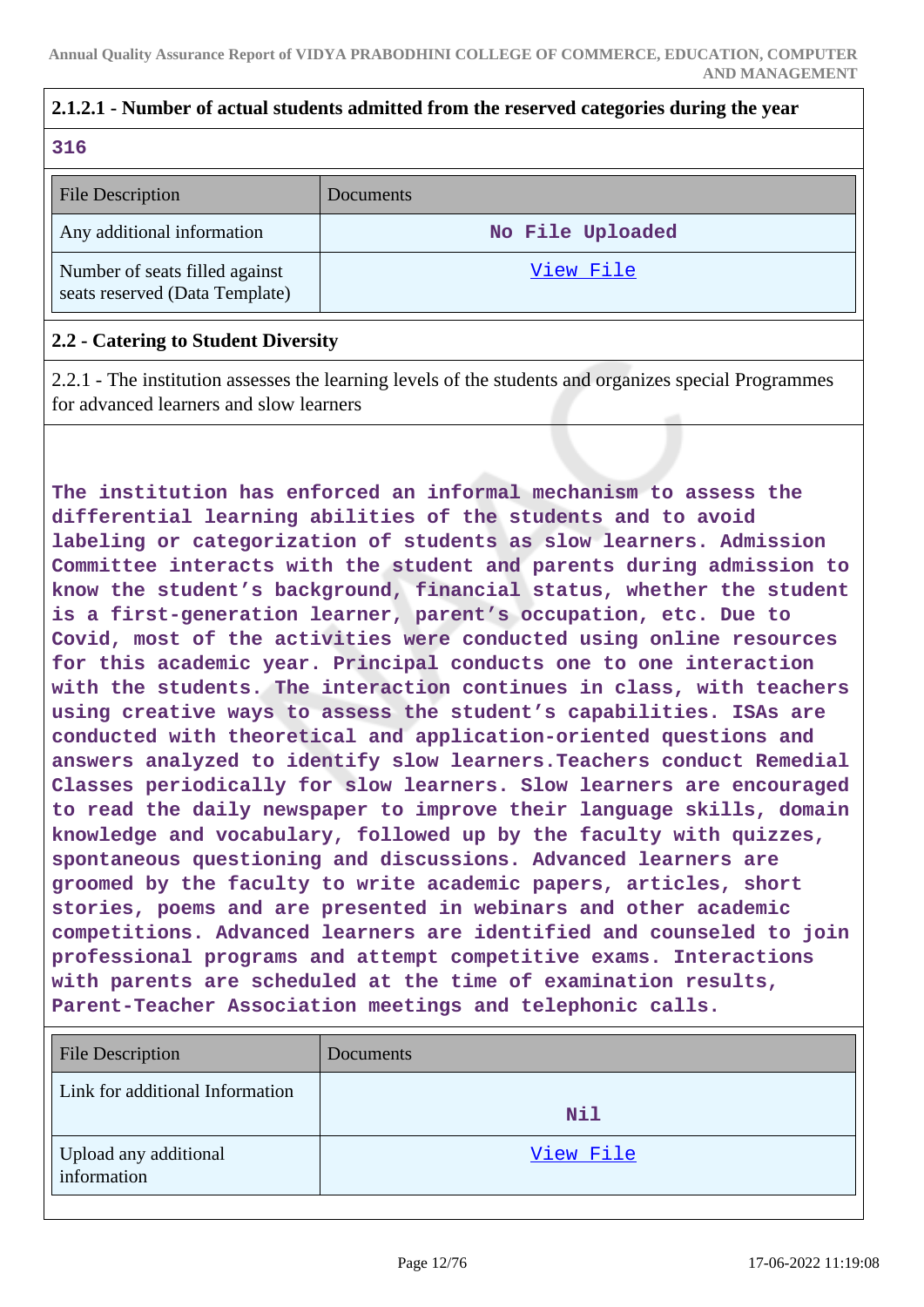| 2.2.2 - Student- Full time teacher ratio (Data for the latest completed academic year)                                                                                                                                                                                                                                                                                                                                                                                                                                                                                                                                                                                              |           |                                                                                                    |
|-------------------------------------------------------------------------------------------------------------------------------------------------------------------------------------------------------------------------------------------------------------------------------------------------------------------------------------------------------------------------------------------------------------------------------------------------------------------------------------------------------------------------------------------------------------------------------------------------------------------------------------------------------------------------------------|-----------|----------------------------------------------------------------------------------------------------|
| Number of Students                                                                                                                                                                                                                                                                                                                                                                                                                                                                                                                                                                                                                                                                  |           | <b>Number of Teachers</b>                                                                          |
| 765                                                                                                                                                                                                                                                                                                                                                                                                                                                                                                                                                                                                                                                                                 |           | 31                                                                                                 |
| <b>File Description</b>                                                                                                                                                                                                                                                                                                                                                                                                                                                                                                                                                                                                                                                             | Documents |                                                                                                    |
| Any additional information                                                                                                                                                                                                                                                                                                                                                                                                                                                                                                                                                                                                                                                          |           | View File                                                                                          |
| 2.3 - Teaching - Learning Process                                                                                                                                                                                                                                                                                                                                                                                                                                                                                                                                                                                                                                                   |           |                                                                                                    |
| solving methodologies are used for enhancing learning experiences                                                                                                                                                                                                                                                                                                                                                                                                                                                                                                                                                                                                                   |           | 2.3.1 - Student centric methods, such as experiential learning, participative learning and problem |
| The faculty uses multifarious techniques and online resources to<br>ensure students exposure to a wide and diverse range of activities<br>and to help inculcate social, environmental and moral values.                                                                                                                                                                                                                                                                                                                                                                                                                                                                             |           |                                                                                                    |
| Students are taught topics like Banking, Business<br>Communication and Methodologies with a hands-on approach by<br>writing and filing RTI applications and Teaching internships<br>at schools.<br>Students are also taught craft and skills such as ceramic art,<br>$\bullet$<br>mosaic art, puppet-making, short films and documentary making.<br>Students are involved in organizing college as well as state<br>$\bullet$<br>level events and competitions under various clubs.<br>PARTICIPATIVE LEARNING:                                                                                                                                                                      |           |                                                                                                    |
| . Role-playing and brainstorming sessions, Debate are organised.<br>· Students participate in workshops, webinars, academic<br>festivals and competitions at national and state-level,<br>conducted by the institution and other bodies.<br>• Students are asked to download and analyze financial<br>statements of various companies.<br>• Student-Teachers deliver micro-lectures and Peer teaching in<br>classwhere their peers observe them, whereas for Practice<br>teaching students visit various schools.<br>. Play-reading and read-aloud sessions, group and individual<br>presentations are conducted.<br>PROBLEM SOLVING METHODOLOGIES: Various real-life scenarios are |           |                                                                                                    |
| simulated and students ability to solve problems are tested and<br>developed. Mock interview session, task-based group projects play                                                                                                                                                                                                                                                                                                                                                                                                                                                                                                                                                |           |                                                                                                    |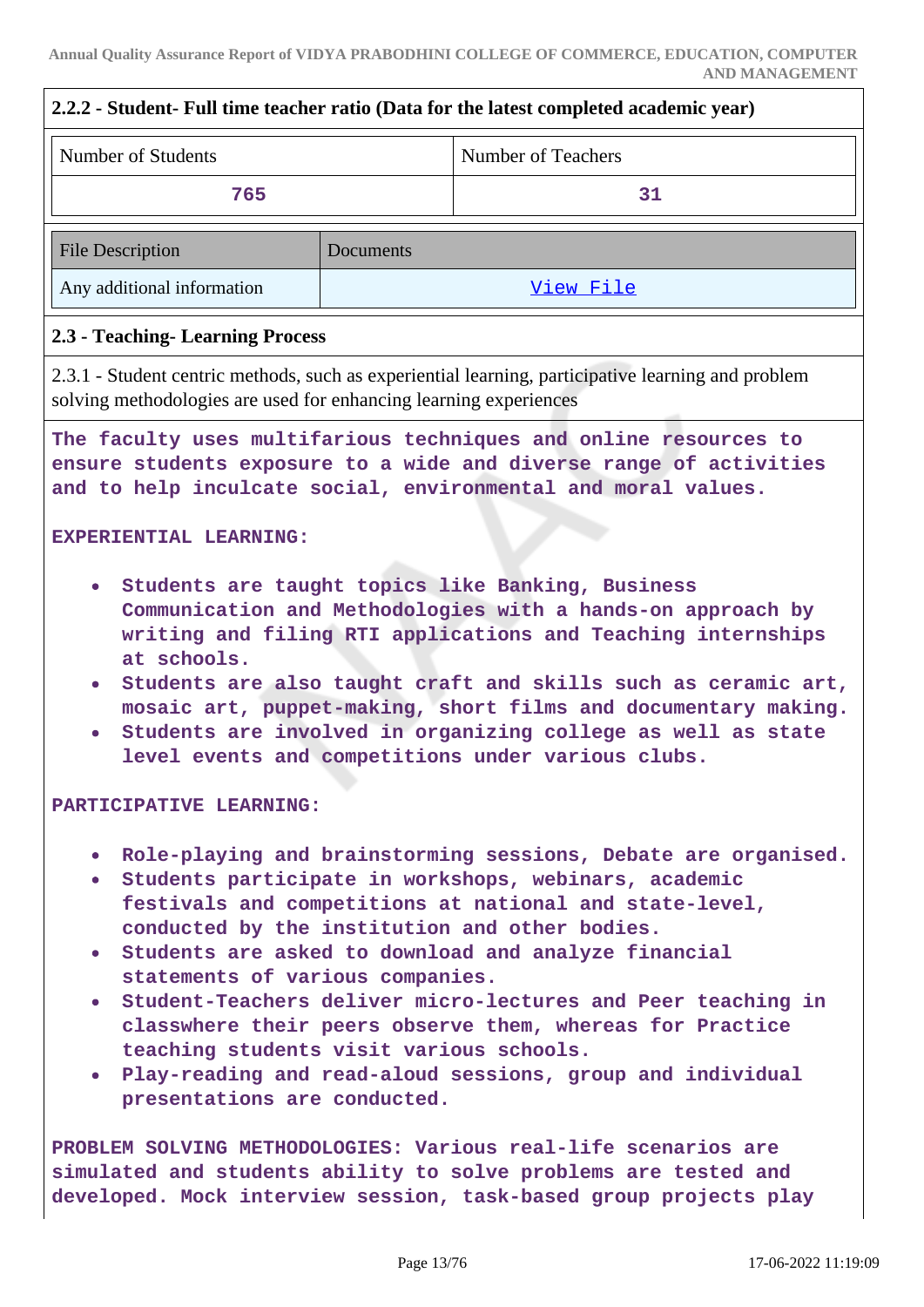**crucial role in developing students critical and creative thinking ability.**

| <b>File Description</b>              | Documents |
|--------------------------------------|-----------|
| Upload any additional<br>information | View File |
| Link for additional information      | Nil       |

2.3.2 - Teachers use ICT enabled tools for effective teaching-learning process. Write description in maximum of 200 words

**Teachers used ICT tools including online resources for teaching and learning processes during the academic year. Academic year 2020-2021 was completely affected by Covid-19 pandemic, hence It was not only the choice but also need of the hour to acquire, adopt and practice the ICT enabled tools. Teachers are effectively using ICT enabled tools like, writing pads, internet, video-lectures, audio-lectures, PPT presentations, virtual labs, e-contents and also contributed modules to 'DISHTAVO' .Submission of assignments, projects, ISA papers were also done through google classroom, google forms and Gmail. Students were enabled to video record their lessons and upload it on cloud storage, which the concern faculty would observe and assess. The faculty are able to conduct daily classes with the help of online conferencing software, such as Google Meet, WebEx, OBS, Zoom meet etc. to smoothen the process of submission of study materials and assessment, google classroom is used by the students as well as the teachers. WhatsApp groups have been made for all classes as well as by each subject teachers to ensure unhindered communication and transfer of data. Organizing webinars and workshops through online mode and live streaming it on the college's official YouTube channel is a regular practice.**

| <b>File Description</b>                                                                                    | Documents                                                     |
|------------------------------------------------------------------------------------------------------------|---------------------------------------------------------------|
| Upload any additional<br>information                                                                       | View File                                                     |
| Provide link for webpage<br>describing the ICT enabled tools<br>for effective teaching-learning<br>process | http://vidyaprabodhinicollege.edu.in/VPCCECM<br>/About.php#OC |

**2.3.3 - Ratio of mentor to students for academic and other related issues (Data for the latest completed academic year )**

### **2.3.3.1 - Number of mentors**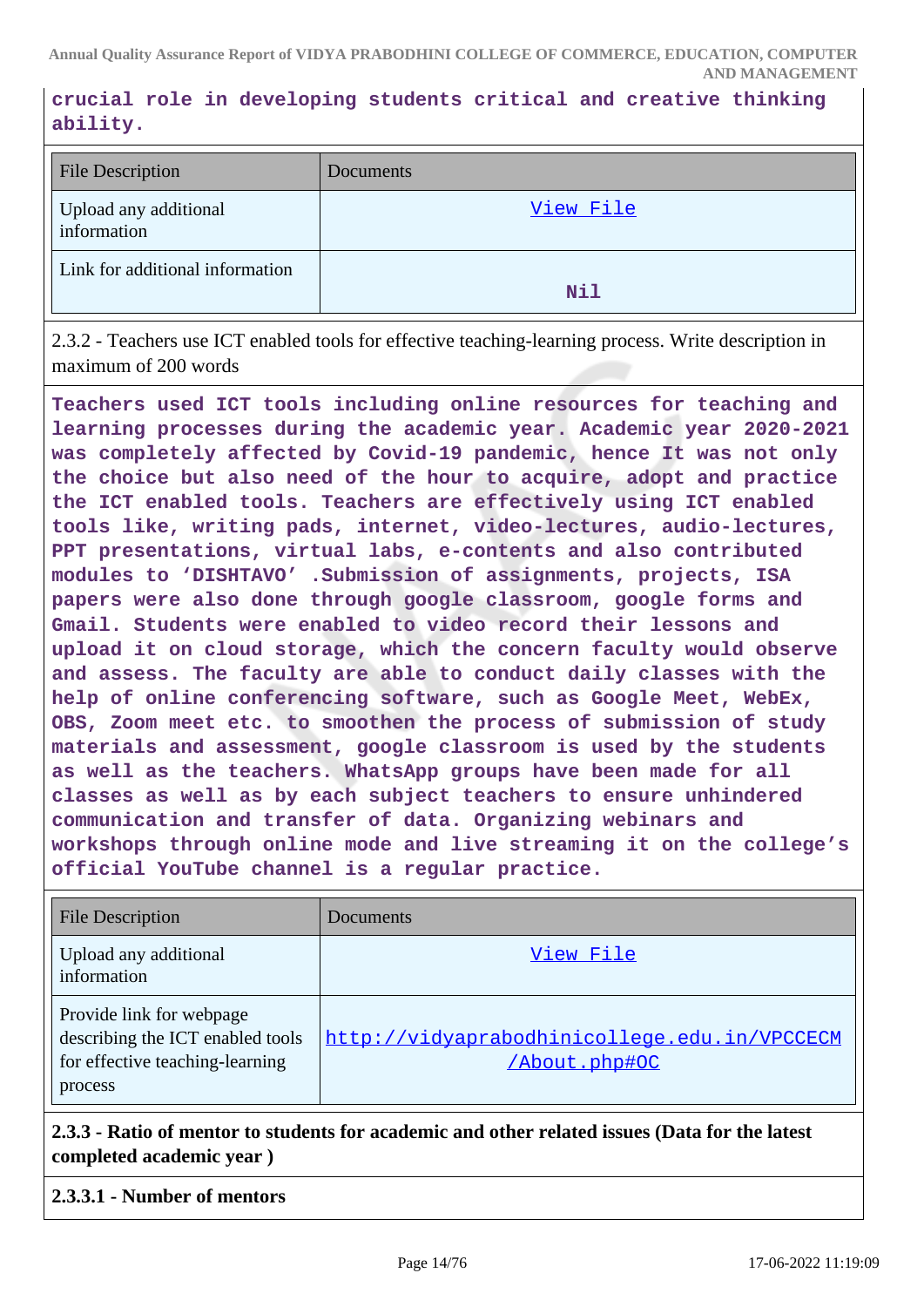| 31                                                                        |                  |
|---------------------------------------------------------------------------|------------------|
| <b>File Description</b>                                                   | Documents        |
| Upload, number of students<br>enrolled and full time teachers on<br>roll. | View File        |
| Circulars pertaining to assigning<br>mentors to mentees                   | No File Uploaded |
| mentor/mentee ratio                                                       | View File        |

# **2.4 - Teacher Profile and Quality**

### **2.4.1 - Number of full time teachers against sanctioned posts during the year**

**31**

| <b>File Description</b>                                             | Documents        |
|---------------------------------------------------------------------|------------------|
| Full time teachers and sanctioned<br>posts for year (Data Template) | View File        |
| Any additional information                                          | No File Uploaded |
| List of the faculty members<br>authenticated by the Head of HEI     | View File        |

# **2.4.2 - Number of full time teachers with Ph. D. / D.M. / M.Ch. /D.N.B Superspeciality / D.Sc. / D.Litt. during the year (consider only highest degree for count)**

**2.4.2.1 - Number of full time teachers with Ph. D. / D.M. / M.Ch. /D.N.C Superspeciality / D.Sc. / D.Litt. during the year**

**10**

| <b>File Description</b>                                                                                                                                                          | Documents        |
|----------------------------------------------------------------------------------------------------------------------------------------------------------------------------------|------------------|
| Any additional information                                                                                                                                                       | No File Uploaded |
| List of number of full time<br>teachers with Ph. D. / D.M. /<br>M.Ch./ D.N.B Super specialty /<br>D.Sc. / D.Litt. and number of full<br>time teachers for year(Data<br>Template) | View File        |

**2.4.3 - Number of years of teaching experience of full time teachers in the same institution (Data for the latest completed academic year)**

# **2.4.3.1 - Total experience of full-time teachers**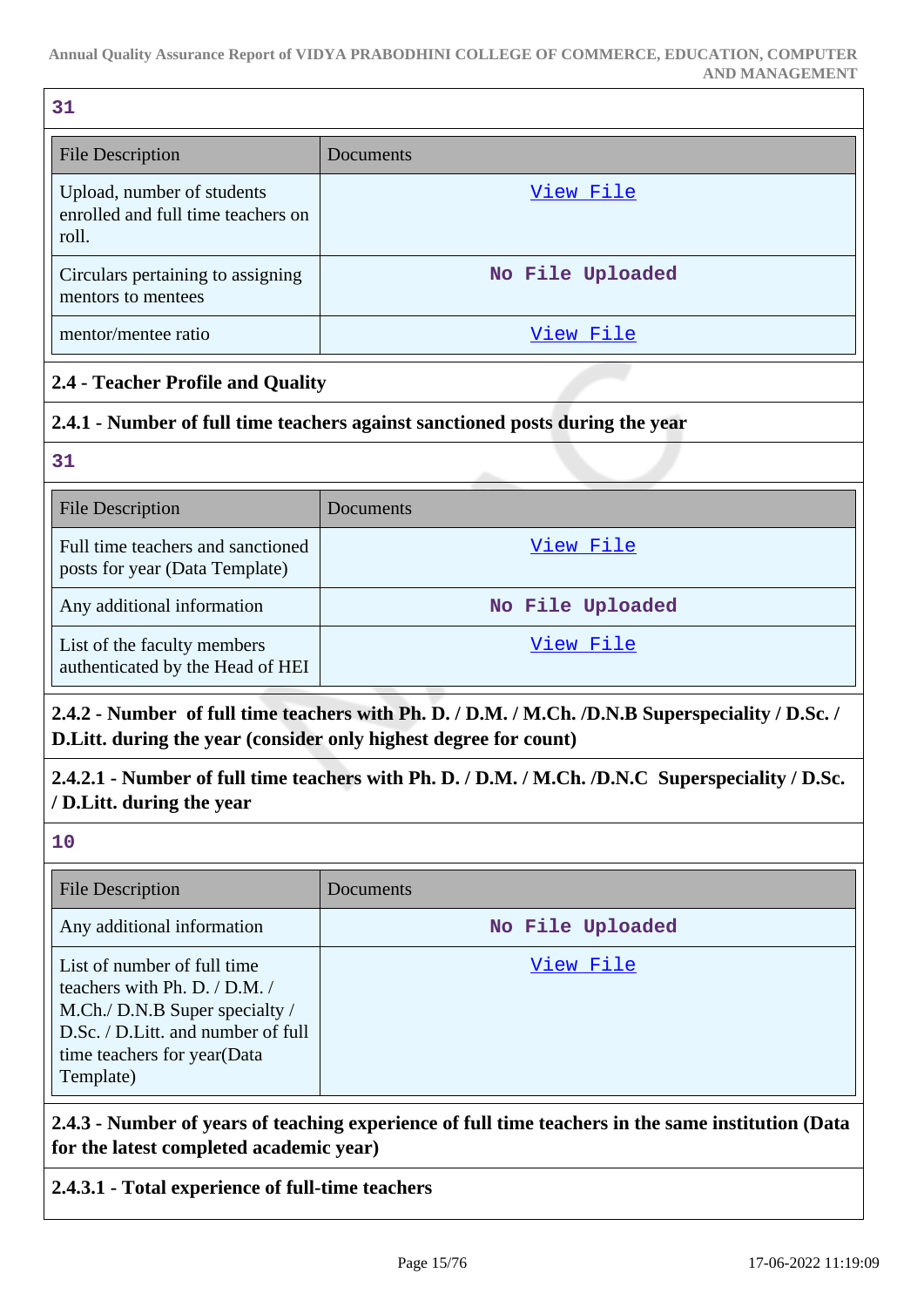| e e | ۰.               |  |
|-----|------------------|--|
|     | ×<br>o esta<br>w |  |

| <b>File Description</b>                                                                                 | Documents        |
|---------------------------------------------------------------------------------------------------------|------------------|
| Any additional information                                                                              | No File Uploaded |
| List of Teachers including their<br>PAN, designation, dept. and<br>experience details(Data<br>Template) | View File        |

### **2.5 - Evaluation Process and Reforms**

2.5.1 - Mechanism of internal assessment is transparent and robust in terms of frequency and mode. Write description within 200 words.

**Three statutory committees are constituted to handle matters related to examinations of the B.Com and B.A.B.Ed. programs namely, Examination Committee, Unfair Means Inquiry Committee and Grievance Committee**

**Goa University ordinance OC-66(CBCS), OC-45, Section OC-45.4 deals with the Scheme of Examination for B.Com program. Similarly, Goa University ordinance OC-54, Section OC-54.3 deals with the Scheme of Examination for B.A.B.Ed. program.**

**The College appoints a three-member committee to monitor the ISA in the College, with one faculty appointed in-charge of each program. Under both the ordinances, the ISA is conducted twice in a given Semester for Commerce and B.Ed. Methodology components and thrice for B.A. subjects, in written as well as alternative modes.**

**The schedule for the ISAs is notified to all at the beginning of the semester by publishing the same in the prospectuses of the two programs. The ISA tests carry 20% or 30% weightage depending upon the paper/course.**

**A student who does not appear for a scheduled ISA is encouraged to answer the same at a later time.ISA papers of each component are assessed and the paper is solved and discussed in class. In case of group discussion, presentation and the like, feedback is provided after the discussion/presentation.**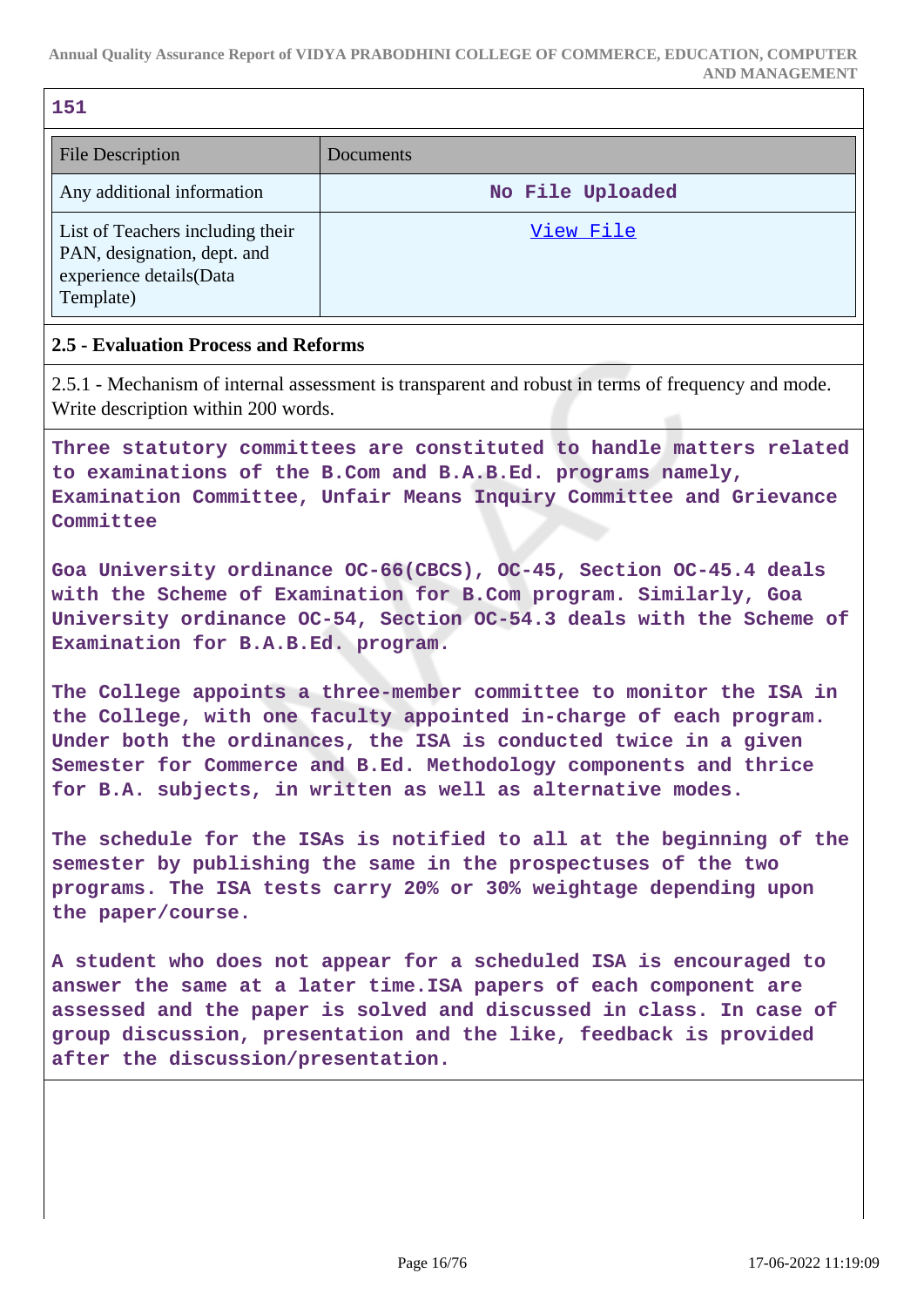| <b>File Description</b>         | <b>Documents</b> |
|---------------------------------|------------------|
| Any additional information      | No File Uploaded |
| Link for additional information | Nil              |

2.5.2 - Mechanism to deal with internal examination related grievances is transparent, time- bound and efficient

**The mechanism to deal with examination-related grievance is as per provisions of Goa University Ordinance OC-45 and OC-66(CBCS) clause OC-45.4.4., and Goa University Ordinance OC-54, clause OC-54.3.4, which stipulates that:**

**There shall be no revaluation of answer books of candidates at Semester-I to Semester-IV examinations. However, existing provisions in the University for revaluation/verification shall be applicable to Semesters V, VI, VII and VIII. Personal verification of marks shall be granted to the candidate in presence of the Principal/Vice-Principal and concerned Examiner, provided he has applied for the same along with payment of prescribed fees within one week of the declaration of result. Following shall be the procedure for verification of marks:**

**(a) On a notified day and time, which should be not later than 10 days afterreceipt of application from the candidate, the candidate shall be shown the answer book in the chamber of the Principal/Vice-Principal in presence of the Examiner concerned.**

**(b) If the candidate is not satisfied with the result on personal verification of answer book, he may apply to College Grievance Committee within a week. (c) The College Grievance Committee shall take appropriate action as per the relevant Ordinance and inform the candidate of the decision taken accordingly.**

**Procedure for Investigation of Grievance by the College Grievance Committee under OC-45.4.15.3and OC-54.3.13.3** 

**1. The committee shall consider the written complaint by a student on the conduct of examination provided that (i) the complaint is submitted by the student within 15 days after the declaration of results; (ii) the complaint is accompanied with a fee of Rs.200/- (refundable if the complaint is found genuine); and (iii) the matter is referred to the committee by the Principal. The committee shall invite a reply to the**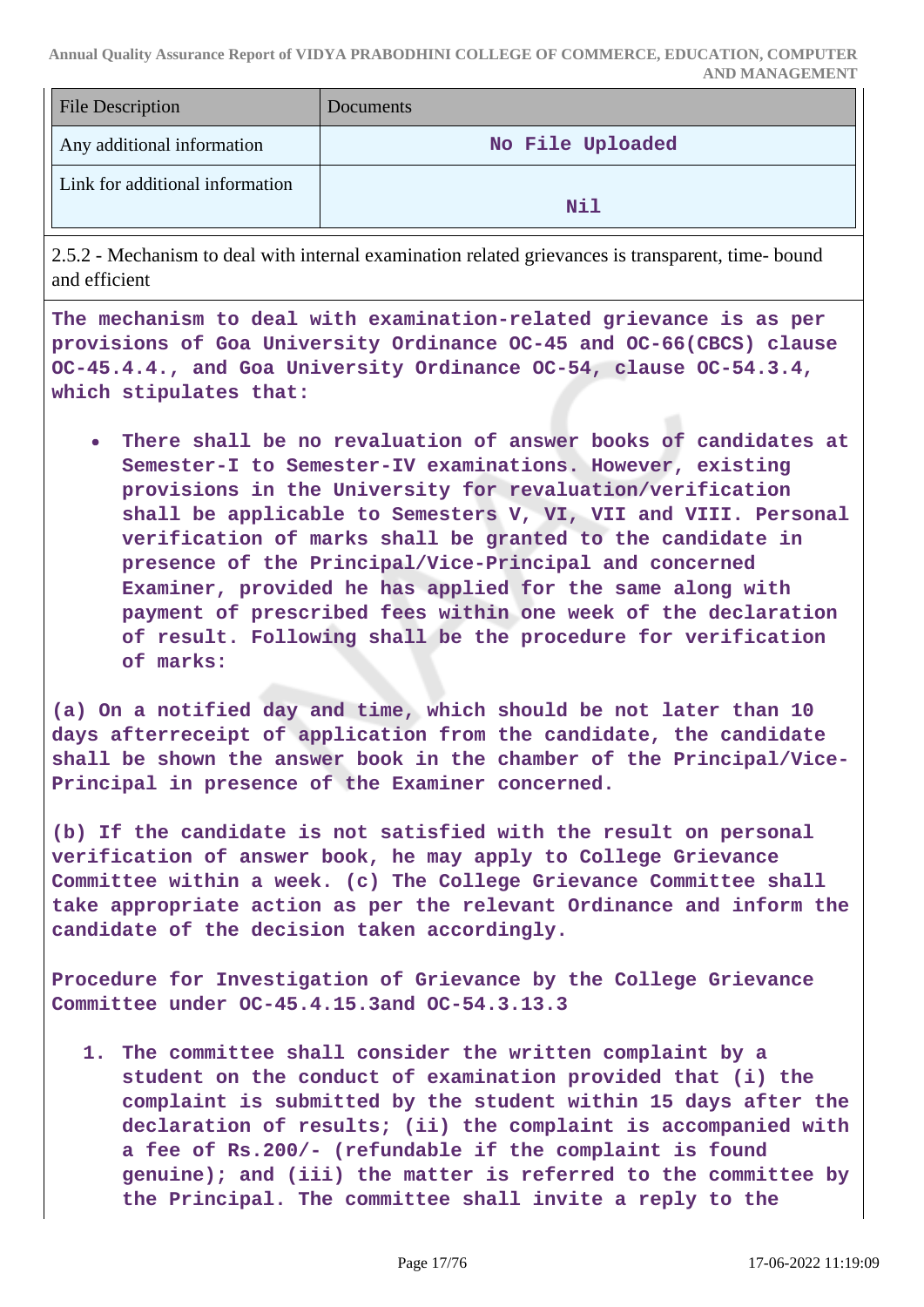**allegations, if any, made by the student from the concerned party.**

- **2. After considering the reply of the concerned party, the committee shall recommend a course of action in writing to the Principal.**
- **3. The Principal may inform the student, the findings of the committee and shall take appropriate action including reassessment of the said answer book. However, if the marks are reduced after revaluation of the said answer book the original marks shall be retained and the student to be communicated that there is no change in his/her result.**
- **4. A minimum fine of Rs.200/- which shall not exceed Rs.500/-, shall be imposed on the student complainant, if the said allegation(s) is (are) found to be a deliberate attempt at casting aspersions on the teacher(s) concerned. If the allegations are found to be genuine and the same is recorded giving reasons, the action shall be taken as provided under OA-5.2.6.**

| <b>File Description</b>         | Documents                                                    |
|---------------------------------|--------------------------------------------------------------|
| Any additional information      | No File Uploaded                                             |
| Link for additional information | https://www.uniqoa.ac.in/uploads/content/GUO<br>rdinance.pdf |

### **2.6 - Student Performance and Learning Outcomes**

2.6.1 - Teachers and students are aware of the stated Programme and course outcomes of the Programmes offered by the institution.

**The College has two programs, B.COM and B.A.B.Ed., the details of which are communicated to students in the following ways:**

- **Course details are uploaded on the College website for the convenience of students, parents and teachers. Along with the course structures, the website carries course objectives, course outcomes and program outcomes to enable students to make an informed choice of the program they want to enroll in.**
- **The faculty of the College conducts counseling sessions with**  $\bullet$ **the students and parents to acquaint them with course details and learning outcomes, during the time of admission.**
- **The syllabus of each programme provides clear information about core courses, elective courses, fundamental courses, discipline specific courses and also the learning outcomes of different programmes. The syllabus also provides information**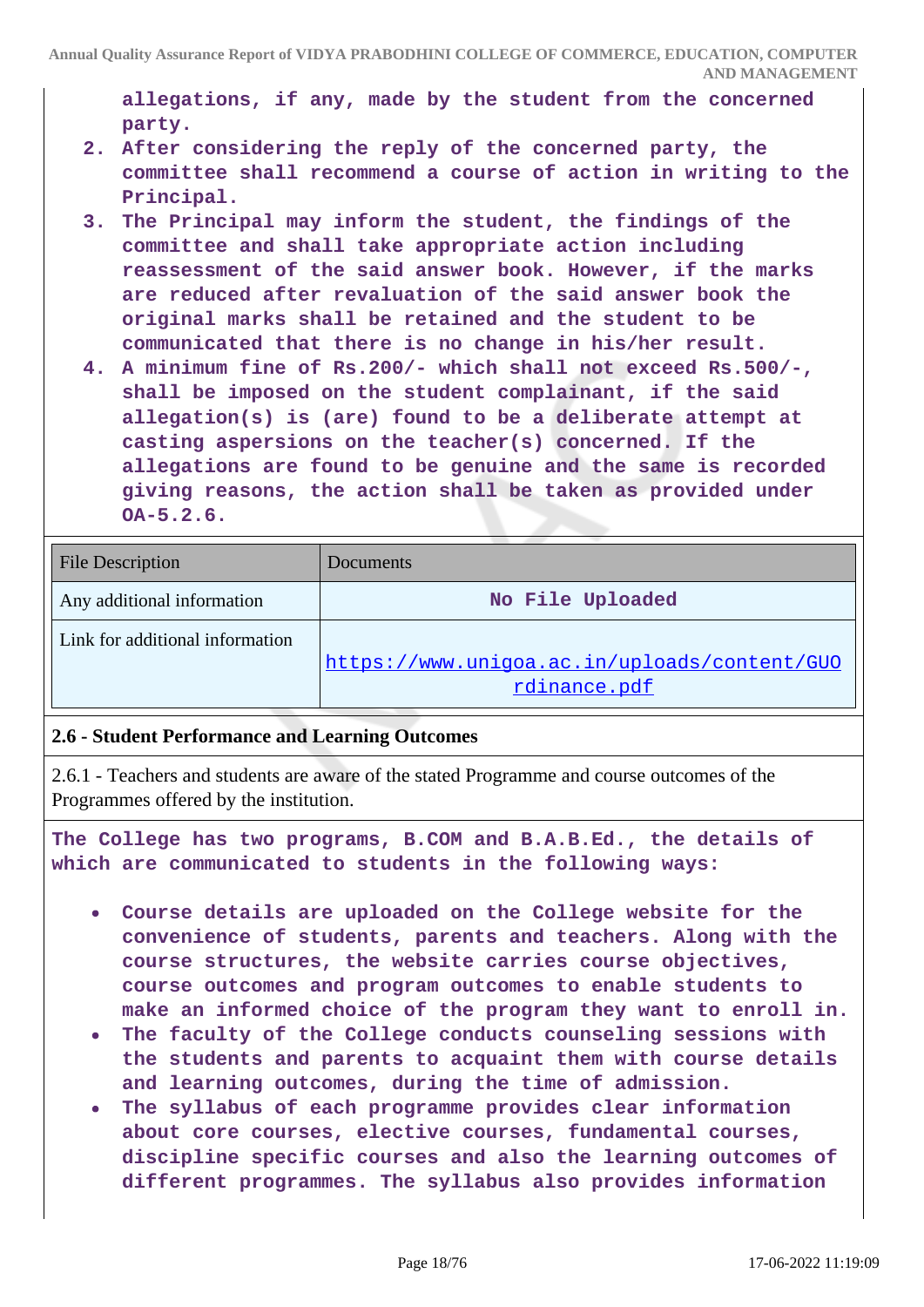**about scheme of instruction and evaluation.**

**The College organises an orientation program 'Diksha Samaaroh 'at the beginning of the academic year to inform the students of the course details, examination pattern, student related activities, clubs etc.**

| File Description                                        | Documents                                                          |
|---------------------------------------------------------|--------------------------------------------------------------------|
| Upload any additional<br>information                    | No File Uploaded                                                   |
| Paste link for Additional<br>information                | http://vidyaprabodhinicollege.edu.in/VPCCECM<br>/CourseOutcome.php |
| Upload COs for all courses<br>(exemplars from Glossary) | View File                                                          |

2.6.2 - Attainment of Programme outcomes and course outcomes are evaluated by the institution.

**The institution focuses on attainment of these objectives through regular evaluation and monitoring. The College believes that an integrated approach between academic curriculum and cocurricular/extra-curricular activities is important for the successful achievement of program and course outcomes.**

**Academia: The institution evaluates the students' learning and performance through a regular internal and external examination scheme, assignment submission, group discussion, teacher-student interactions etc. Final year students' projects ensure that students get a working experience of the real environment, training them for their future career opportunities. Workshops, seminars, webinars, guest lectures are regularly organised for the benefit of student's academic performance. They are also encouraged to participate in student seminars and workshop conducted by other Colleges for academic exposure and experience. Some of them are: Workshops like 'Communication Skills, C.V Writing and Interview Techniques' and 'Teaching, Learning and Evaluation of Languages in Secondary Education'. Screening of subject specific films, role plays, group discussions, poetry recitations etc. for better learning. A guest lecture on 'Career Opportunities for Graduates' Teaching students Unicode which helps them to type in Devnagari script. Visual Arts students learn creative techniques like Stop Motion Video, Shadow Puppetry, and Cold Ceramic etc.**

**Social Awareness activities: Through several voluntary initiatives of the College and through NSS activities, students are exposed to the social environment and are made aware of their social**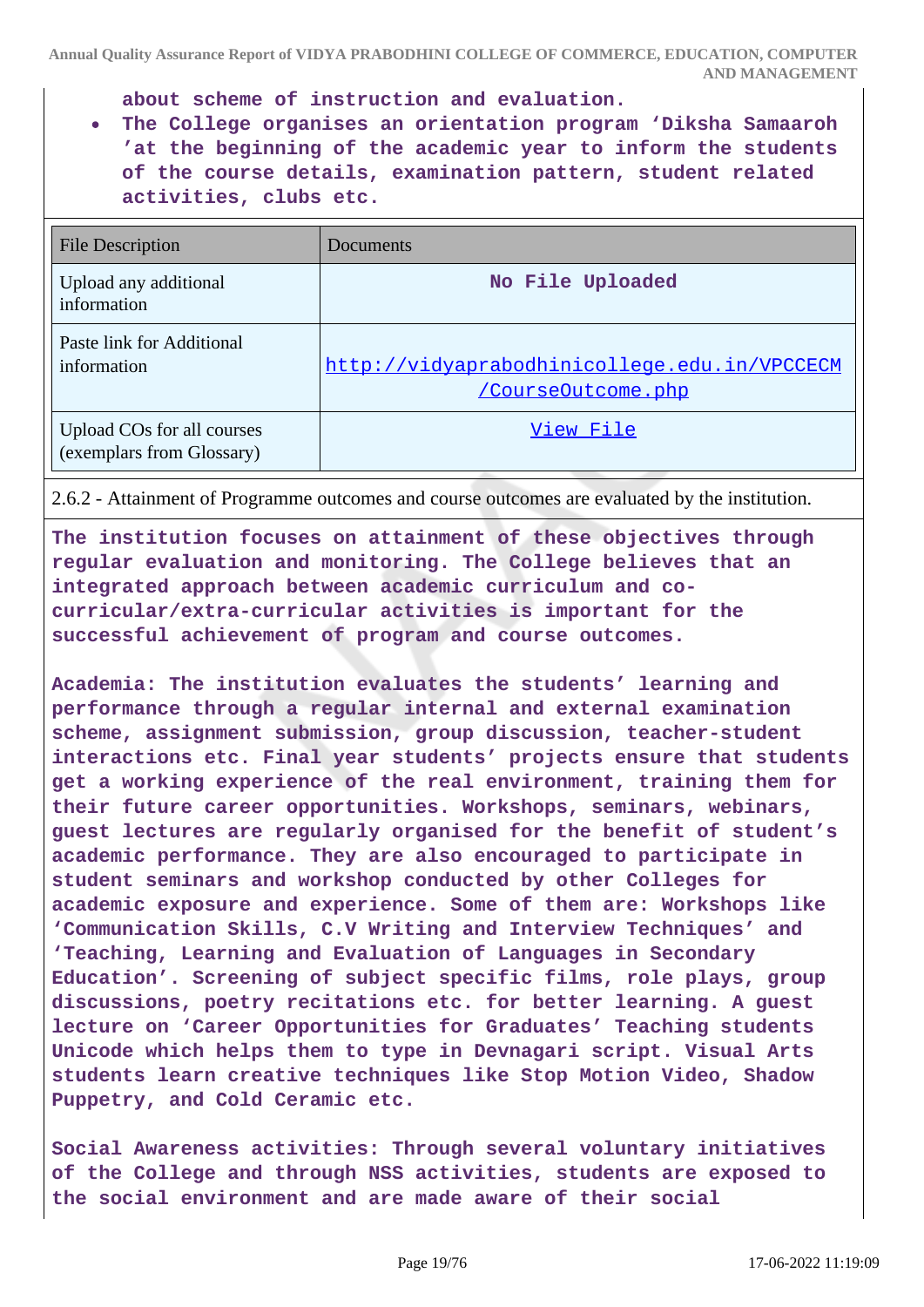**responsibilities. Some of them are as follows: Voters' Awareness Drive Cleaning drive as part of Swachh Bharat Abhiyan every year on 2nd October. COVID awareness programs by teachers and students. Antiplastic Drive encouraging the public to use cloth and paper bags.**

**Co-curricular and extra-curricular activities: The institution organises co-curricular and extracurricular activities which aid students to learn and hone their personality, talents and skills and help them with their peripheral awareness. The college has constituted various clubs like the Nisarg Club, Communication Club, History Club, Yoga etc. to ensure that students are exposed to these activities. The college recognizes that such involvement of students is necessary to prepare them to the challenges of the real world.**

**Class teachers constantly monitor and mentor individual students assigned to them, to ensure the mental and physical health of the students. Mentoring helps students to focus on their academic requirements and challenges more easily thus enhancing their academic performance.**

| <b>File Description</b>                  | Documents |
|------------------------------------------|-----------|
| Upload any additional<br>information     | View File |
| Paste link for Additional<br>information | Nil       |

### **2.6.3 - Pass percentage of Students during the year**

**2.6.3.1 - Total number of final year students who passed the university examination during the year**

**221**

| File Description                                                                                                            | Documents        |
|-----------------------------------------------------------------------------------------------------------------------------|------------------|
| Upload list of Programmes and<br>number of students passed and<br>appeared in the final year<br>examination (Data Template) | View File        |
| Upload any additional<br>information                                                                                        | No File Uploaded |
| Paste link for the annual report                                                                                            | Nil              |

### **2.7 - Student Satisfaction Survey**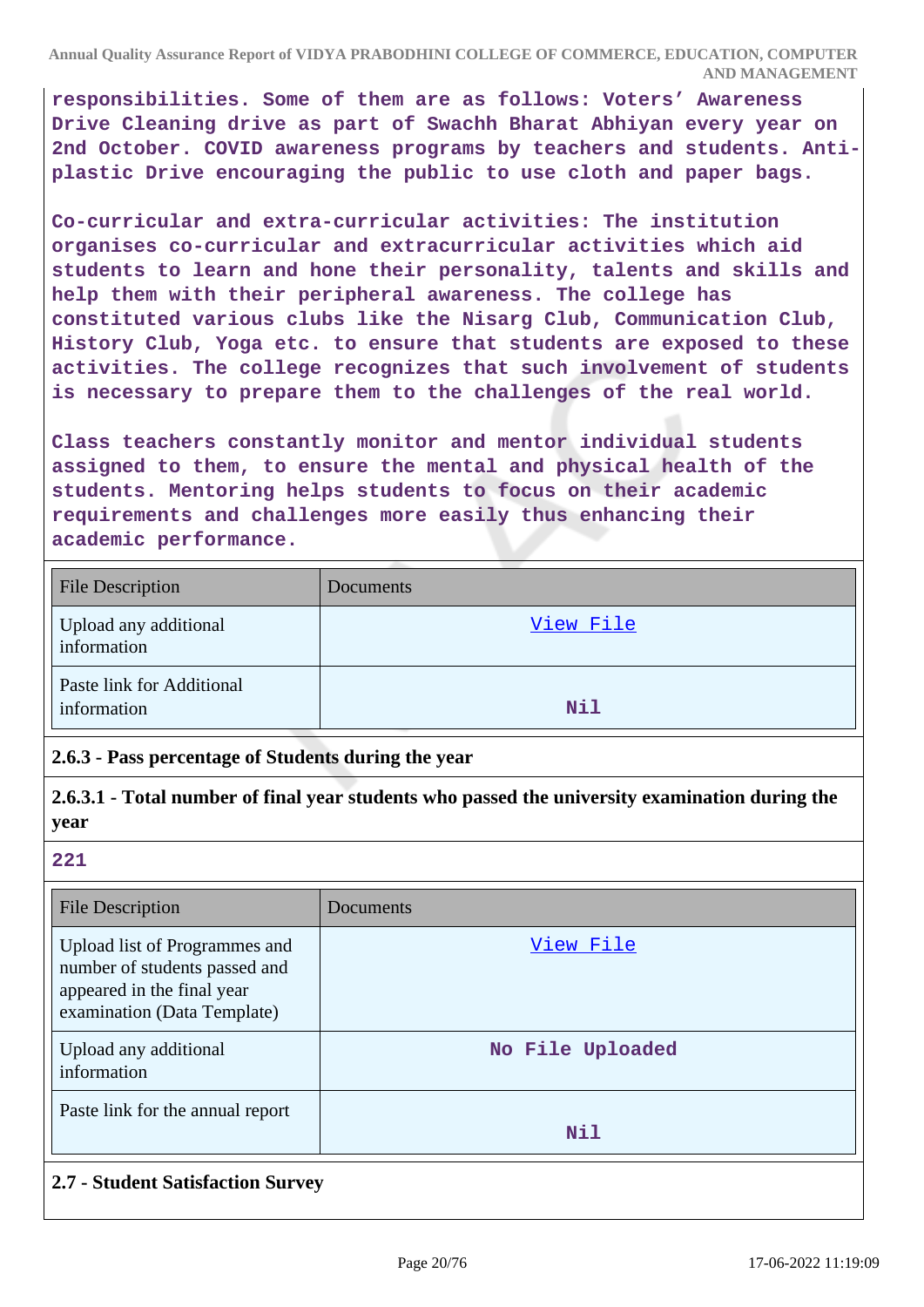# **2.7.1 - Student Satisfaction Survey (SSS) on overall institutional performance (Institution may design its own questionnaire) (results and details need to be provided as a weblink)**

[http://vidyaprabodhinicollege.edu.in/VPCCECM/StudentsSatisfactionSur](http://vidyaprabodhinicollege.edu.in/VPCCECM/StudentsSatisfactionSurvey.php) [vey.php](http://vidyaprabodhinicollege.edu.in/VPCCECM/StudentsSatisfactionSurvey.php)

# **RESEARCH, INNOVATIONS AND EXTENSION**

**3.1 - Resource Mobilization for Research**

**3.1.1 - Grants received from Government and non-governmental agencies for research projects / endowments in the institution during the year (INR in Lakhs)**

**3.1.1.1 - Total Grants from Government and non-governmental agencies for research projects / endowments in the institution during the year (INR in Lakhs)**

### **NIL**

| <b>File Description</b>                                                              | Documents        |
|--------------------------------------------------------------------------------------|------------------|
| Any additional information                                                           | No File Uploaded |
| e-copies of the grant award<br>letters for sponsored research<br>projects/endowments | No File Uploaded |
| List of endowments / projects<br>with details of grants (Data<br>Template)           | No File Uploaded |

**3.1.2 - Number of departments having Research projects funded by government and non government agencies during the year**

**3.1.2.1 - Number of departments having Research projects funded by government and nongovernment agencies during the year**

**0**

| <b>File Description</b>                                          | Documents        |
|------------------------------------------------------------------|------------------|
| List of research projects and<br>funding details (Data Template) | No File Uploaded |
| Any additional information                                       | No File Uploaded |
| Supporting document from<br><b>Funding Agency</b>                | No File Uploaded |
| Paste link to funding agency<br>website                          | Nil              |

**3.1.3 - Number of Seminars/conferences/workshops conducted by the institution during the year**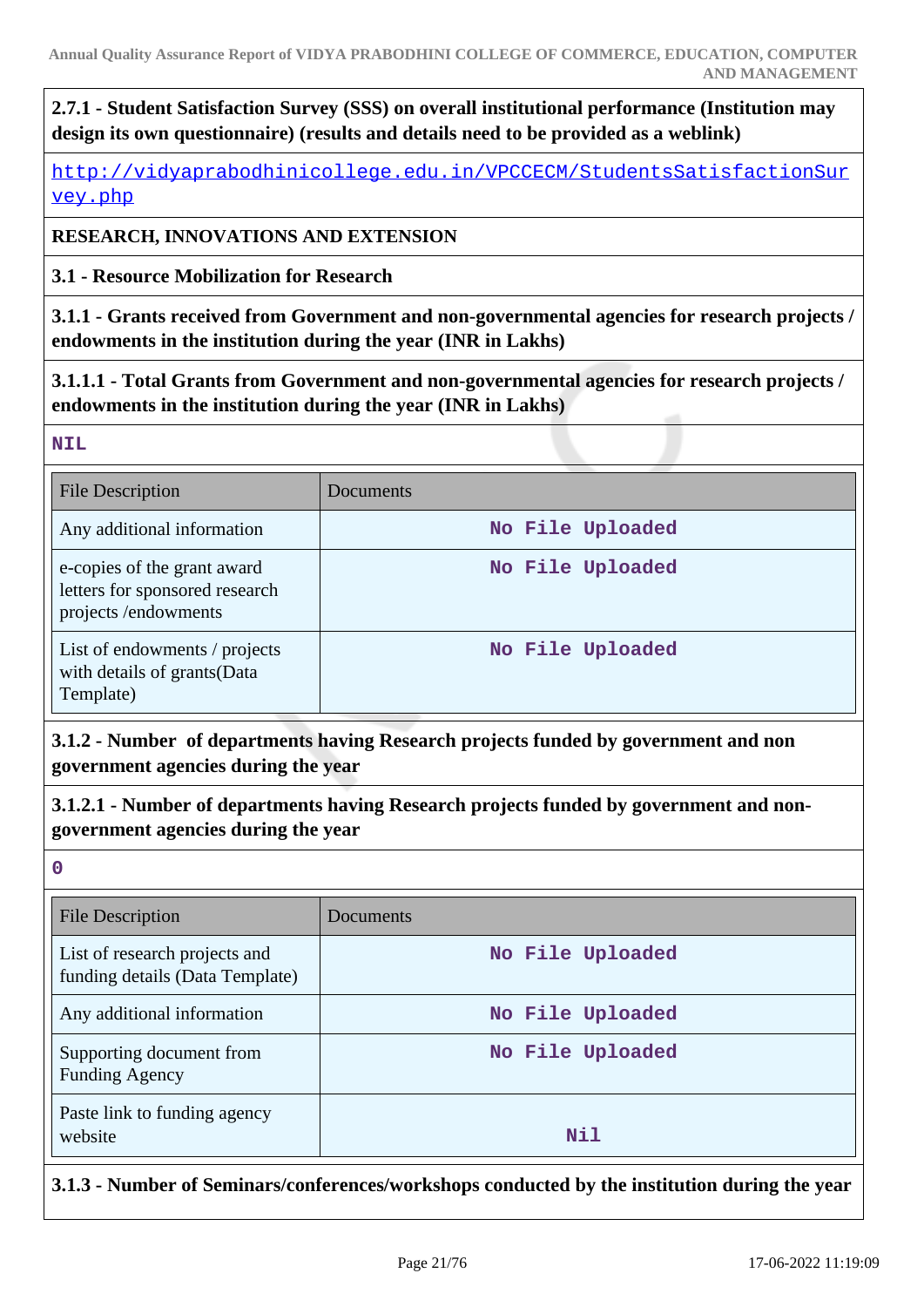# **3.1.3.1 - Total number of Seminars/conferences/workshops conducted by the institution during the year**

**5**

| <b>File Description</b>                                              | Documents        |
|----------------------------------------------------------------------|------------------|
| Report of the event                                                  | View File        |
| Any additional information                                           | No File Uploaded |
| List of workshops/seminars<br>during last 5 years (Data<br>Template) | View File        |

### **3.2 - Research Publications and Awards**

**3.2.1 - Number of papers published per teacher in the Journals notified on UGC website during the year**

### **3.2.1.1 - Number of research papers in the Journals notified on UGC website during the year**

**3**

| File Description                                                                                            | Documents        |
|-------------------------------------------------------------------------------------------------------------|------------------|
| Any additional information                                                                                  | No File Uploaded |
| List of research papers by title,<br>author, department, name and<br>year of publication (Data<br>Template) | View File        |

**3.2.2 - Number of books and chapters in edited volumes/books published and papers published in national/ international conference proceedings per teacher during the year**

**3.2.2.1 - Total number of books and chapters in edited volumes/books published and papers in national/ international conference proceedings during the year**

**0**

| <b>File Description</b>                                                      | Documents <sup>1</sup> |
|------------------------------------------------------------------------------|------------------------|
| Any additional information                                                   | No File Uploaded       |
| List books and chapters edited<br>volumes/books published (Data<br>Template) | No File Uploaded       |

### **3.3 - Extension Activities**

3.3.1 - Extension activities are carried out in the neighborhood community, sensitizing students to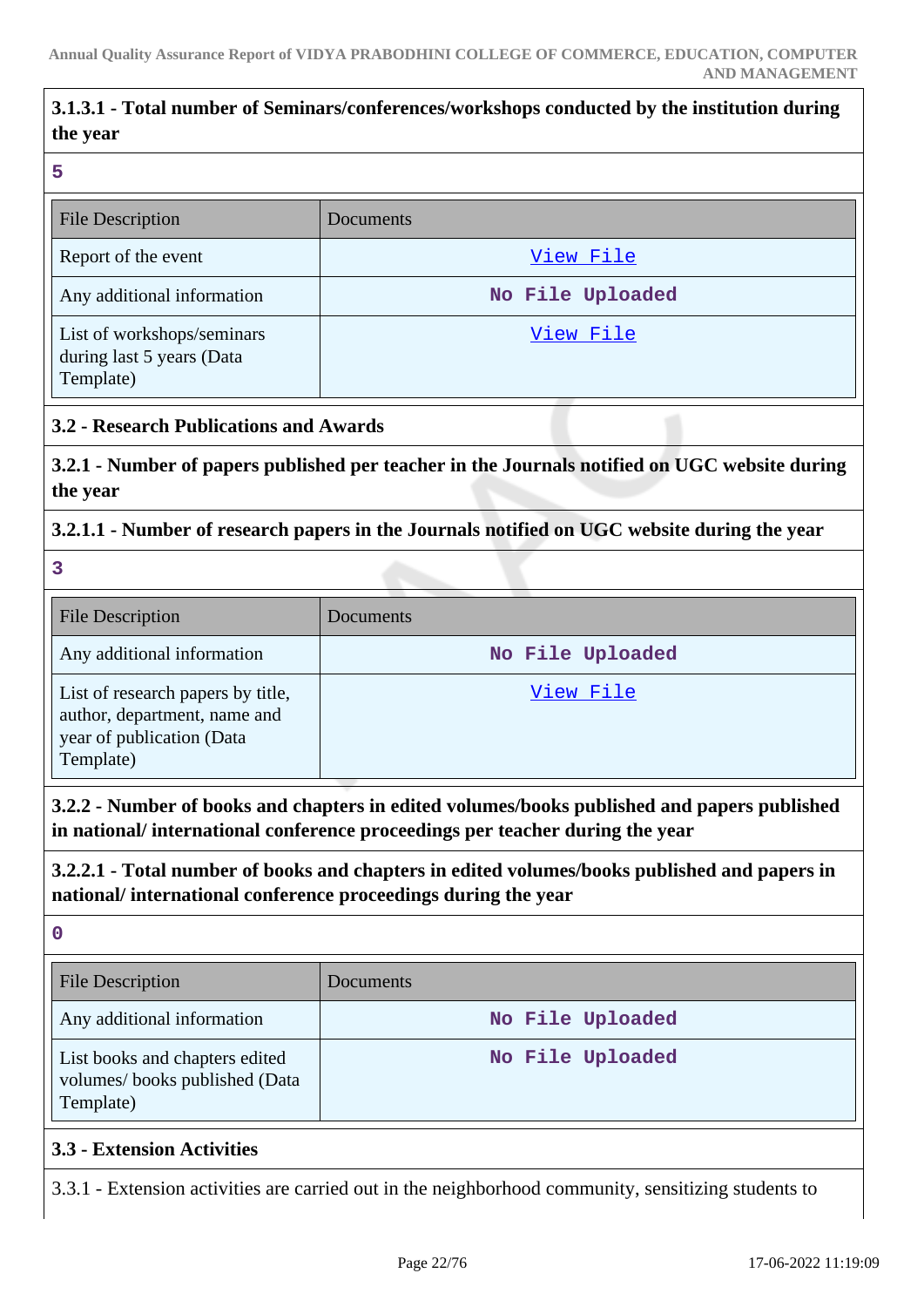#### social issues, for their holistic development, and impact thereof during the year

#### **COVID-19 safety measures**

**The Covid-19 pandemic brought about various challenges to the education sector. Amidst the rising fear and tension created by the fake news related to Covid-19, the teachers and students took up the challenge to create awareness among the community members with regards to Covid-19 prevention and safety measures by creating various videos on the topic such as the correct use of face masks, use of sanitizers, social distancing, community isolation, etc. These videos were then uploaded onto their social media handles to create social awareness.**

#### **Yoga Asanas for Mental Health**

**Staying home during the pandemic induced lockdown affected their mental health. To help students cope with their health issues, the Red Ribbon Club of the college took up an initiative on World Yoga Day to make videos of various asanas and spread importance of doing these yogasanas among the studetents and community through their social media handles. This initiative was taken up for the holistic development of the students' mental health.**

#### **Face Mask Painting**

**Along with, to build the morale of the students, a facemask painting competition was organised by the Red Ribbon Club of the College. This activity also enthused students to wear masks without any hesitation.**

| <b>File Description</b>                  | Documents                                                           |
|------------------------------------------|---------------------------------------------------------------------|
| Paste link for additional<br>information | http://vidyaprabodhinicollege.edu.in/VPCCECM<br>/ActivityReport.php |
| Upload any additional<br>information     | View File                                                           |

# **3.3.2 - Number of awards and recognitions received for extension activities from government / government recognized bodies during the year**

**3.3.2.1 - Total number of awards and recognition received for extension activities from Government/ government recognized bodies during the year**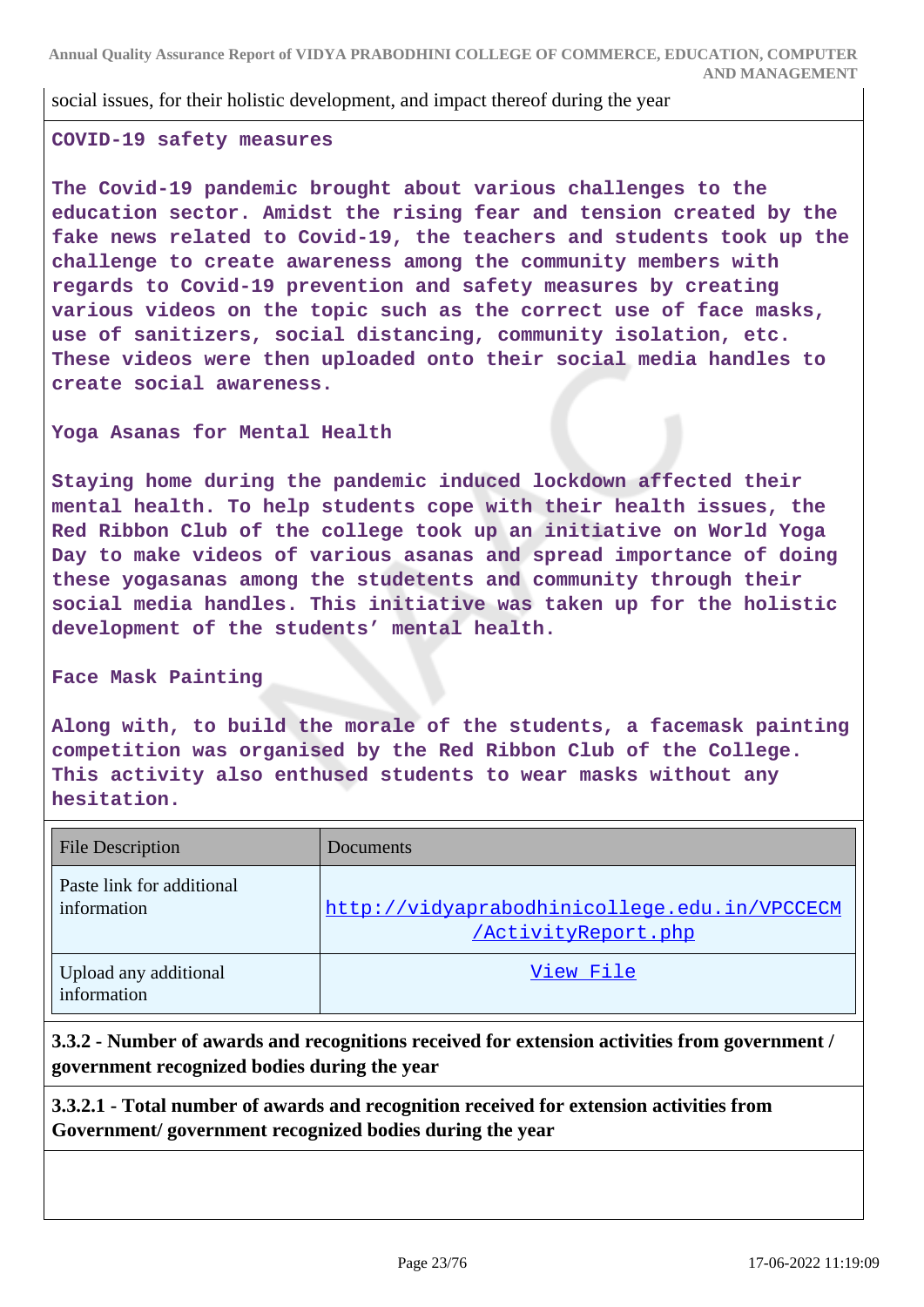| <b>File Description</b>                                                       | Documents        |
|-------------------------------------------------------------------------------|------------------|
| Any additional information                                                    | No File Uploaded |
| Number of awards for extension<br>activities in last 5 year(Data<br>Template) | No File Uploaded |
| e-copy of the award letters                                                   | No File Uploaded |

**3.3.3 - Number of extension and outreach programs conducted by the institution through NSS/NCC/Red cross/YRC etc., ( including the programmes such as Swachh Bharat, AIDS awareness, Gender issues etc. and/or those organized in collaboration with industry, community and NGOs ) during the year**

**3.3.3.1 - Number of extension and outreach Programs conducted in collaboration with industry, community and Non- Government Organizations through NSS/ NCC/ Red Cross/ YRC etc., during the year**

### **13**

| <b>File Description</b>                                                                                                       | Documents        |
|-------------------------------------------------------------------------------------------------------------------------------|------------------|
| Reports of the event organized                                                                                                | No File Uploaded |
| Any additional information                                                                                                    | No File Uploaded |
| Number of extension and<br>outreach Programmes conducted<br>with industry, community etc for<br>the last year (Data Template) | View File        |

**3.3.4 - Number of students participating in extension activities at 3.3.3. above during the year**

**3.3.4.1 - Total number of Students participating in extension activities conducted in collaboration with industry, community and Non- Government Organizations through NSS/ NCC/ Red Cross/ YRC etc., during the year**

# **541**

| <b>File Description</b>                                                                              | <b>Documents</b> |
|------------------------------------------------------------------------------------------------------|------------------|
| Report of the event                                                                                  | No File Uploaded |
| Any additional information                                                                           | No File Uploaded |
| Number of students participating<br>in extension activities with Govt.<br>or NGO etc (Data Template) | View File        |

# **3.4 - Collaboration**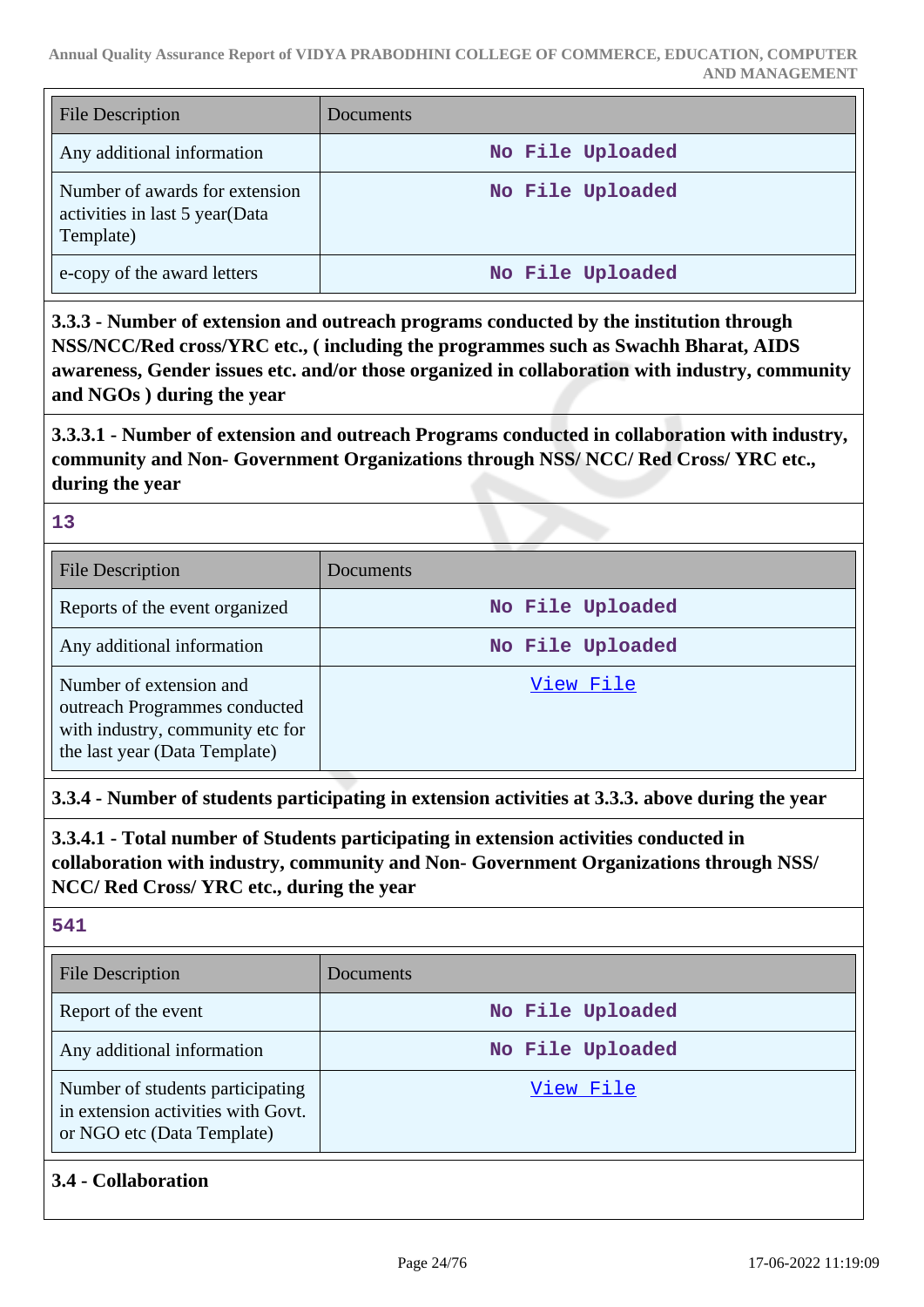# **3.4.1 - The Institution has several collaborations/linkages for Faculty exchange, Student exchange, Internship, Field trip, On-the- job training, research etc during the year**

**0**

| <b>File Description</b>                                                               | Documents        |
|---------------------------------------------------------------------------------------|------------------|
| e-copies of linkage related<br>Document                                               | No File Uploaded |
| Details of linkages with<br>institutions/industries for<br>internship (Data Template) | No File Uploaded |
| Any additional information                                                            | No File Uploaded |

# **3.4.2 - Number of functional MoUs with national and international institutions, universities, industries, corporate houses etc. during the year**

# **3.4.2.1 - Number of functional MoUs with Institutions of national, international importance, other universities, industries, corporate houses etc. during the year**

**0**

| <b>File Description</b>                                                                                                             | Documents        |
|-------------------------------------------------------------------------------------------------------------------------------------|------------------|
| e-Copies of the MoUs with<br>institution./industry/corporate<br>houses                                                              | No File Uploaded |
| Any additional information                                                                                                          | No File Uploaded |
| Details of functional MoUs with<br>institutions of national,<br>international importance, other<br>universities etc during the year | No File Uploaded |

# **INFRASTRUCTURE AND LEARNING RESOURCES**

# **4.1 - Physical Facilities**

4.1.1 - The Institution has adequate infrastructure and physical facilities for teaching- learning. viz., classrooms, laboratories, computing equipment etc.

**The Institution offers excellent infrastructural facilities for a conducive learning environment.**

```
The self-owned building, with a total built up area of 5772 sq.mt.
houses the Principal's, Vice-Principal's and HoD's cabin,
Administrative office, and well-furnished, well-ventilated, state-of-
the-art classrooms equipped with technological aid such as ICT
```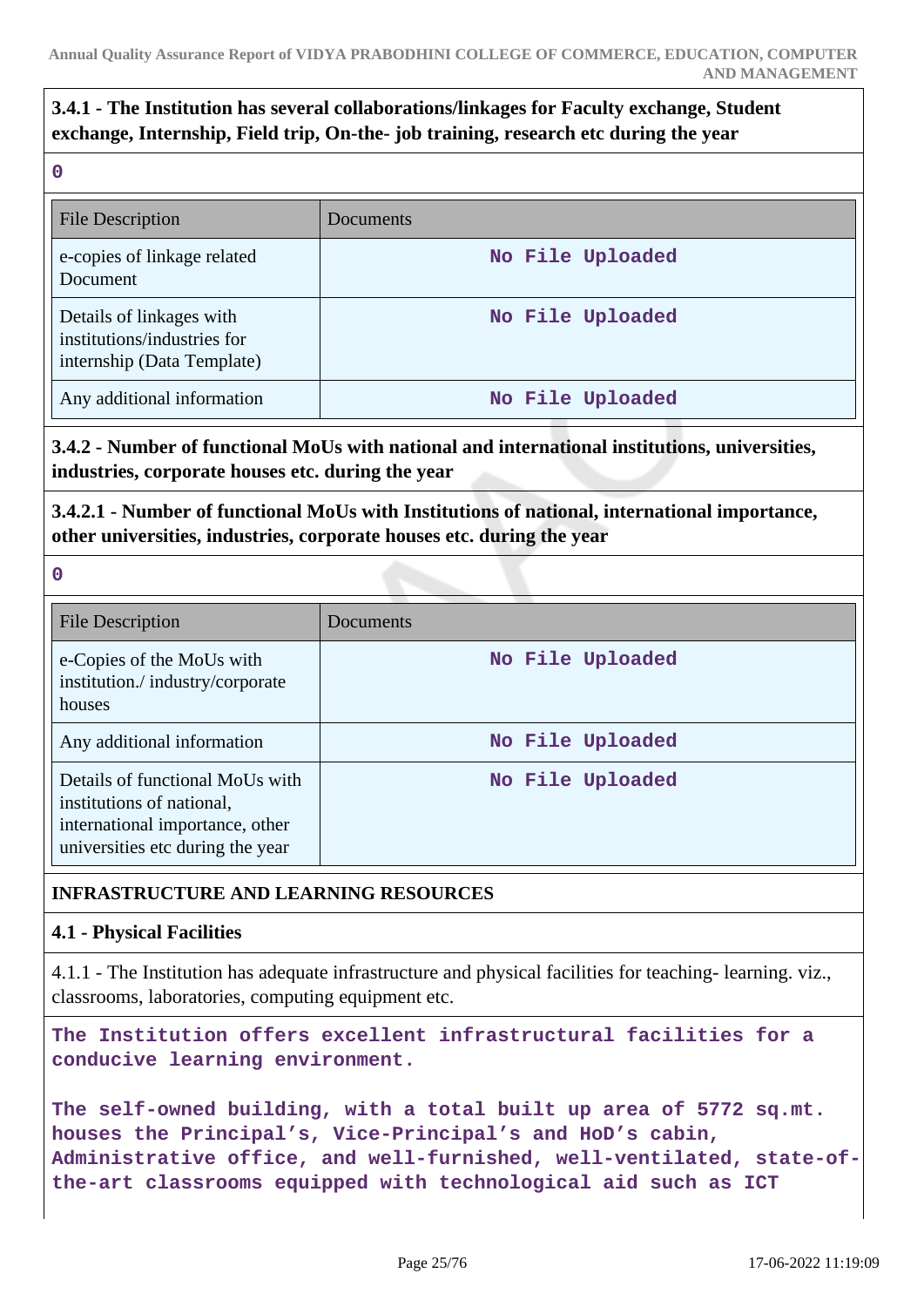**facilities, free high-speed Wi-Fi, LCD projectors, smart boards, sound systems and modern two-seater tables with chairs. A separate playground admeasures 4670 sq.mt.**

**The Institutional Library is well-stocked Library, having 4476 titles (and 7436 copies), 24 journals, 12 magazines and 15 newspapers, provides photocopying services.**

**The ICT Laboratory is well-furnished and is equipped with 31 desktops with internet access and provides printing and scanning facilities.**

**The Geography Laboratory accommodates 20 students at a time.**

**The Department of Physical Education and Sports, comprising of a sports room, indoor sports hall, and a gymnasium area.**

**The institution currently runs 3 NSS Units.**

**The College also has Faculty Room, Canteen, Socially Useful Productive Work, Counselling Room, Creative Arts Room, Research and Consultancy Room, Independent Common Rooms are assigned for girls and boys, 2 Ladies and 2 Gents washrooms, 1 Bus, RO system for water purification and 2 water filters with hot and cold-water facility, Medical Response Facility, Composite Multimedia Systems.**

| <b>File Description</b>                  | Documents                                                                                                                                                           |
|------------------------------------------|---------------------------------------------------------------------------------------------------------------------------------------------------------------------|
| Upload any additional<br>information     | View File                                                                                                                                                           |
| Paste link for additional<br>information | http://vidyaprabodhinicollege.edu.in/VPCCECM<br>/Documents/Policy/The%20Policy%20and%20the%2<br>OProcedure%20for%20maintaining%20and%20utili<br>zing%20Physical.pdf |

4.1.2 - The Institution has adequate facilities for cultural activities, sports, games (indoor, outdoor), gymnasium, yoga centre etc.

**The College offers following facilities for Co-curricular and Extracurricular activities.**

**Physical Education and Sports: The institution has adequate sports infrastructure, and consists of a sports room, indoor sports hall, a gymnasium area, and the 4000 sq.mt. play-ground.**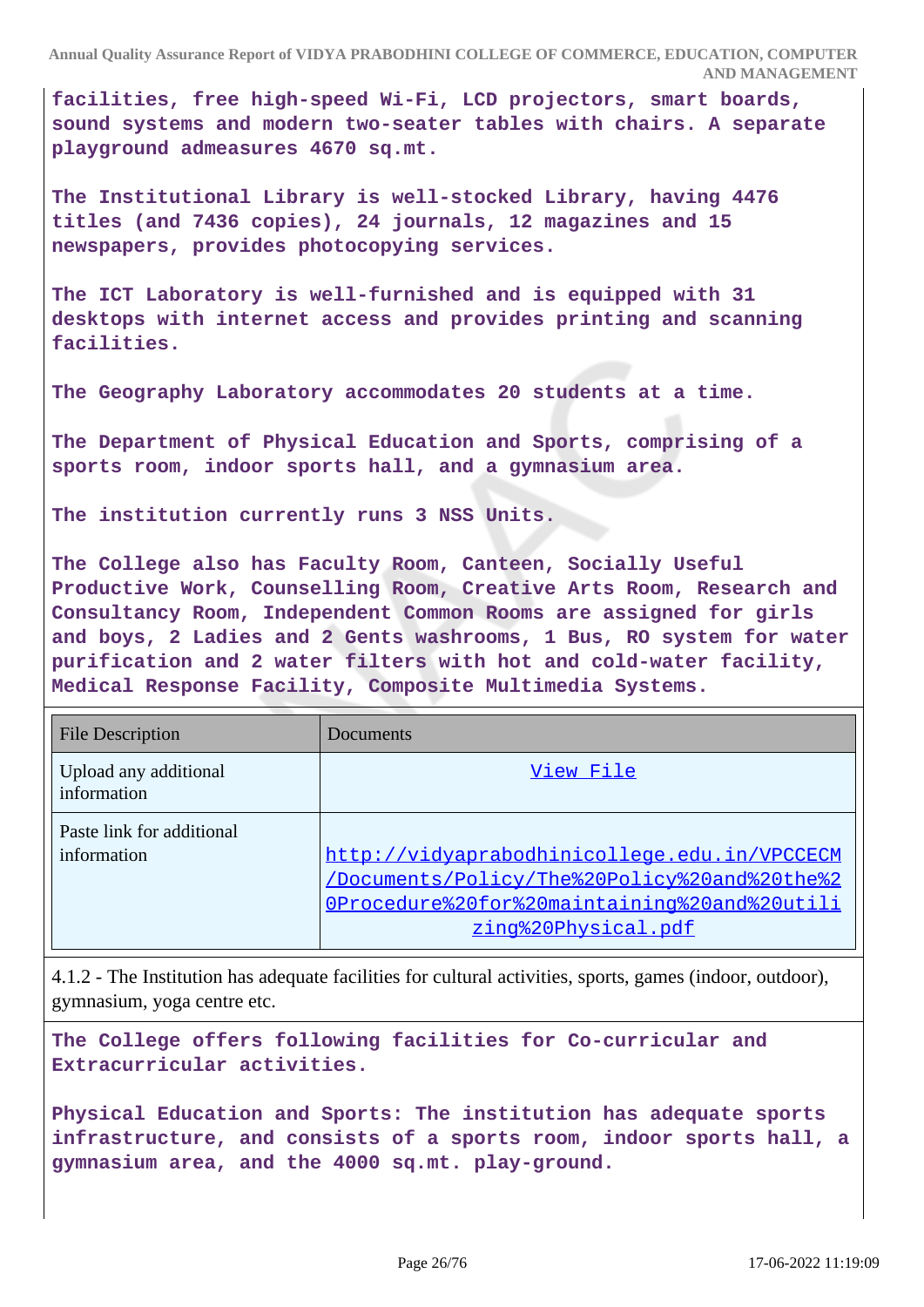**Service Activities: The College has 3 fully functional NSS units of 100 volunteers each. The units are led by motivated and experienced NSS Program Officers who have undergone the Programme Officers Orientation Course at NSS-Empanelled Training Institute. The NSS Unit, with a well-stocked inventory of tools and equipment, has been found to be self-sufficient to successfully conduct Annual Special Camps with up to 150 volunteer capacity and other social activities.**

**Multimedia Facilities: The institution has Multimedia System comprising of Studio Master ER AIR-8 sound mixer, three 400-watt Studio Master B400 active speakers, 10 cordless microphones, 2 microphones, 1 handy-cam, 1 digital camera, Public Address systems etc.**

**Medical Response Facility: Institution has a medical response facility, and is equipped with a stretcher and basic first aid.**

**Socially Useful Productive Work Facility: Socially Useful Productive Work facility helps students to learn craft-making etc.**

**Department of Creative Arts and Performing Arts: It is equipped with musical instruments like Harmonium, Tabla and Tambourine, etc.**

| <b>File Description</b>                  | Documents                                                                                                                                                           |
|------------------------------------------|---------------------------------------------------------------------------------------------------------------------------------------------------------------------|
| Upload any additional<br>information     | View File                                                                                                                                                           |
| Paste link for additional<br>information | http://vidyaprabodhinicollege.edu.in/VPCCECM<br>/Documents/Policy/The%20Policy%20and%20the%2<br>OProcedure%20for%20maintaining%20and%20utili<br>zing%20Physical.pdf |

**4.1.3 - Number of classrooms and seminar halls with ICT- enabled facilities such as smart class, LMS, etc.**

**18**

**4.1.3.1 - Number of classrooms and seminar halls with ICT facilities**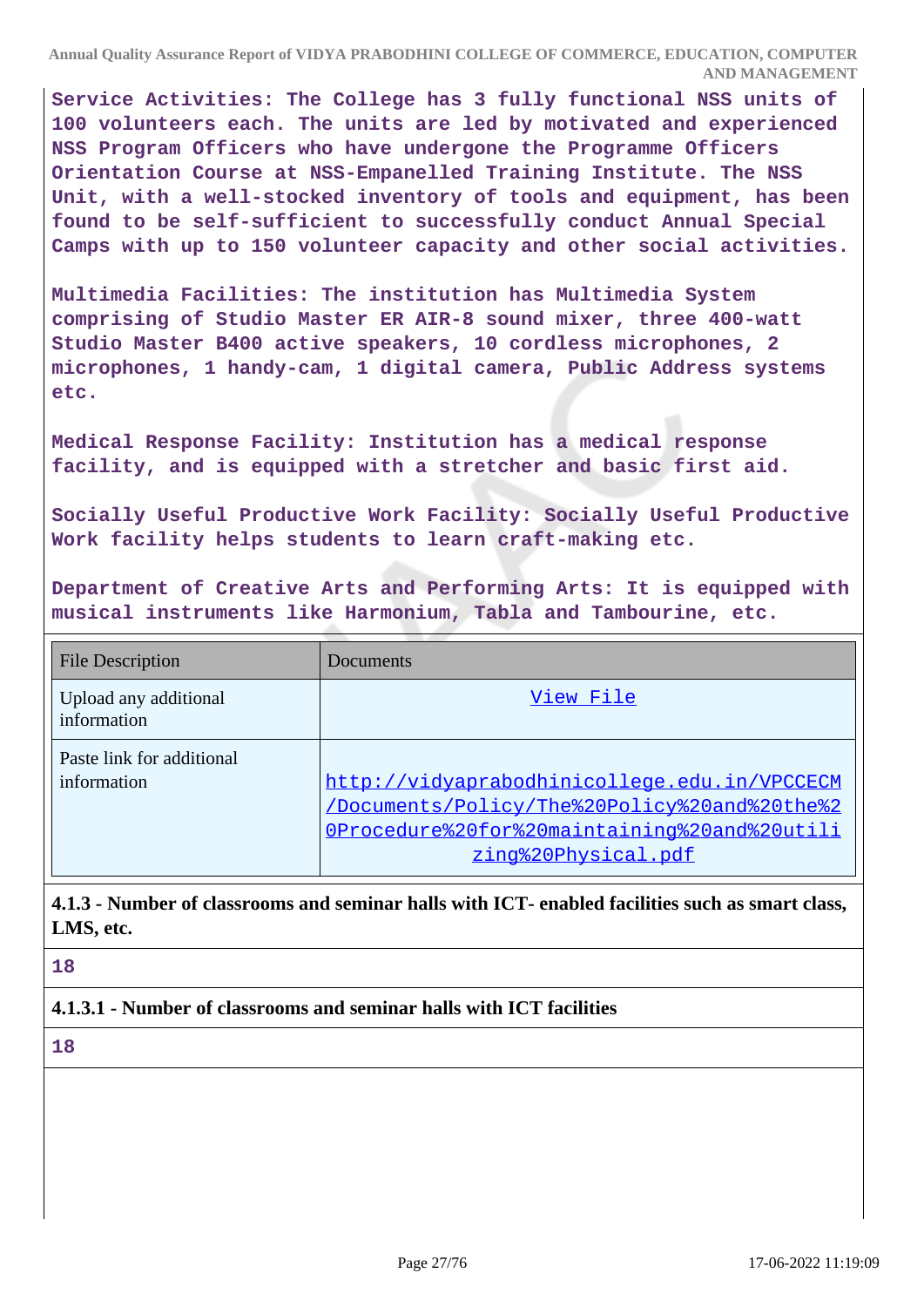| <b>File Description</b>                                                                                   | Documents                                                         |
|-----------------------------------------------------------------------------------------------------------|-------------------------------------------------------------------|
| Upload any additional<br>information                                                                      | No File Uploaded                                                  |
| Paste link for additional<br>information                                                                  | https://vidyaprabodhinicollege.edu.in/VPCCEC<br>M/About.php#Infra |
| <b>Upload Number of classrooms</b><br>and seminar halls with ICT<br>enabled facilities (Data<br>Template) | View File                                                         |

**4.1.4 - Expenditure, excluding salary for infrastructure augmentation during the year (INR in Lakhs)**

# **4.1.4.1 - Expenditure for infrastructure augmentation, excluding salary during the year (INR in lakhs)**

### **30,51,388**

| <b>File Description</b>                                                                            | Documents        |
|----------------------------------------------------------------------------------------------------|------------------|
| Upload any additional<br>information                                                               | No File Uploaded |
| Upload audited utilization<br>statements                                                           | View File        |
| <b>Upload Details of budget</b><br>allocation, excluding salary<br>during the year (Data Template) | View File        |

#### **4.2 - Library as a Learning Resource**

4.2.1 - Library is automated using Integrated Library Management System (ILMS)

**Name of the ILMS software: e-granthalaya**

**Nature of automation: Yes (Fully automated)**

**Version: 0.3**

**Year: 2015**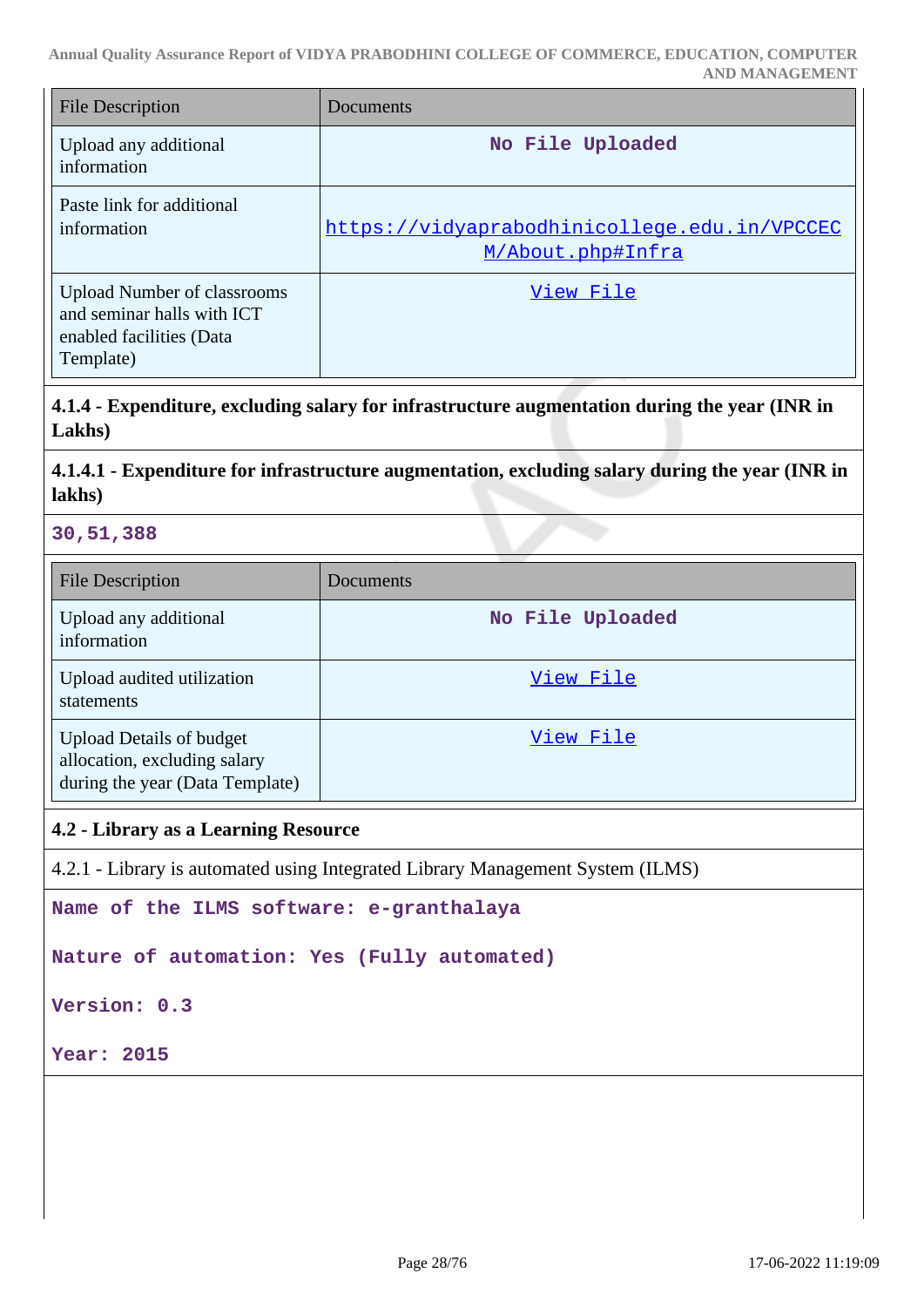| <b>File Description</b>                                                                                                                                                               | Documents                                                           |  |
|---------------------------------------------------------------------------------------------------------------------------------------------------------------------------------------|---------------------------------------------------------------------|--|
| Upload any additional<br>information                                                                                                                                                  | No File Uploaded                                                    |  |
| Paste link for Additional<br>Information                                                                                                                                              | http://vidyaprabodhinicollege.edu.in/VPCCECM<br><u>/Library.php</u> |  |
| 4.2.2 - The institution has subscription for the<br>following e-resources e-journals e-<br>ShodhSindhu Shodhganga Membership e-<br><b>books Databases Remote access toe-resources</b> | A. Any 4 or more of the above                                       |  |
| <b>File Description</b>                                                                                                                                                               | Documents                                                           |  |
| Upload any additional<br>information                                                                                                                                                  | No File Uploaded                                                    |  |
| Details of subscriptions like e-<br>journals,e-ShodhSindhu,                                                                                                                           | View File                                                           |  |

# **4.2.3 - Expenditure for purchase of books/e-books and subscription to journals/e- journals during the year (INR in Lakhs)**

### **4.2.3.1 - Annual expenditure of purchase of books/e-books and subscription to journals/ejournals during the year (INR in Lakhs)**

# **1,04,316**

| <b>File Description</b>                                                                                                       | <b>Documents</b> |
|-------------------------------------------------------------------------------------------------------------------------------|------------------|
| Any additional information                                                                                                    | No File Uploaded |
| Audited statements of accounts                                                                                                | View File        |
| Details of annual expenditure for<br>purchase of books/e-books and<br>journals/e- journals during the<br>year (Data Template) | View File        |

**4.2.4 - Number per day usage of library by teachers and students ( foot falls and login data for online access) (Data for the latest completed academic year)**

# **4.2.4.1 - Number of teachers and students using library per day over last one year**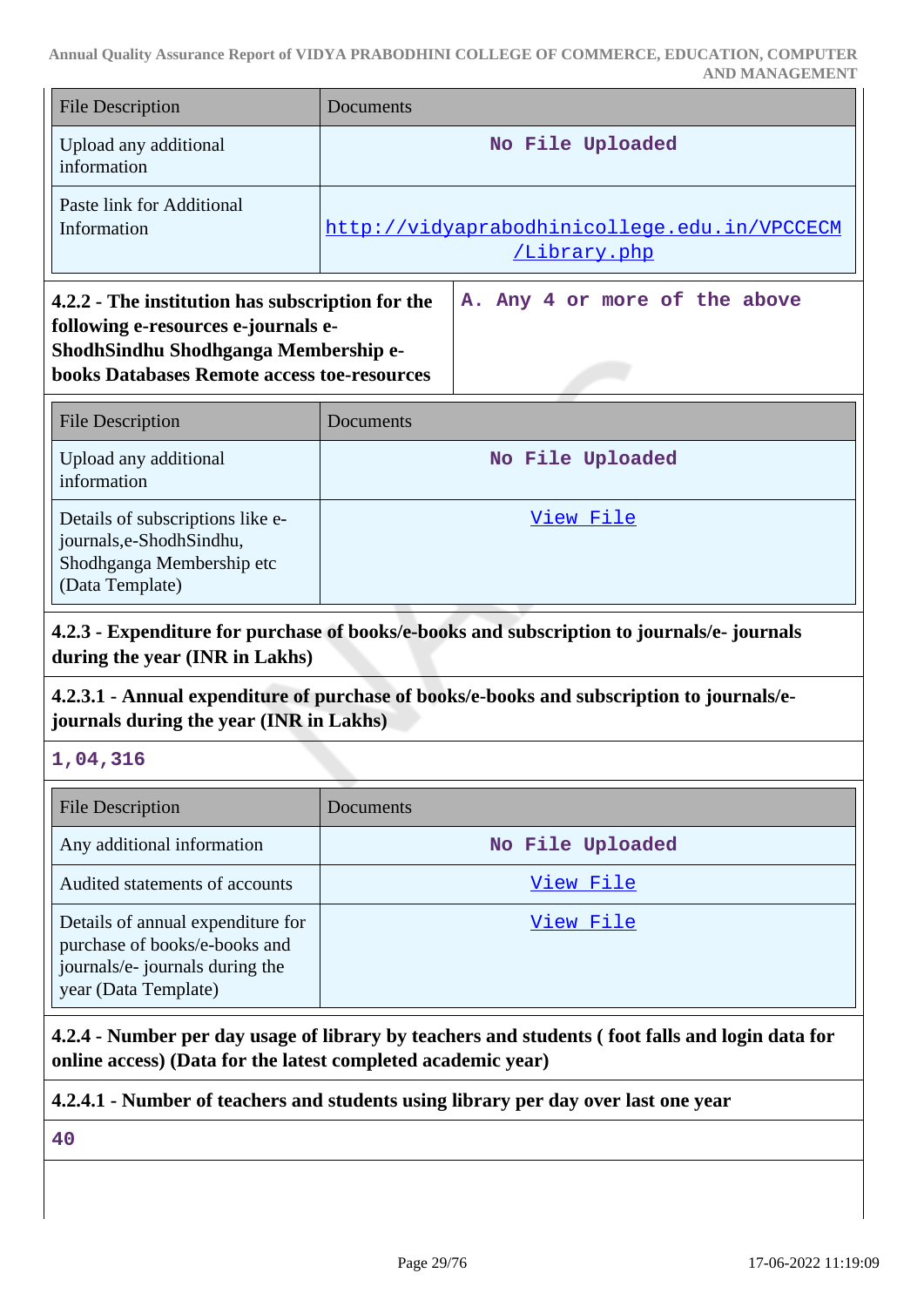|                                                                                                                                                                                                                                          | AND MANAGEMENT                                                     |  |
|------------------------------------------------------------------------------------------------------------------------------------------------------------------------------------------------------------------------------------------|--------------------------------------------------------------------|--|
| <b>File Description</b>                                                                                                                                                                                                                  | Documents                                                          |  |
| Any additional information                                                                                                                                                                                                               | View File                                                          |  |
| Details of library usage by<br>teachers and students                                                                                                                                                                                     | View File                                                          |  |
| 4.3 - IT Infrastructure                                                                                                                                                                                                                  |                                                                    |  |
| 4.3.1 - Institution frequently updates its IT facilities including Wi-Fi                                                                                                                                                                 |                                                                    |  |
| Institution has proactive policy for updating its IT facilities<br>including Wi-Fi and other related facilities.                                                                                                                         |                                                                    |  |
| LAN-based computer systems.                                                                                                                                                                                                              | The ICT Laboratory currently houses 7 working Wi-Fi enabled and 24 |  |
| upgrading required in ICT laboratory.                                                                                                                                                                                                    | The Institutional Advisory Committee identifies and recommends     |  |
| The Institution upgrades its ICT facilities (physical/virtual<br>assets) on a timely basis. Decisions pertaining to<br>purchase/maintenance/upgrading/usage of facilities are taken as per<br>the Institutional policy.                  |                                                                    |  |
| The institution has appointed a Computer Laboratory Assistant, who,<br>along with an MTS staff member, is assigned the task of operation,<br>maintenance, and upgrading the ICT laboratory, and developing the<br>institutional website. |                                                                    |  |
| The institution has opted for DNA broadband service since 2018 with<br>a speed of 100 Mbps. Considering the increase in the workload and<br>expanded users limit the plan has been upgraded to 300 Mbps.                                 |                                                                    |  |
| The Institution has also installed Jio Wi-Fi facilities and has a<br>functional Local Area Network (LAN), with its computers and printers<br>logged into it via Wi-Fi.                                                                   |                                                                    |  |
| Systems have pre-activated licensed operating systems with Linux-<br>based Open Source operating systems including Open Source software<br>for data entry.                                                                               |                                                                    |  |
| inspection of all the ICT facilities.                                                                                                                                                                                                    | The System Administrator and Laboratory Assistant conducts regular |  |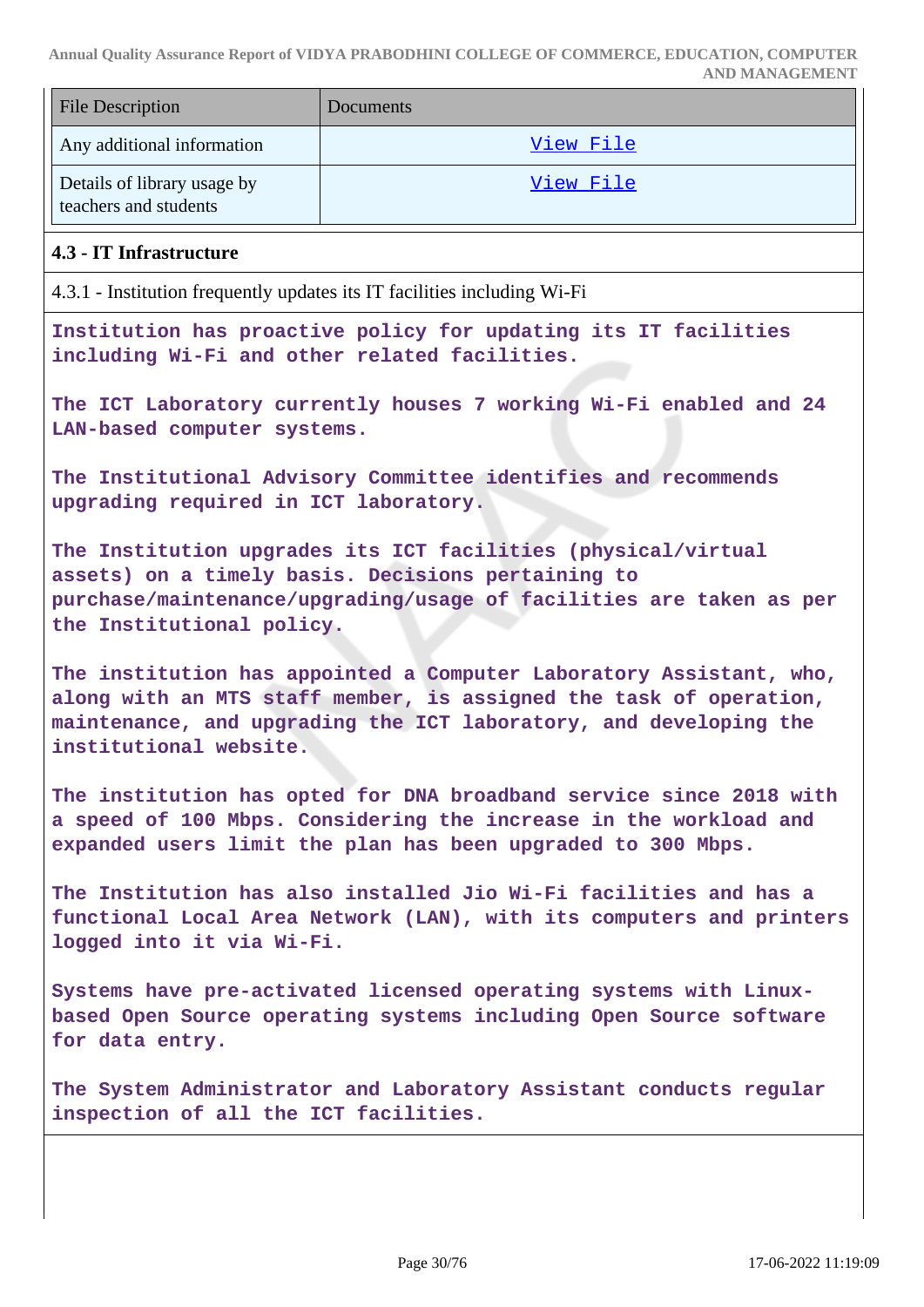| <b>File Description</b>                  | Documents                                                                                                                                                           |
|------------------------------------------|---------------------------------------------------------------------------------------------------------------------------------------------------------------------|
| Upload any additional<br>information     | View File                                                                                                                                                           |
| Paste link for additional<br>information | http://vidyaprabodhinicollege.edu.in/VPCCECM<br>/Documents/Policy/The%20Policy%20and%20the%2<br>OProcedure%20for%20maintaining%20and%20utili<br>zing%20Physical.pdf |

# **4.3.2 - Number of Computers**

| 62                                   |           |
|--------------------------------------|-----------|
| <b>File Description</b>              | Documents |
| Upload any additional<br>information | View File |
| Student – computer ratio             | View File |

| 4.3.3 - Bandwidth of internet connection in the $\begin{bmatrix} A_1 & 0 \\ 0 & A_2 \end{bmatrix}$ 50MBPS |  |  |
|-----------------------------------------------------------------------------------------------------------|--|--|
| <b>Institution</b>                                                                                        |  |  |

| <b>File Description</b>                                                        | <b>Documents</b> |
|--------------------------------------------------------------------------------|------------------|
| Upload any additional<br>Information                                           | No File Uploaded |
| Details of available bandwidth of<br>internet connection in the<br>Institution | View File        |

### **4.4 - Maintenance of Campus Infrastructure**

**4.4.1 - Expenditure incurred on maintenance of infrastructure (physical and academic support facilities) excluding salary component during the year (INR in Lakhs)**

**4.4.1.1 - Expenditure incurred on maintenance of infrastructure (physical facilities and academic support facilities) excluding salary component during the year (INR in lakhs)**

**10,57,026**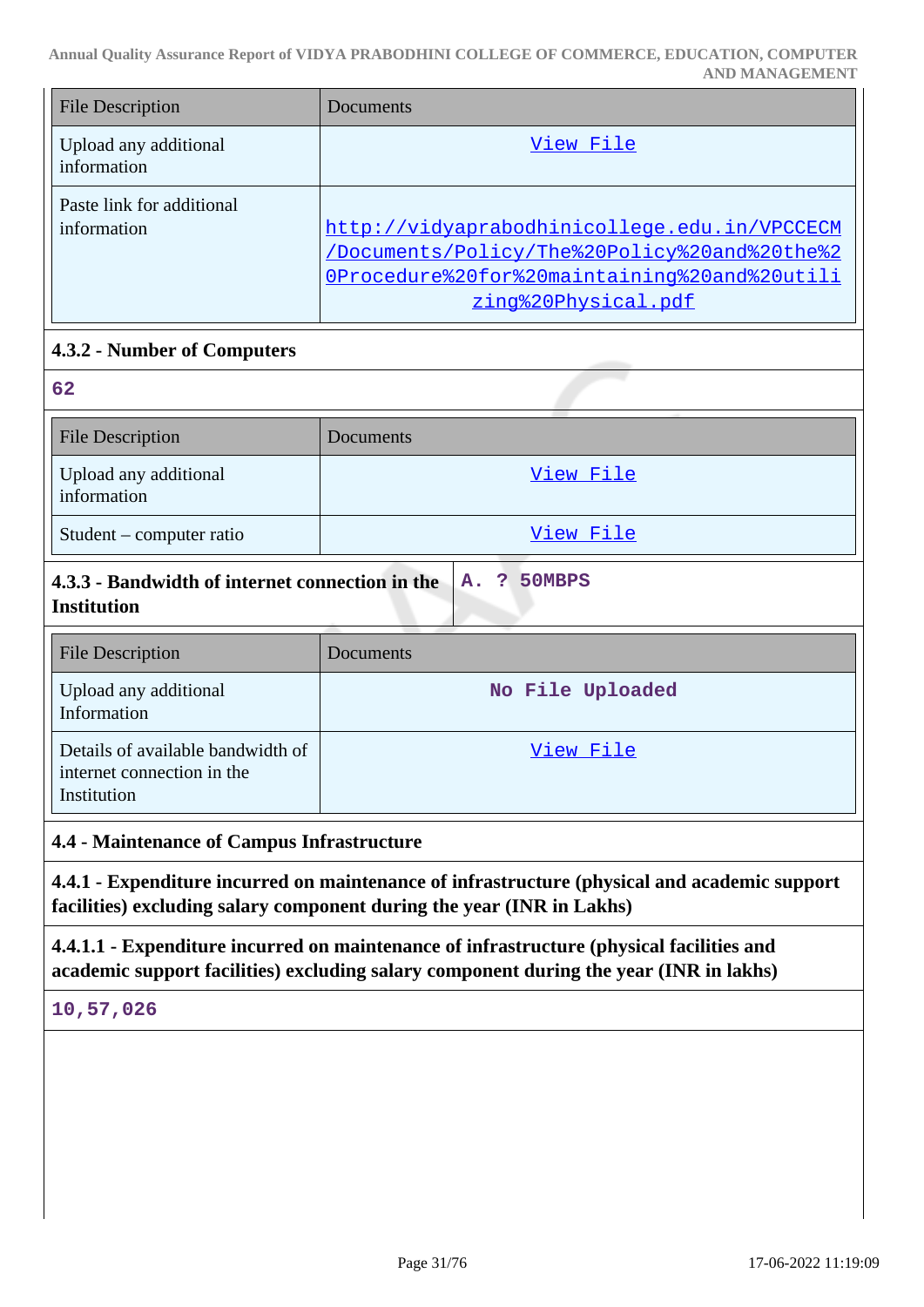| <b>File Description</b>                                                                                                        | Documents        |
|--------------------------------------------------------------------------------------------------------------------------------|------------------|
| Upload any additional<br>information                                                                                           | No File Uploaded |
| Audited statements of accounts.                                                                                                | View File        |
| Details about assigned budget<br>and expenditure on physical<br>facilities and academic support<br>facilities (Data Templates) | View File        |

4.4.2 - There are established systems and procedures for maintaining and utilizing physical, academic and support facilities - laboratory, library, sports complex, computers, classrooms etc.

**The Policy and the Procedure for maintaining and utilizing Physical, academic and the support facilities is as follows**

**The institution makes provision in its budget from non-salary grants for maintenance of facilities such as Library, Computer Laboratory, Geography Laboratory, sports facilities etc. Fees paid by students are used for upgrading and maintenance of respective facilities.**

**The ICT-enabled classrooms are used for multiple purposes. The primary purpose is to conduct regular and remedial lectures for students as per the academic timetable.**

**The institution offers its classrooms, to various government/nongovernment organizations for academic purposes.**

**The office in-charge conducts an inspection of the campus on a daily basis, and any discrepancy noticed is immediately reported.**

**A daily-wage worker has been appointed for maintenance of hygiene in the washrooms.**

**The Institution has appointed a Full-Time Librarian and an MTS staff member.**

**Special provision in the budget is made for library upgradation and maintenance.**

**The ICT Laboratory can be used by all stakeholders as per the rules and regulations of the institution.**

**Staff members and students can access the Wi-Fi facility by registering their devices.**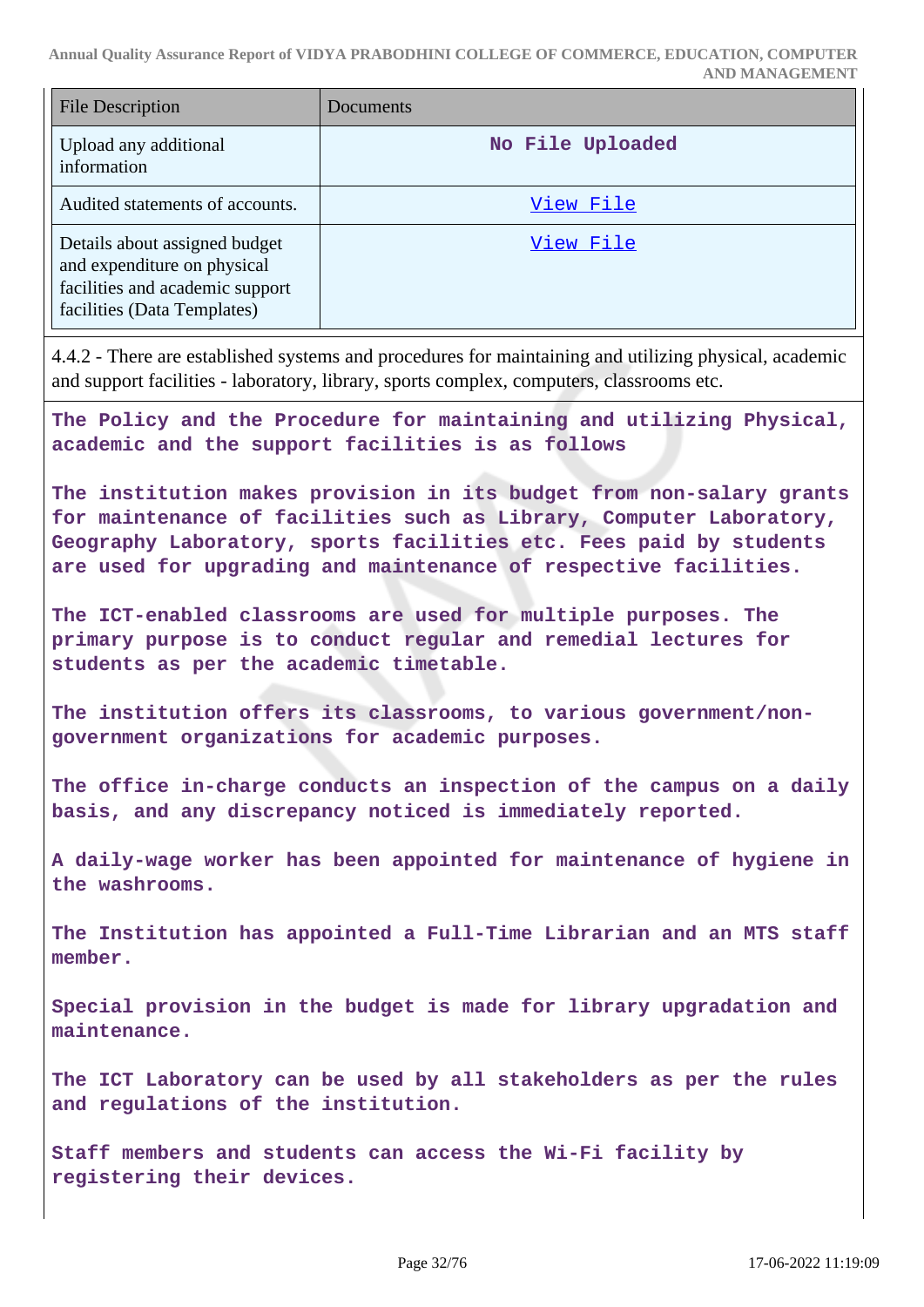### **Decision making process**

# **Decisions pertaining to Purchasing/Maintenance/up gradation/usage of facilities are made as per the institutional policy.**

| <b>File Description</b>                  | Documents                                                                                                                                                           |
|------------------------------------------|---------------------------------------------------------------------------------------------------------------------------------------------------------------------|
| Upload any additional<br>information     | View File                                                                                                                                                           |
| Paste link for additional<br>information | http://vidyaprabodhinicollege.edu.in/VPCCECM<br>/Documents/Policy/The%20Policy%20and%20the%2<br>OProcedure%20for%20maintaining%20and%20utili<br>zing%20Physical.pdf |

### **STUDENT SUPPORT AND PROGRESSION**

### **5.1 - Student Support**

**5.1.1 - Number of students benefited by scholarships and free ships provided by the Government during the year**

**5.1.1.1 - Number of students benefited by scholarships and free ships provided by the Government during the year**

#### **41**

| File Description                                                                                                                | Documents        |
|---------------------------------------------------------------------------------------------------------------------------------|------------------|
| Upload self attested letter with<br>the list of students sanctioned<br>scholarship                                              | View File        |
| Upload any additional<br>information                                                                                            | No File Uploaded |
| Number of students benefited by<br>scholarships and free ships<br>provided by the Government<br>during the year (Data Template) | View File        |

**5.1.2 - Number of students benefitted by scholarships, free ships etc. provided by the institution / non- government agencies during the year**

**5.1.2.1 - Total number of students benefited by scholarships, free ships, etc provided by the institution / non- government agencies during the year**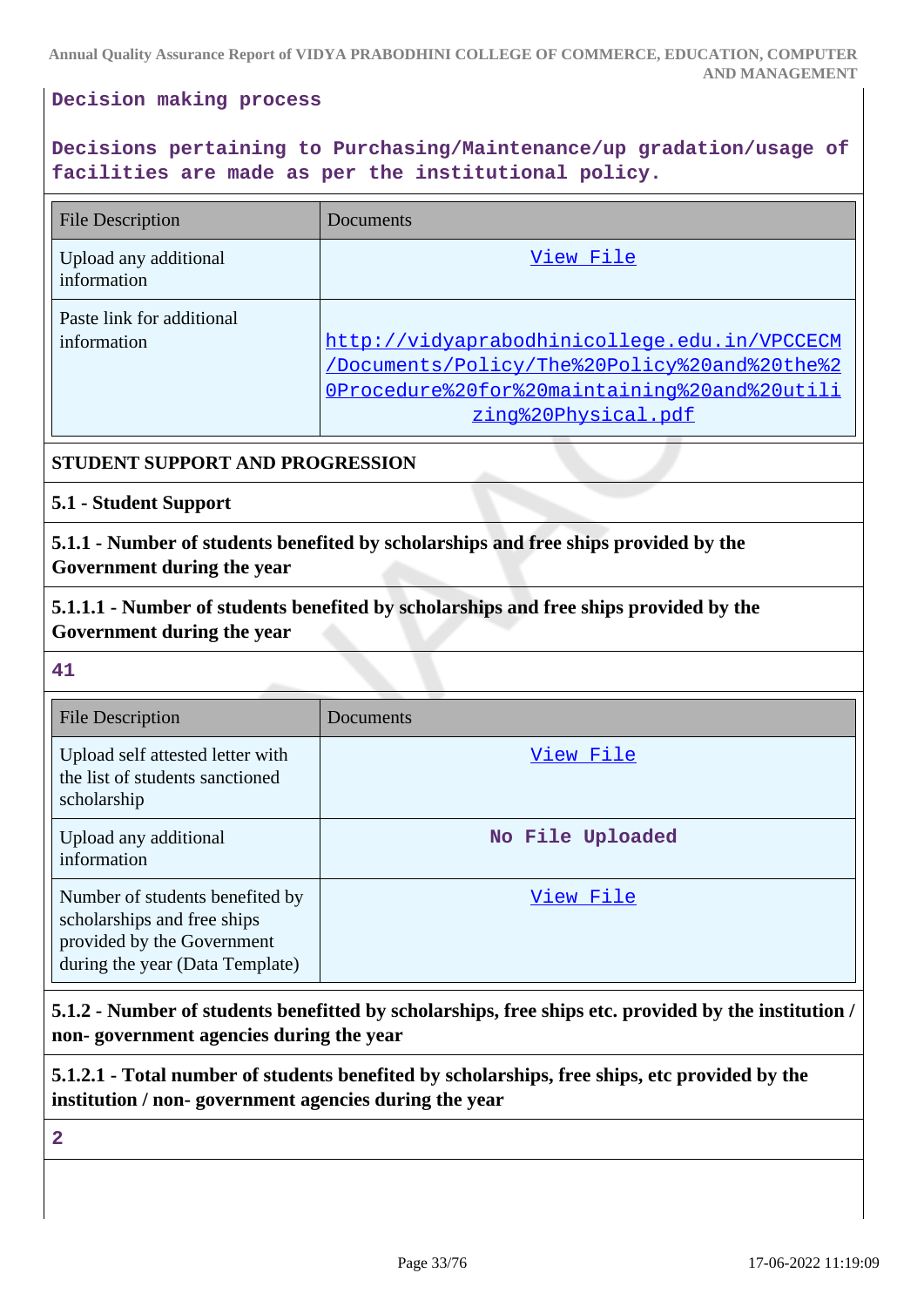| <b>File Description</b>                                                                                                                                                                                                                                        | Documents |                                                                                           |
|----------------------------------------------------------------------------------------------------------------------------------------------------------------------------------------------------------------------------------------------------------------|-----------|-------------------------------------------------------------------------------------------|
| Upload any additional<br>information                                                                                                                                                                                                                           |           | View File                                                                                 |
| Number of students benefited by<br>scholarships and free ships<br>institution / non-government<br>agencies in last 5 years (Date<br>Template)                                                                                                                  |           | View File                                                                                 |
| 5.1.3 - Capacity building and skills<br>enhancement initiatives taken by the<br>institution include the following: Soft skills<br>Language and communication skills Life skills<br>(Yoga, physical fitness, health and hygiene)<br><b>ICT/computing skills</b> | Α.        | All of the above                                                                          |
| <b>File Description</b>                                                                                                                                                                                                                                        | Documents |                                                                                           |
| Link to institutional website                                                                                                                                                                                                                                  |           | http://vidyaprabodhinicollege.edu.in/VPCCECM<br>/CDS.php                                  |
| Any additional information                                                                                                                                                                                                                                     | View File |                                                                                           |
| Details of capability building and<br>skills enhancement initiatives<br>(Data Template)                                                                                                                                                                        | View File |                                                                                           |
| counseling offered by the institution during the year                                                                                                                                                                                                          |           | 5.1.4 - Number of students benefitted by guidance for competitive examinations and career |
| 0 <sub>0</sub>                                                                                                                                                                                                                                                 |           |                                                                                           |
| 5.1.4.1 - Number of students benefitted by guidance for competitive examinations and career<br>counseling offered by the institution during the year                                                                                                           |           |                                                                                           |
| 00                                                                                                                                                                                                                                                             |           |                                                                                           |
| <b>File Description</b>                                                                                                                                                                                                                                        | Documents |                                                                                           |
| Any additional information                                                                                                                                                                                                                                     |           | View File                                                                                 |
| Number of students benefited by<br>guidance for competitive<br>examinations and career<br>counseling during the year (Data<br>Template)                                                                                                                        |           | <u>View File</u>                                                                          |
| 5.1.5 - The Institution has a transparent                                                                                                                                                                                                                      |           | A. All of the above                                                                       |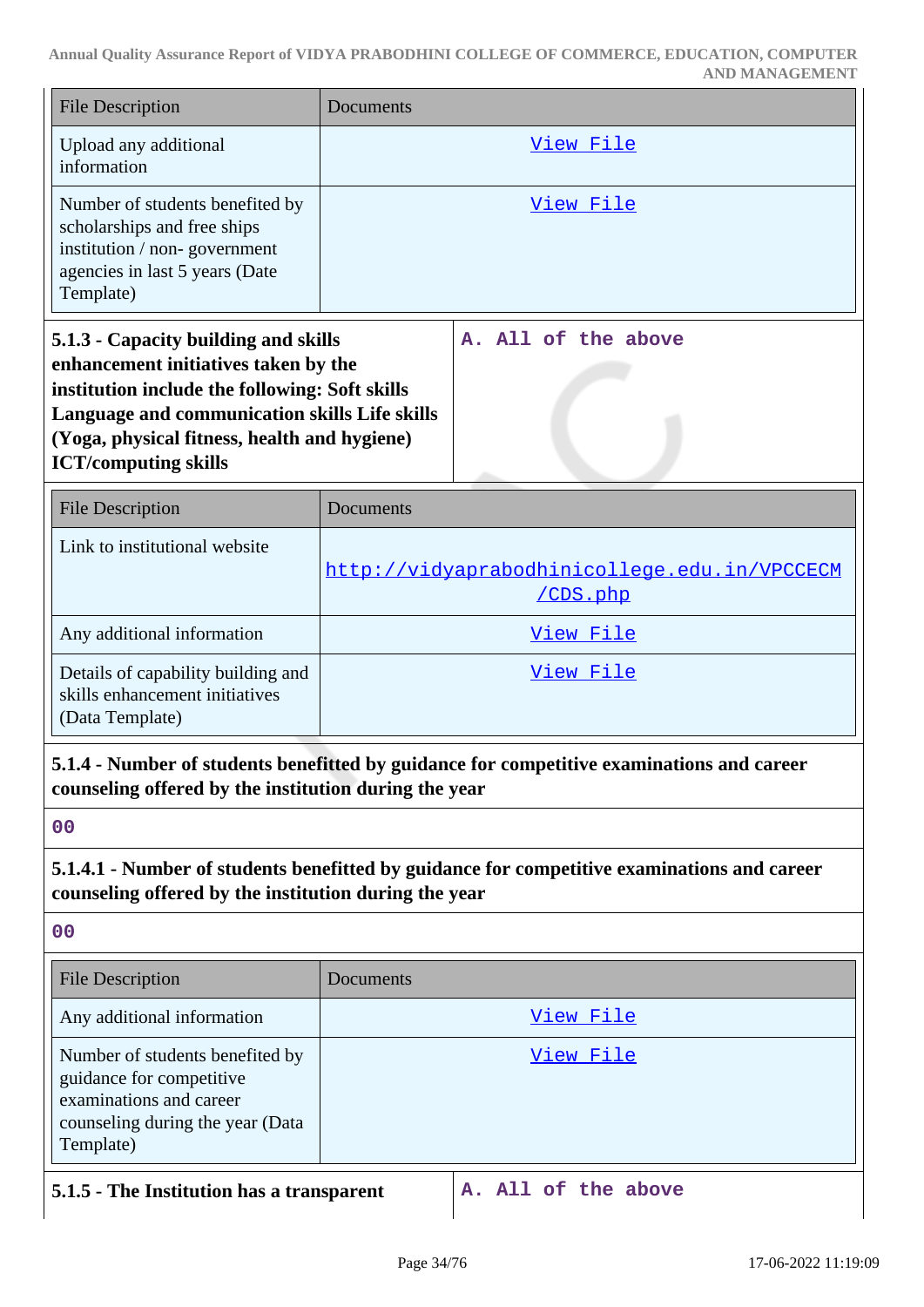**mechanism for timely redressal of student grievances including sexual harassment and ragging cases Implementation of guidelines of statutory/regulatory bodies Organization wide awareness and undertakings on policies with zero tolerance Mechanisms for submission of online/offline students' grievances Timely redressal of the grievances through appropriate committees**

| <b>File Description</b>                                                                                                                  | Documents        |
|------------------------------------------------------------------------------------------------------------------------------------------|------------------|
| Minutes of the meetings of<br>student redressal committee,<br>prevention of sexual harassment<br>committee and Anti Ragging<br>committee | No File Uploaded |
| Upload any additional<br>information                                                                                                     | View File        |
| Details of student grievances<br>including sexual harassment and<br>ragging cases                                                        | No File Uploaded |

### **5.2 - Student Progression**

# **5.2.1 - Number of placement of outgoing students during the year**

# **5.2.1.1 - Number of outgoing students placed during the year**

**33**

| File Description                         | Documents |
|------------------------------------------|-----------|
| Self-attested list of students<br>placed | View File |
| Upload any additional<br>information     | View File |

# **5.2.2 - Number of students progressing to higher education during the year**

# **5.2.2.1 - Number of outgoing student progression to higher education**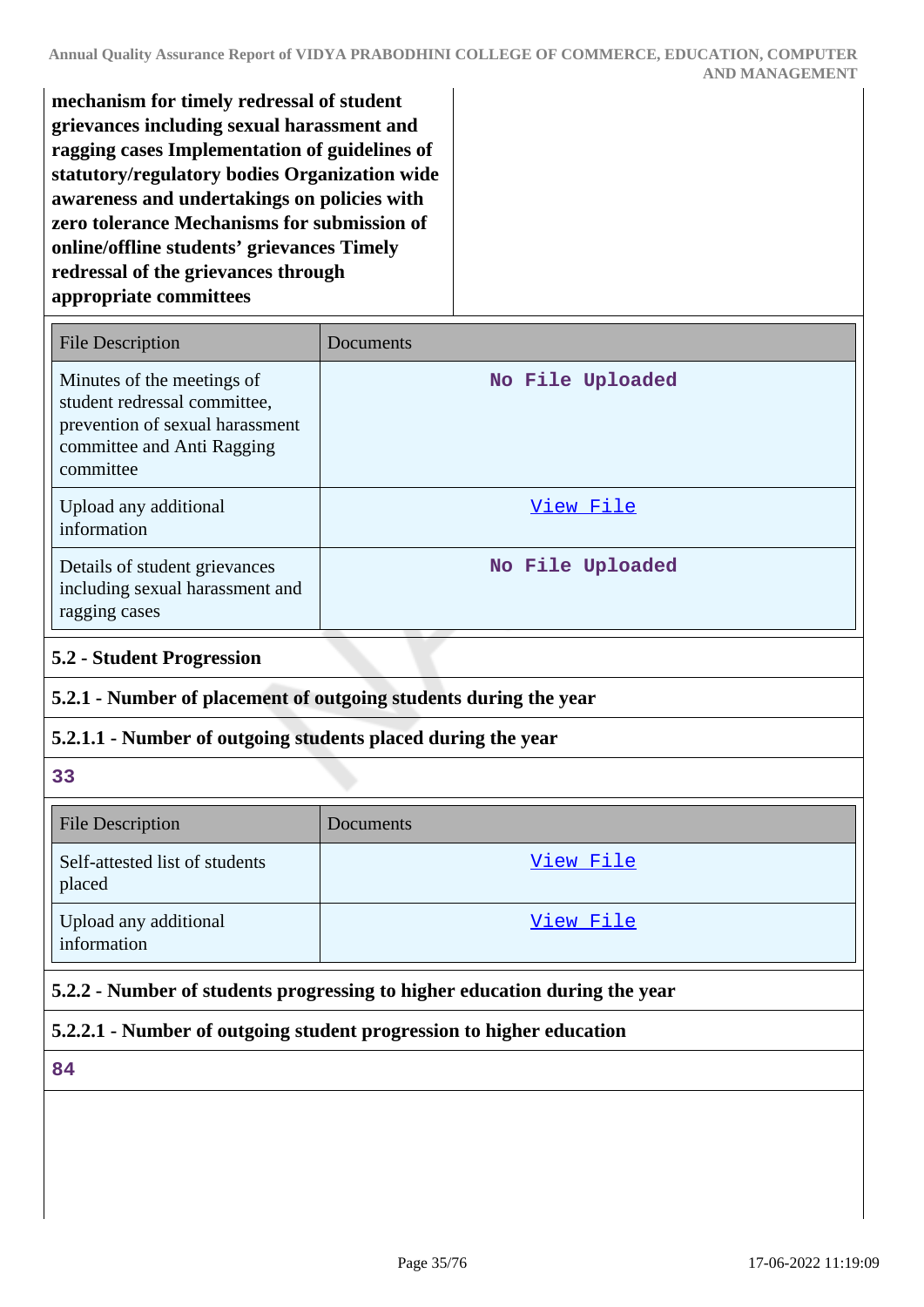| <b>File Description</b>                               | Documents        |
|-------------------------------------------------------|------------------|
| Upload supporting data for<br>student/alumni          | View File        |
| Any additional information                            | No File Uploaded |
| Details of student progression to<br>higher education | View File        |

**5.2.3 - Number of students qualifying in state/national/ international level examinations during the year (eg: JAM/CLAT/GATE/ GMAT/CAT/GRE/ TOEFL/ Civil Services/State government examinations)**

**5.2.3.1 - Number of students qualifying in state/ national/ international level examinations (eg: JAM/CLAT/NET/ SLET/ GATE/ GMAT/CAT/GRE/ TOEFL/ Civil Services/ State government examinations) during the year**

**56**

| <b>File Description</b>                | <b>Documents</b> |
|----------------------------------------|------------------|
| Upload supporting data for the<br>same | View File        |
| Any additional information             | No File Uploaded |

# **5.3 - Student Participation and Activities**

**5.3.1 - Number of awards/medals for outstanding performance in sports/cultural activities at university/state/national / international level (award for a team event should be counted as one) during the year**

**5.3.1.1 - Number of awards/medals for outstanding performance in sports/cultural activities at university/state/ national / international level (award for a team event should be counted as one) during the year.**

| <b>File Description</b>                                                                                                                                                              | Documents        |
|--------------------------------------------------------------------------------------------------------------------------------------------------------------------------------------|------------------|
| e-copies of award letters and<br>certificates                                                                                                                                        | View File        |
| Any additional information                                                                                                                                                           | No File Uploaded |
| Number of awards/medals for<br>outstanding performance in<br>sports/cultural activities at univer<br>sity/state/national/international<br>level (During the year) (Data<br>Template) | View File        |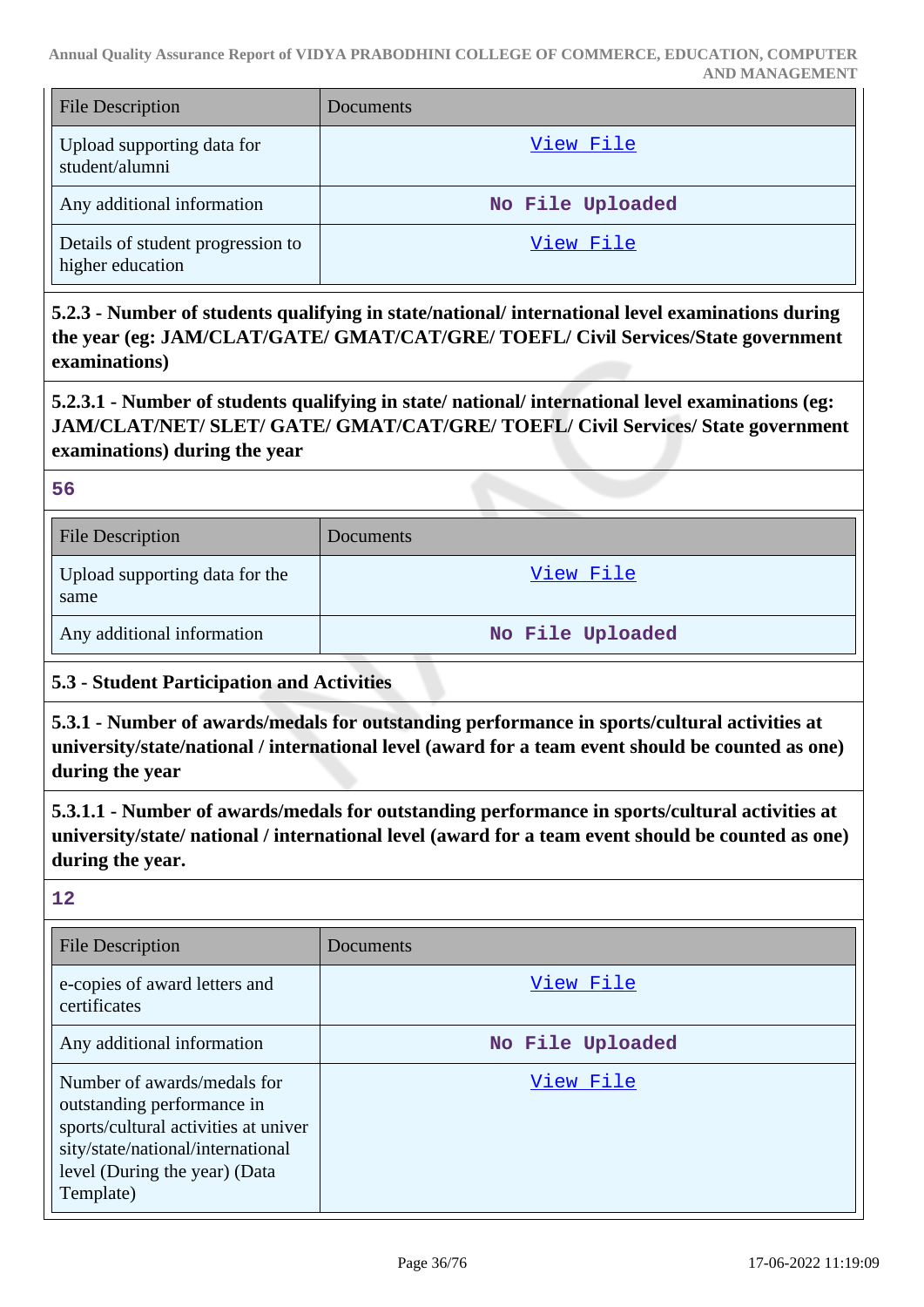5.3.2 - Institution facilitates students' representation and engagement in various administrative, cocurricular and extracurricular activities (student council/ students representation on various bodies as per established processes and norms )

**The Students' Council is an important constituent of the college structure. An emboldened Students' Council strengthens the institution and makes it truly democratic. Vidya Prabodhini College Students' Council is governed by Goa University statutes and byelaws for transparent functioning. It functions as below:**

- **The elections are held by ballot in accordance to the system of simple majority votes.**
- **Every student of the college has the right to vote in the election of the various positions of Students' Council like General Secretary, Ladies Representative, and Class Representatives etc.**
- **The Students' Council has no political affiliation.**
- **Student candidate contesting the election must be a regular student of the college and must fulfil the required conditions for the elections.**

**It is constituted under the guidance of the Principal and Vice-Principal. It comprises of :**

- **1. General Secretary**
- **2. Lady Representatives**
- **3. Division Representatives**
- **4. Sports Secretary**
- **5. Cultural Secretary**

**At the university level, a University Class Representatives (UCR) is elected who function as the representatives of the students of this college at the affiliating University.**

**The Students' Council of the college is vibrant and dynamic. It takes the lead in extra-curricular activities of the college. It organizes a Talent Hunt programme (2 days)-"Srujanostav" which is an inter-class competition. It conducts various onstage and off stage competitions such as dance, mime, skit, drama, mehndi, nail art, hair style, best out of waste, vegetable carving etc. which promote students talent, creativity and skills and also trains them to**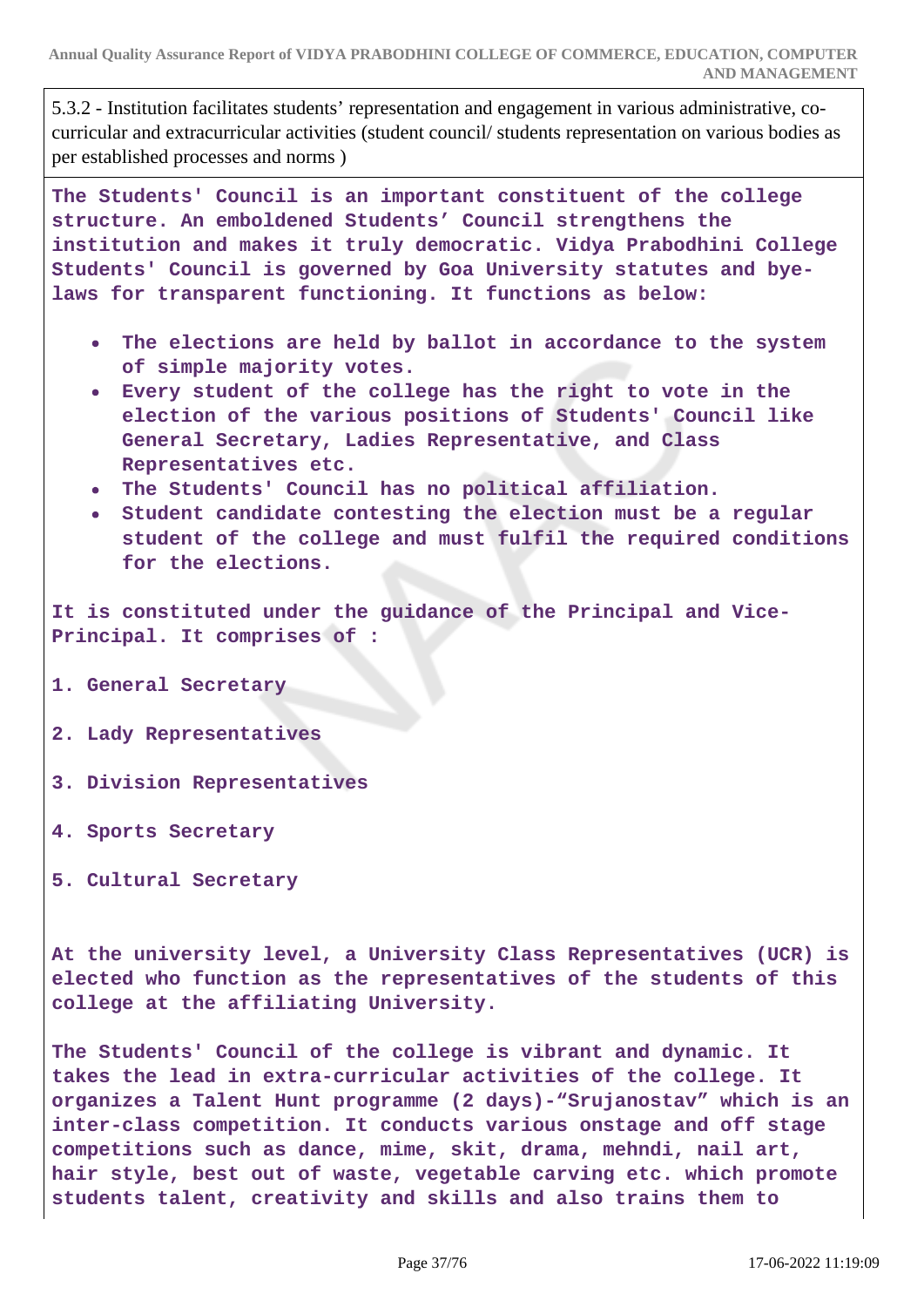**shoulder responsibilities such as planning, organizing and executingevents and competitions. Students are also responsible for maintaining discipline, spirit of co-operation and competition, budgeting, managing resources andaccountability. Miss. Sneha Hasbe, student, is appointed as a member of NSS advisory committee at Goa University.**

**The academic and administrative bodies that have student representatives are as follows:**

- **The Students' Council**
- **NSS Advisory Committee**
- **Internal Complaints Committee**  $\bullet$
- **Student's Aid Fund**
- **IQAC**  $\bullet$

| <b>File Description</b>                  | Documents        |
|------------------------------------------|------------------|
| Paste link for additional<br>information | Nil              |
| Upload any additional<br>information     | No File Uploaded |

**5.3.3 - Number of sports and cultural events/competitions in which students of the Institution participated during the year (organized by the institution/other institutions)**

**5.3.3.1 - Number of sports and cultural events/competitions in which students of the Institution participated during the year**

**21**

| <b>File Description</b>                                                                                                                                                                                | Documents        |
|--------------------------------------------------------------------------------------------------------------------------------------------------------------------------------------------------------|------------------|
| Report of the event                                                                                                                                                                                    | View File        |
| Upload any additional<br>information                                                                                                                                                                   | No File Uploaded |
| Number of sports and cultural<br>events/competitions in which<br>students of the Institution<br>participated during the year<br>(organized by the<br>institution/other institutions<br>(Data Template) | View File        |

# **5.4 - Alumni Engagement**

5.4.1 - There is a registered Alumni Association that contributes significantly to the development of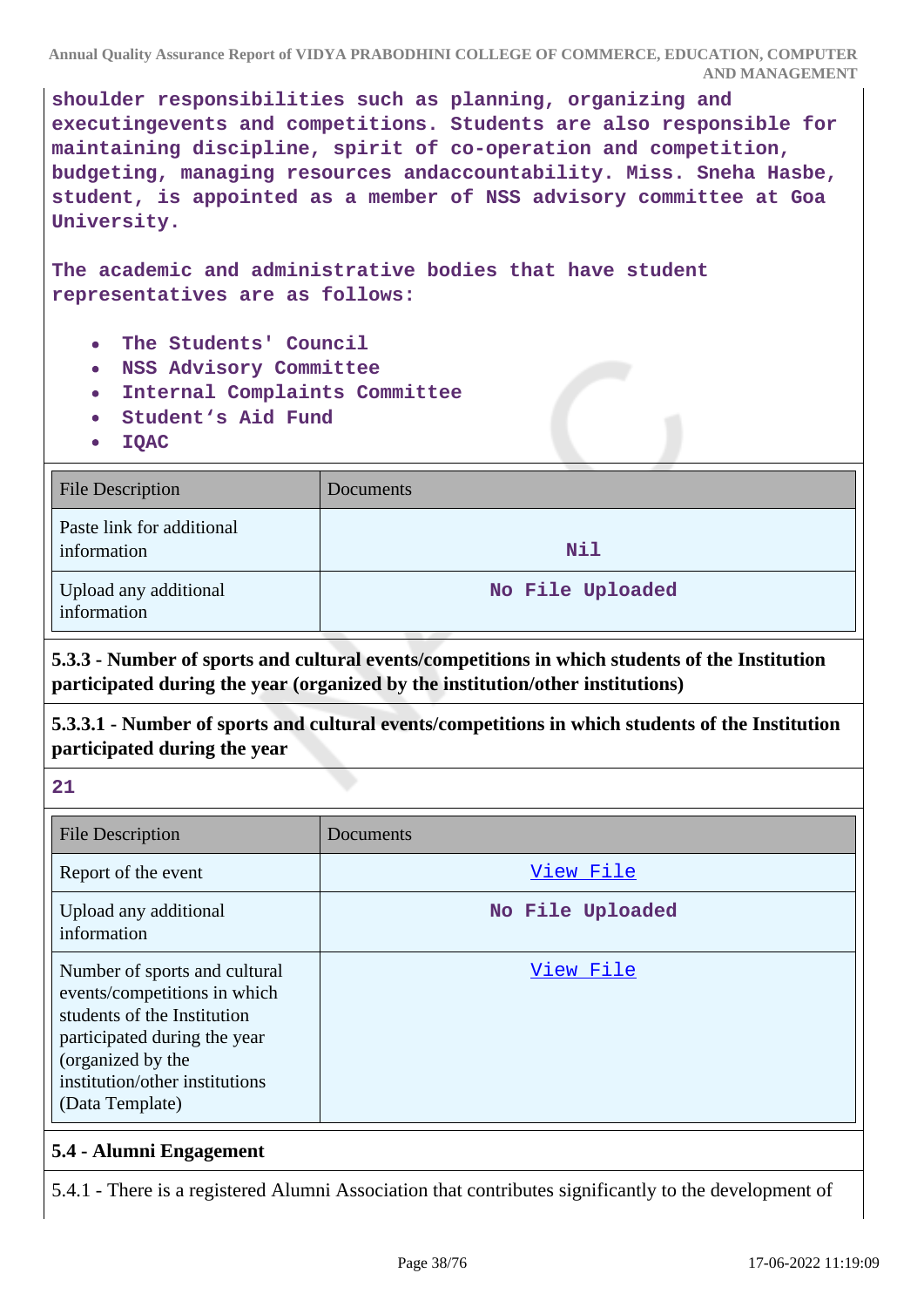the institution through financial and/or other support services

**Alumni play an important role in academic and institutional development. The college has an active and registered alumni association with Bye-Laws.**

- **The Alumni Association has B.Com 100 and B. A. B. Ed. 90 registered members for the academic year 2020-2021. Overall total number of alumni enrolled is 190.**
- **The alumni meet at least once a year.**

**The alumni support the institution and contribute to its institutional, academic and infrastructural development. Each batch contributes certain amount which is utilized for development of the institution. There is also active participation of the alumnus in social activities. Alumnus is actively participated in college activities like srujanotsav and other cultural and sport activities. But due Covid-19 pandemic these activities are restricted.**

| <b>File Description</b>                                       | Documents |                  |
|---------------------------------------------------------------|-----------|------------------|
| Paste link for additional<br>information                      |           | Nil              |
| Upload any additional<br>information                          |           | View File        |
| 5.4.2 - Alumni contribution during the year<br>(INR in Lakhs) |           | E. <1Lakhs       |
| <b>File Description</b>                                       | Documents |                  |
| Upload any additional<br>information                          |           | No File Uploaded |

# **GOVERNANCE, LEADERSHIP AND MANAGEMENT**

# **6.1 - Institutional Vision and Leadership**

6.1.1 - The governance of the institution is reflective of and in tune with the vision and mission of the institution

**VISION: Excellence Everywhere Everytime**

**MISSION: To create and develop a quality environment through the integration of conceptual knowledge, application of skills, basic**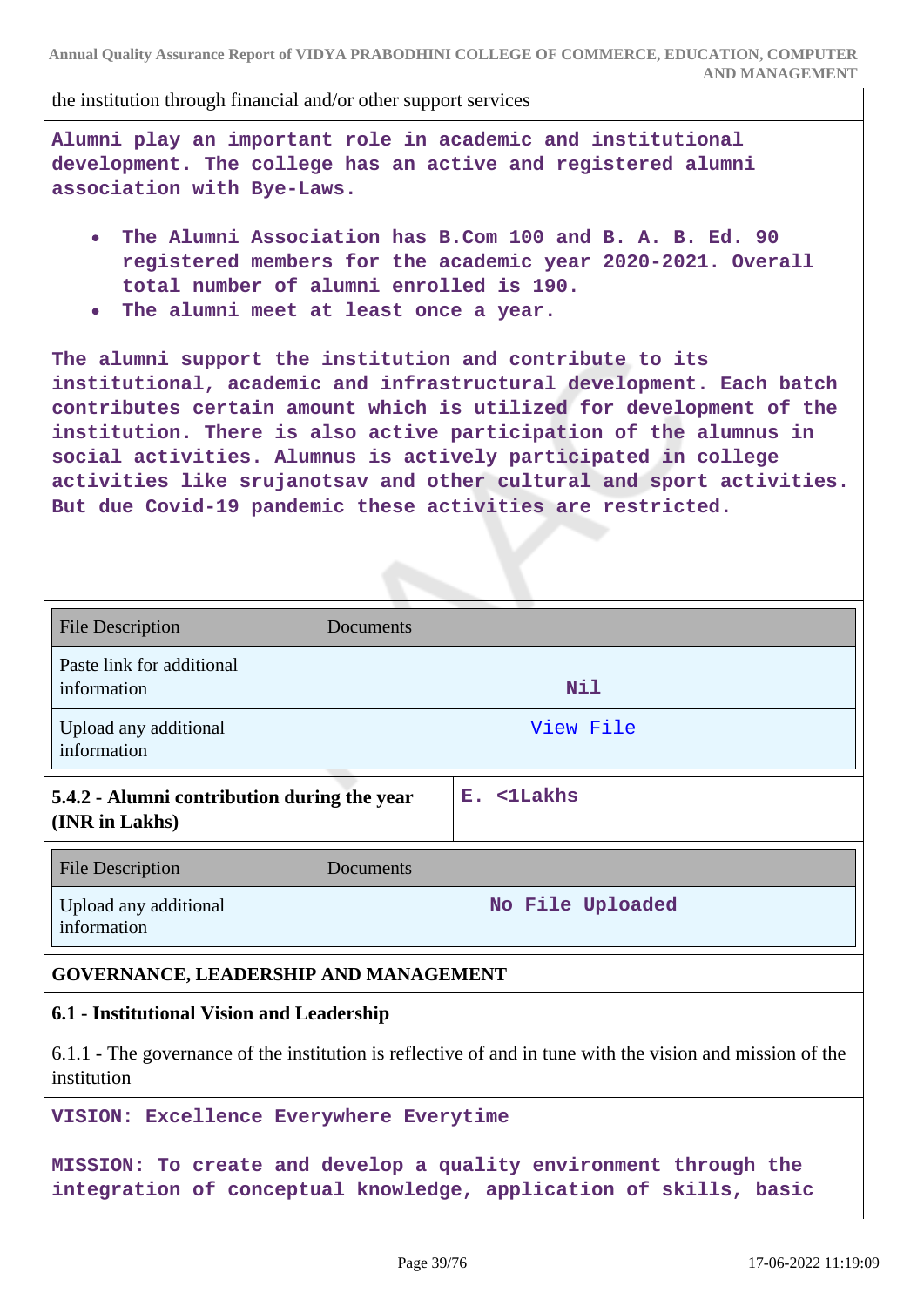**human values and field realities, thereby nurturing competent, value based and resourceful citizens, who selflessly contribute to Nation Building by serving the nation above self.**

#### **NATURE OF GOVERNANCE**

**Keeping the institutional vision and mission at the forefront, the institution has strived to make its governance consultative and participative in nature. The head of the institution takes significant and routine decisions pertaining to different matters of the institution, such as purchase, organizing events, maintenance, teacher and student related issues, and institutional related matters are arrived at.**

#### **PERSPECTIVE PLANS**

- **To start degree courses in Bachelor of Computer Application &**  $\bullet$ **Bachelor of Business Administration. Necessary permission has been obtained from the concerned authorities.**
- **To start an M.Com program.**
- **To incubate a research culture in teachers and students, through formation of "Anusandhan Prabodhini" Research Centre.**
- **To start skill enhancement and add-on courses.**
- **To make the campus friendly for Person with differently able (PwD), the college has a plan to introduce lift facility, ramps at every possible place and provide PwD friendly washrooms.**

| <b>File Description</b>                  | Documents                                                     |
|------------------------------------------|---------------------------------------------------------------|
| Paste link for additional<br>information | http://vidyaprabodhinicollege.edu.in/VPCCECM<br>/About.php#VM |
| Upload any additional<br>information     | No File Uploaded                                              |

6.1.2 - The effective leadership is visible in various institutional practices such as decentralization and participative management.

**College Examination Committee:**

**The Principal forms a College Examination Committee by appointing members from amongst the teaching staff. Once formed the committee is allowed to work independently in confidential matters. The committee takes necessary steps to prepare question manuscripts, print question papers, supervise the conduct of examination and**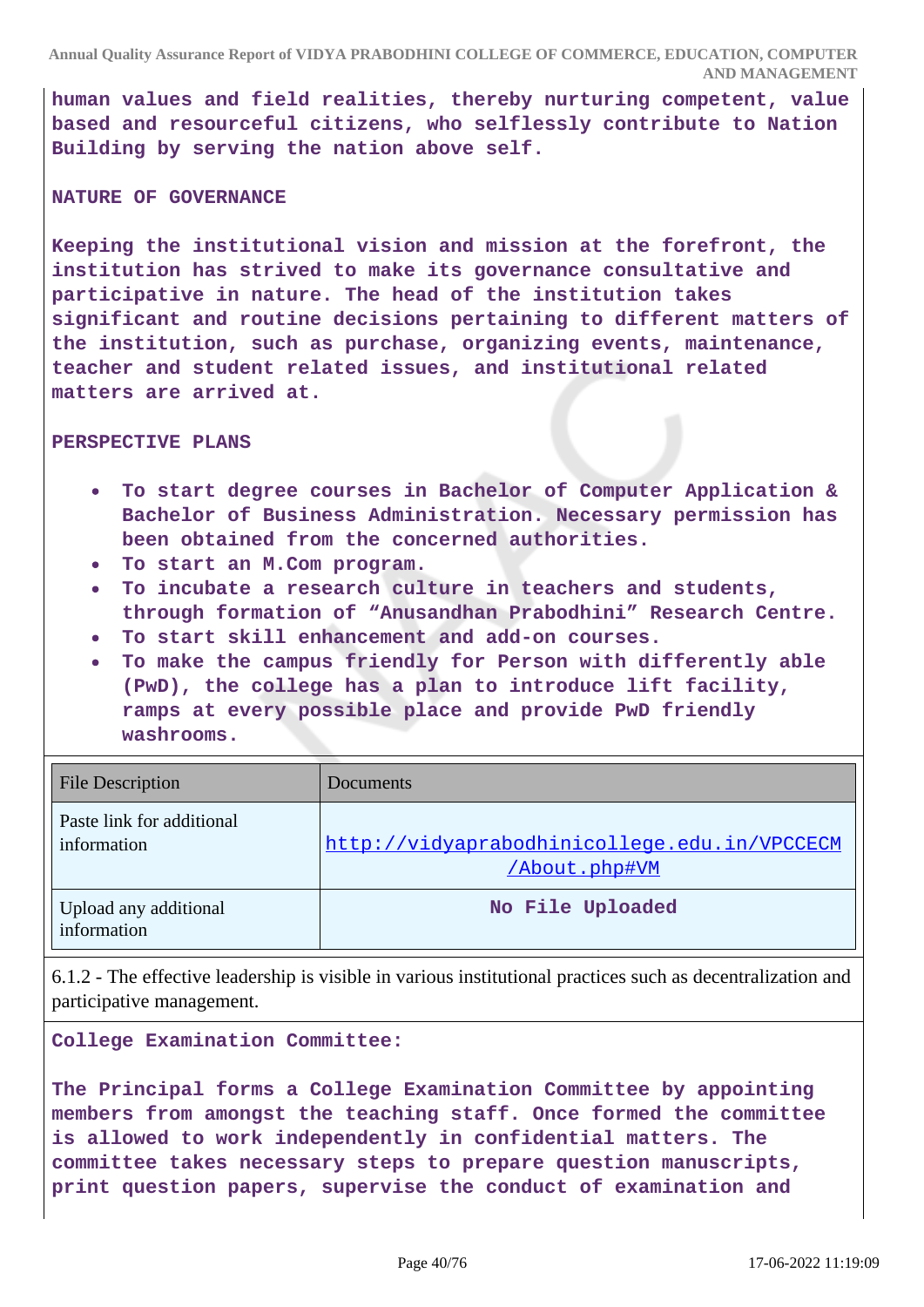**publication of results.**

**The Examination Committee is authorized to conduct examinations and make policy decisions concerning organizing and holding examinations, improving systems of examinations, moderations, etc. and also preparing a schedule of examinations and declaring the results.**

**The Examination Committee deals with all the matters in relation to examinations and hears the complaints received pertaining to any matter arising out of the conduct of examinations and decides the course of action.**

| <b>File Description</b>                  | <b>Documents</b> |
|------------------------------------------|------------------|
| Paste link for additional<br>information | Nil              |
| Upload any additional<br>information     | No File Uploaded |

# **6.2 - Strategy Development and Deployment**

6.2.1 - The institutional Strategic/ perspective plan is effectively deployed

#### **Situation:**

**Along with the health impacts of the disease, COVID-19 has led to, self and social isolation, disconnection from family and friends, quarantine, and lockdowns on movement resulting in more people than ever experiencing feelings of helplessness, isolation, grief, anxiety, and depression.**

#### **Objectives:**

**To debunk myths and misconceptions around Coronavirus that result in fears and stigma, and create awareness among the community members with regards to Covid-19 prevention and safety measures.**

**Strategy:** 

**To use college resources and engage social media to share correct information and educate the masses on covid-19.**

**Action:** 

**In a meeting held with the staff, the Principal suggested contributing proactively towards educating the community towards**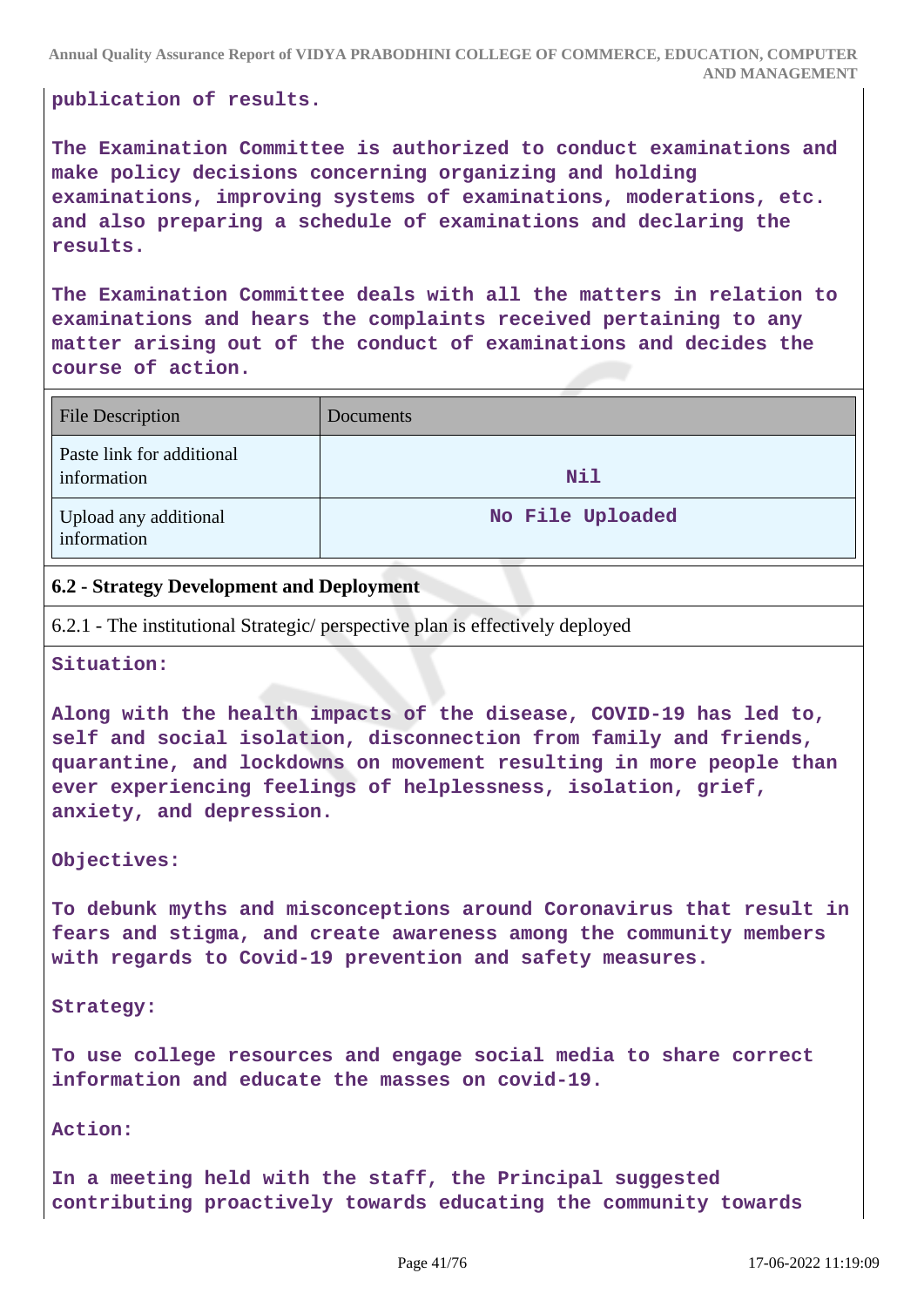**safety and prevention of covid-19 and to counter the rumors. The teachers along with the students took up the challenge. To create awareness among the community members with regards to Covid-19 prevention and safety measures, the Red Ribbon club organized a competition of creating videos on the topic such as the correct use of face masks, use of sanitizers, social distancing, etc. under the title ' Stigma free COVID talks'. Further, to help students and their families cope with their health issues, the N.S.S. unit took up an initiative on World Yoga Day to make videos of various asana and spread their importance. These videos were then uploaded onto their social media handles to create social awareness.**

| <b>File Description</b>                                   | Documents                                                        |
|-----------------------------------------------------------|------------------------------------------------------------------|
| Strategic Plan and deployment<br>documents on the website | No File Uploaded                                                 |
| Paste link for additional<br>information                  | http://vidyaprabodhinicollege.edu.in/VPCCECM<br>/Gallery/#yoga17 |
| Upload any additional<br>information                      | No File Uploaded                                                 |

6.2.2 - The functioning of the institutional bodies is effective and efficient as visible from policies, administrative setup, appointment and service rules, procedures, etc.

**STRUCTURE OF ACADEMIC AND ADMINISTRATIVE GOVERNANCE**

**ACADEMIC** 

**ADMINISTRATIVE**

**FINANCIAL**

- **1. Management**
- **1. Management**
- **1. Management**
- **2. Advisory Committee**
- **2. Advisory Committee**
- **2. Advisory Committee**
- **3. Local Managing Committee**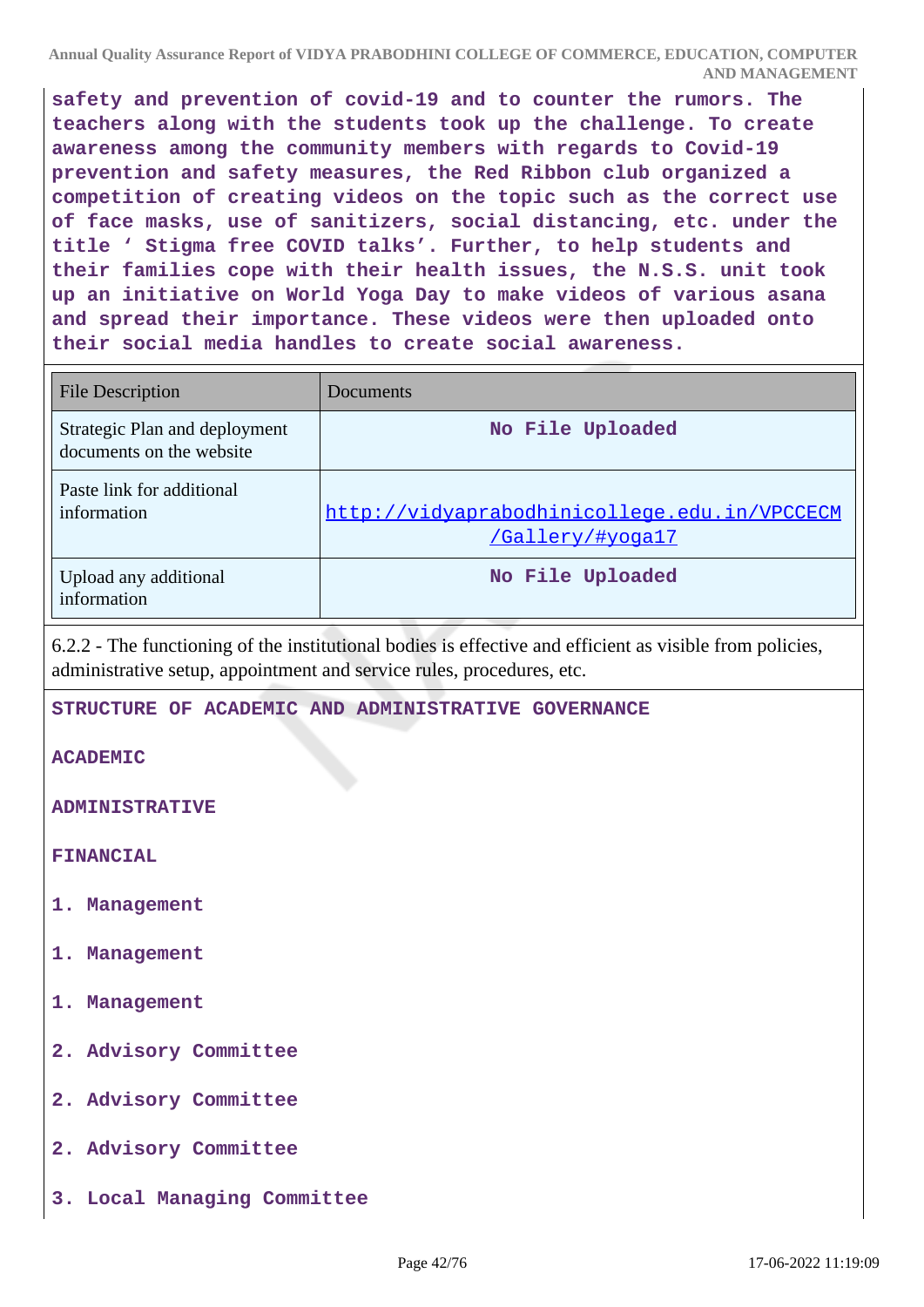| 3. Local Managing Committee                                                      |
|----------------------------------------------------------------------------------|
| 3. Local Managing Committee                                                      |
| 4. Principal                                                                     |
| 4. Principal                                                                     |
| 4. Principal                                                                     |
| 5. IQAC                                                                          |
| 5. IQAC                                                                          |
| 5. IQAC                                                                          |
| 6. H.O.D                                                                         |
| 6. Accountant                                                                    |
| 6. Accountant                                                                    |
| 7. Teaching Faculty                                                              |
| 7. UDC                                                                           |
| 7. UDC                                                                           |
| 8. LDC                                                                           |
| 8. LDC                                                                           |
|                                                                                  |
| 9. MTS                                                                           |
| 9. MTS                                                                           |
| The Institution consults & seeks advice from the following governing<br>bodies:  |
| 1. The College Managing Committee.                                               |
| The College Advisory Committee.<br>2.<br>3. The College Local Managing Committee |
|                                                                                  |
| And other working Committees including Internal Quality Assurance<br>Cell.       |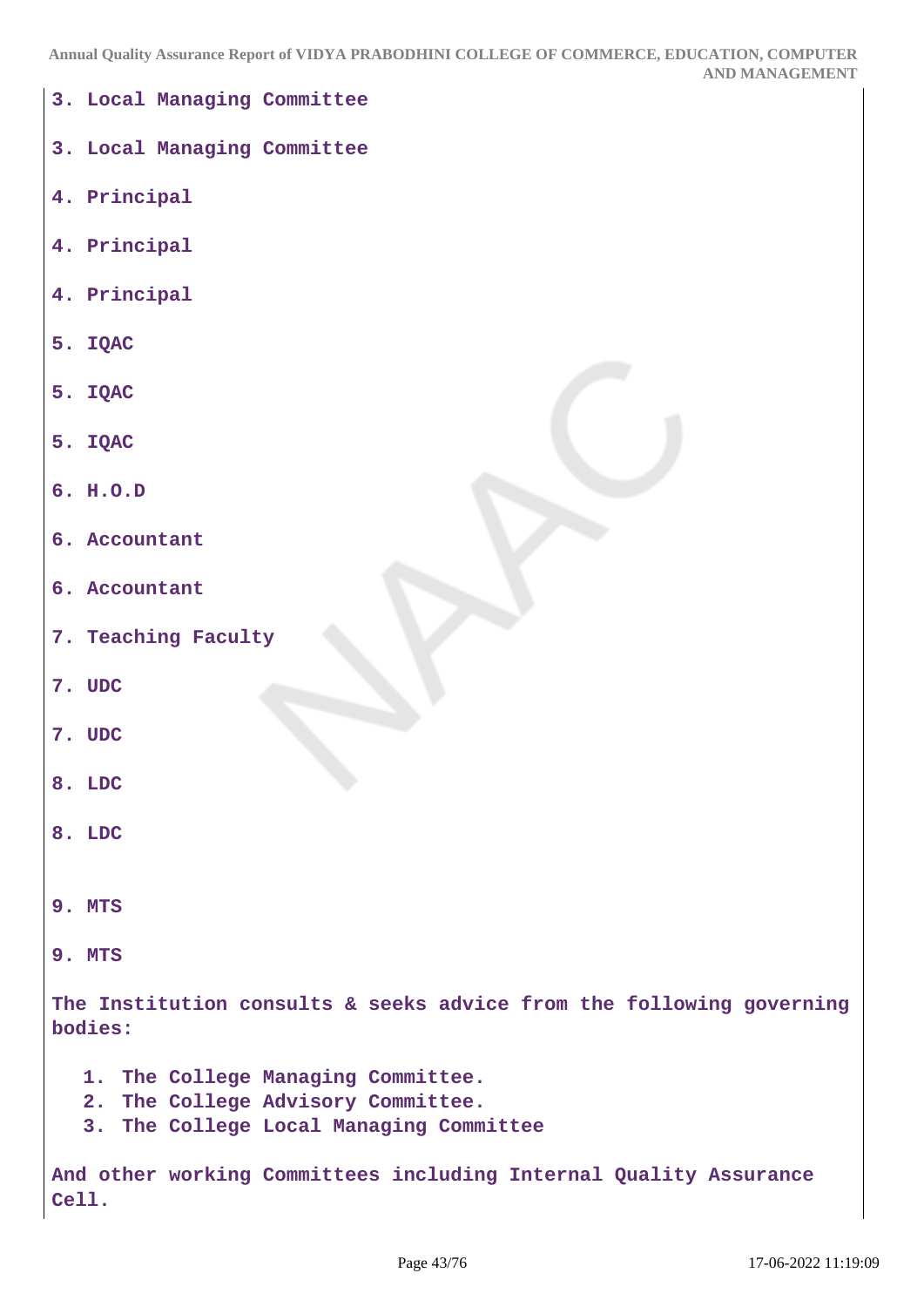**Service Rules, Procedures, Recruitment, Promotional Policies** 

**The Institution is affiliated to Goa University and recognised by the Govt. of Goa and NCTE, Bhopal and UGC New Delhi. The Institution follows the following rules and regulations for smooth and effective functioning:**

- **1. Statutes and ordinances of Goa University.**
- **2. Recruitment rules made applicable by the Goa University and Government of Goa.**
- **3. Central Civil Service Rules (CCSR) rules made applicable by the Government of Goa.**
- **4. NCTE norms and regulations made applicable to B.A.B.Ed course.**
- **5. Government circulars, notifications and gazette as applicable.**
- **6. UGC circulars/notifications as applicable.**
- **7. Policies and rules of Prabodhan Education Society.**

| <b>File Description</b>                                                                                                                                           | Documents             |
|-------------------------------------------------------------------------------------------------------------------------------------------------------------------|-----------------------|
| Paste link for additional<br>information                                                                                                                          | Nil                   |
| Link to Organogram of the<br>Institution webpage                                                                                                                  | Nil                   |
| Upload any additional<br>information                                                                                                                              | No File Uploaded      |
| 6.2.3 - Implementation of e-governance in<br>areas of operation Administration Finance and<br><b>Accounts Student Admission and Support</b><br><b>Examination</b> | B. Any 3 of the above |
| <b>File Description</b>                                                                                                                                           | Documents             |
| <b>ERP</b> (Enterprise Resource)                                                                                                                                  | No File Uploaded      |

| <b>ERP</b> (Enterprise Resource)<br>Planning)Document                                                         | No File Uploaded |
|---------------------------------------------------------------------------------------------------------------|------------------|
| Screen shots of user interfaces                                                                               | View File        |
| Any additional information                                                                                    | No File Uploaded |
| Details of implementation of e-<br>governance in areas of operation,<br>Administration etc (Data<br>Template) | View File        |

# **6.3 - Faculty Empowerment Strategies**

6.3.1 - The institution has effective welfare measures for teaching and non- teaching staff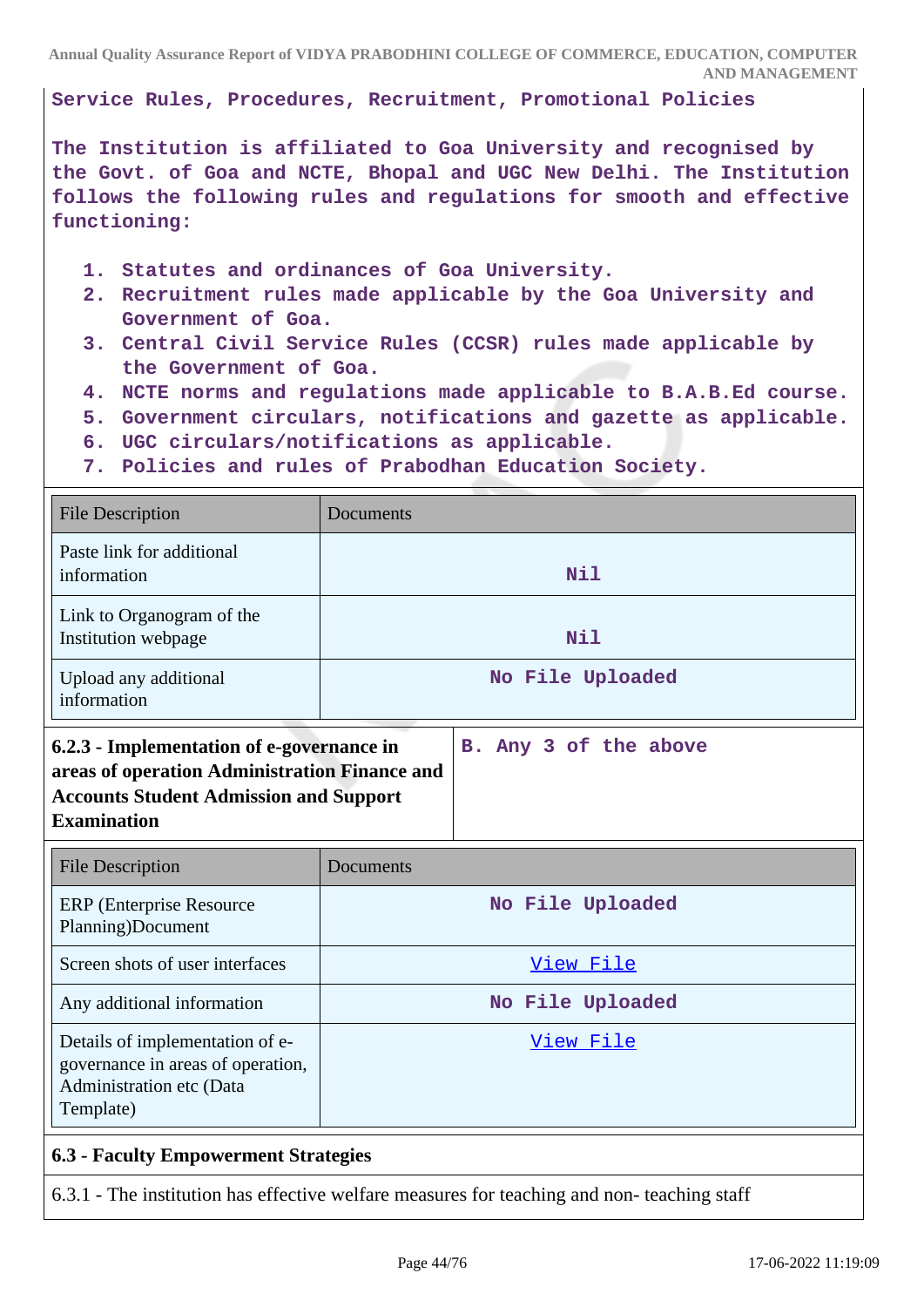|             |                                                                                                                                                                                                            | AND MANAGEMEN I                                                                                                                                                                                     |
|-------------|------------------------------------------------------------------------------------------------------------------------------------------------------------------------------------------------------------|-----------------------------------------------------------------------------------------------------------------------------------------------------------------------------------------------------|
|             | than that offered by banks.                                                                                                                                                                                | 1. Co-operative Credit Society: The employees can avail of credit<br>at a significantly lower interest rate in comparison to bank<br>interest rates. Interest rate on RD and FD accounts are higher |
| 2.          | Conferences                                                                                                                                                                                                | The institution provides financial assistance to staff members<br>for attending Workshops, Seminars, Symposiums and                                                                                 |
|             | 3. A second Reading Room, with four computers equipped with<br>Online Public Access Catalogue (OPAC) and internet facilities,<br>is provided in addition to the seating facilities in the<br>Library.      |                                                                                                                                                                                                     |
|             | 4. Canteen: The institution has a canteen which provides good<br>quality food at reasonable price.                                                                                                         |                                                                                                                                                                                                     |
|             | 5. Birthday Celebrations: The institution celebrates staff-<br>members' birthdays, thereby creating belongingness amongst the<br>staff                                                                     |                                                                                                                                                                                                     |
|             | 6. Free internet facility is made available to teaching as well<br>as non-teaching staff to enhance work efficiency, update<br>knowledge as well as to pursue higher education.                            |                                                                                                                                                                                                     |
|             | 7. Water purifier: The institution has provided water purifiers,<br>which are equipped with hot and cold water facility. Along<br>with, the institution has also installed an RO water purifier<br>system. |                                                                                                                                                                                                     |
|             | 8. Staffroom is provided with separate Ladies and Gents<br>washrooms.                                                                                                                                      |                                                                                                                                                                                                     |
|             |                                                                                                                                                                                                            | 9. Fully air conditioned office, library and staff room.                                                                                                                                            |
|             | <b>File Description</b>                                                                                                                                                                                    | Documents                                                                                                                                                                                           |
| information | Paste link for additional                                                                                                                                                                                  | Nil                                                                                                                                                                                                 |

**6.3.2 - Number of teachers provided with financial support to attend conferences/ workshops and towards membership fee of professional bodies during the year**

**No File Uploaded**

**6.3.2.1 - Number of teachers provided with financial support to attend conferences/workshops and towards membership fee of professional bodies during the year**

**5**

Upload any additional

information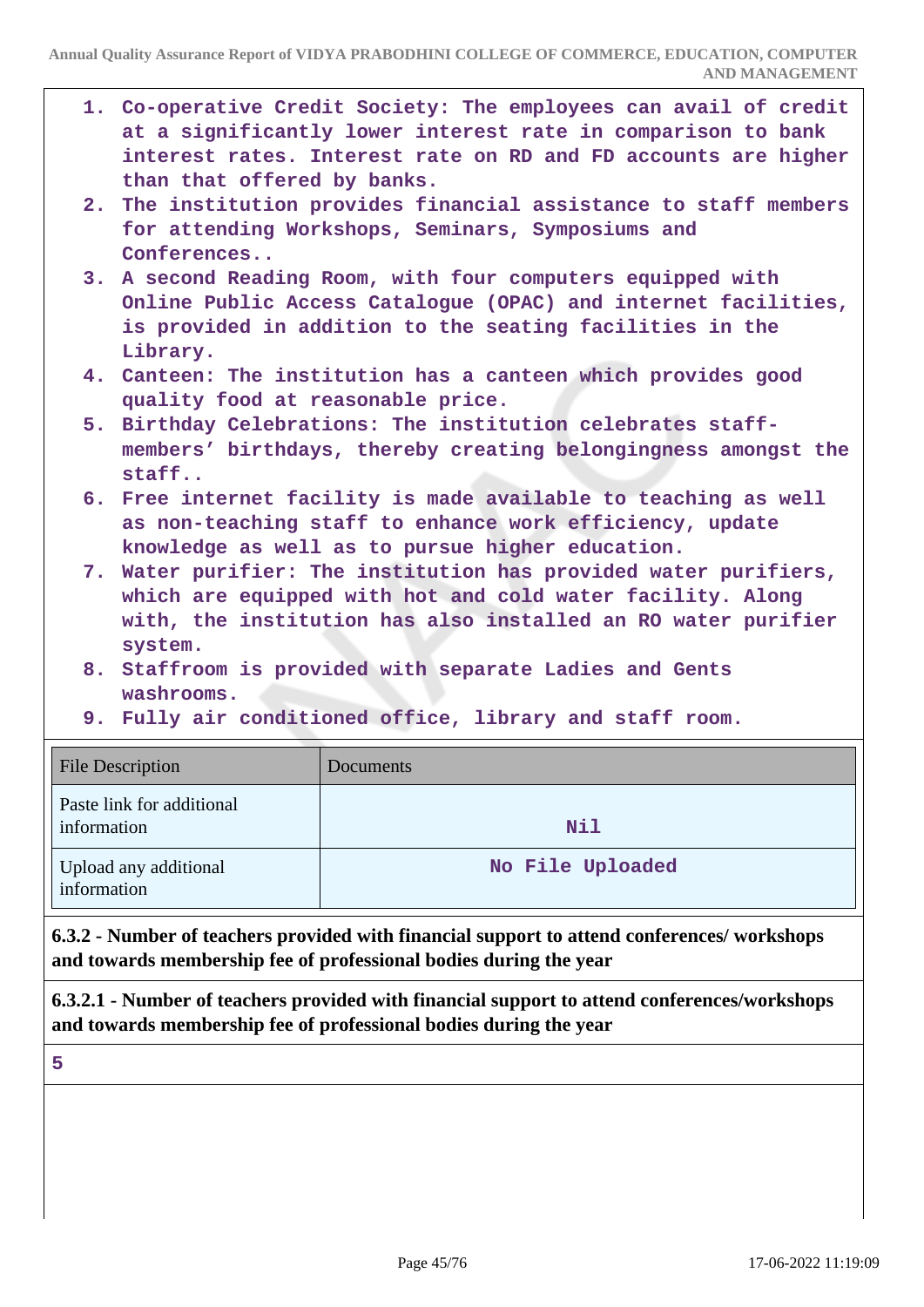| <b>File Description</b>                                                                                                          | Documents        |
|----------------------------------------------------------------------------------------------------------------------------------|------------------|
| Upload any additional<br>information                                                                                             | No File Uploaded |
| Details of teachers provided with<br>financial support to attend<br>conference, workshops etc during<br>the year (Data Template) | View File        |

**6.3.3 - Number of professional development /administrative training programs organized by the institution for teaching and non-teaching staff during the year**

**6.3.3.1 - Total number of professional development /administrative training Programmes organized by the institution for teaching and non teaching staff during the year**

| <b>File Description</b>                                                                                                                                                 | Documents        |
|-------------------------------------------------------------------------------------------------------------------------------------------------------------------------|------------------|
| Reports of the Human Resource<br>Development Centres (UGCASC<br>or other relevant centres).                                                                             | No File Uploaded |
| <b>Reports of Academic Staff</b><br>College or similar centers                                                                                                          | No File Uploaded |
| Upload any additional<br>information                                                                                                                                    | No File Uploaded |
| Details of professional<br>development / administrative<br>training Programmes organized<br>by the University for teaching<br>and non teaching staff (Data<br>Template) | View File        |

**6.3.4 - Number of teachers undergoing online/face-to-face Faculty development Programmes (FDP) during the year (Professional Development Programmes, Orientation / Induction Programmes, Refresher Course, Short Term Course etc.)**

**6.3.4.1 - Total number of teachers attending professional development Programmes viz., Orientation / Induction Programme, Refresher Course, Short Term Course during the year**

**18**

**2**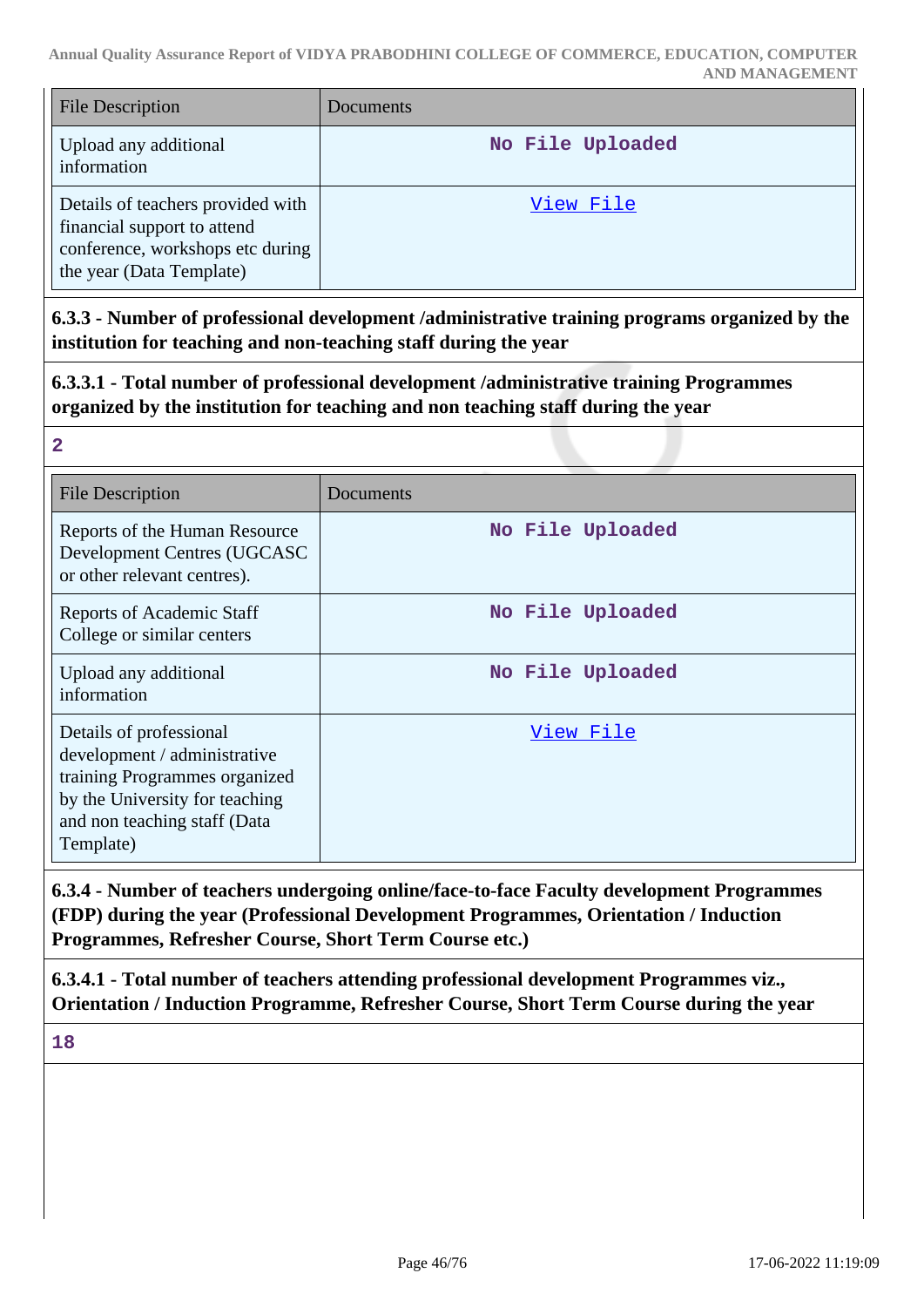| <b>File Description</b>                                                                                    | Documents        |
|------------------------------------------------------------------------------------------------------------|------------------|
| <b>IQAC</b> report summary                                                                                 | No File Uploaded |
| Reports of the Human Resource<br>Development Centres (UGCASC<br>or other relevant centers)                 | No File Uploaded |
| Upload any additional<br>information                                                                       | No File Uploaded |
| Details of teachers attending<br>professional development<br>programmes during the year<br>(Data Template) | View File        |

6.3.5 - Institutions Performance Appraisal System for teaching and non- teaching staff

**The following mechanisms allow the institution to gather data on staff performance:**

#### **1. Six-monthly Progress reports:**

- **The teacher on probation is required to prepare and submit a report of the work executed by him/her to the Principal at the end of six months.**
- **The assessment reports of the teachers is maintained by the Principal of the College in the forms as provided in Statute SC-5 of Goa University.**

**2. Self-Appraisal report:**

**Each regular teacher is required to submit self-appraisal report at the end of each academic year which comprises of the work done, workshops/ seminars/ conferences/ paper published by the teacher, innovations/ contributions in teaching and other information as per the norms.**

#### **3. Service Book:**

**A service book of each teacher is maintained by the Principal in the prescribed form as laid by the Goa Government.**

**4. Promotions are based on Career Advancement Scheme and Academic Performance Indicators as required by the UGC.**

**5. A confidential Report of all the non-teaching staff is maintained as per the Goa Government service rules.**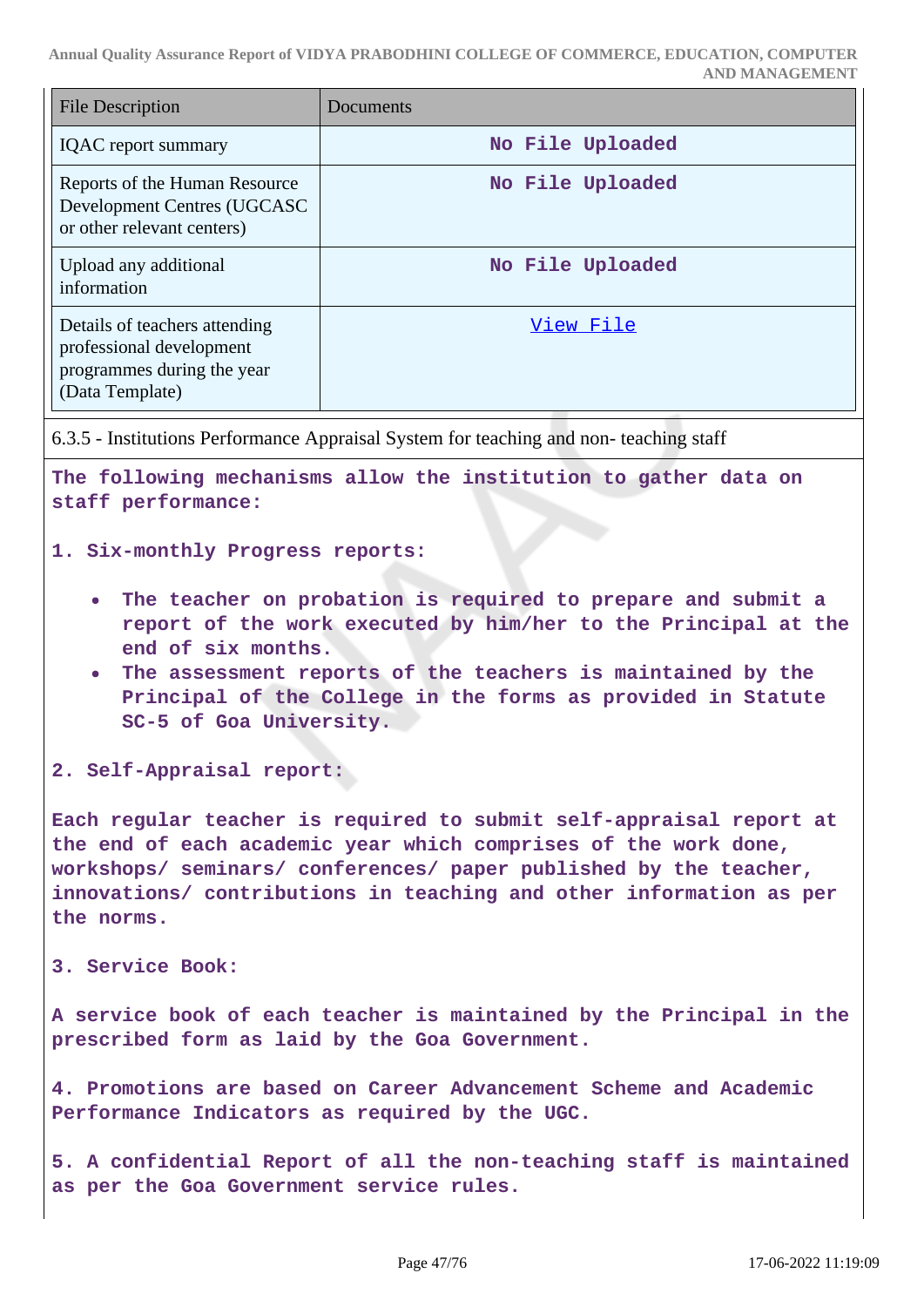**The academic faculty is evaluated by students on various criteria, at the end of each semester, and based on the analysis, the Principal guides the concerned faculty.**

| <b>File Description</b>                  | Documents        |
|------------------------------------------|------------------|
| Paste link for additional<br>information | Nil              |
| Upload any additional<br>information     | No File Uploaded |

# **6.4 - Financial Management and Resource Mobilization**

6.4.1 - Institution conducts internal and external financial audits regularly Enumerate the various internal and external financial audits carried out during the year with the mechanism for settling audit objections within a maximum of 200 words

**The institution has been conducting regular external financial audit since the financial year 2012-13. The College Accountant prepares financial and other statements and supporting documents for the financial audit under the guidance of the Internal Audit Committee and presents it to a certified Chartered Accountant for audit. The College Accountant maintains a regular communication with the Auditor so as to clarify any queries on various aspects of the statement of accounts. The justification given during the audit reduces the scope for objections.**

| <b>File Description</b>                  | Documents        |
|------------------------------------------|------------------|
| Paste link for additional<br>information | Nil              |
| Upload any additional<br>information     | No File Uploaded |

**6.4.2 - Funds / Grants received from non-government bodies, individuals, philanthropers during the year (not covered in Criterion III)**

**6.4.2.1 - Total Grants received from non-government bodies, individuals, Philanthropers during the year (INR in Lakhs)**

**00**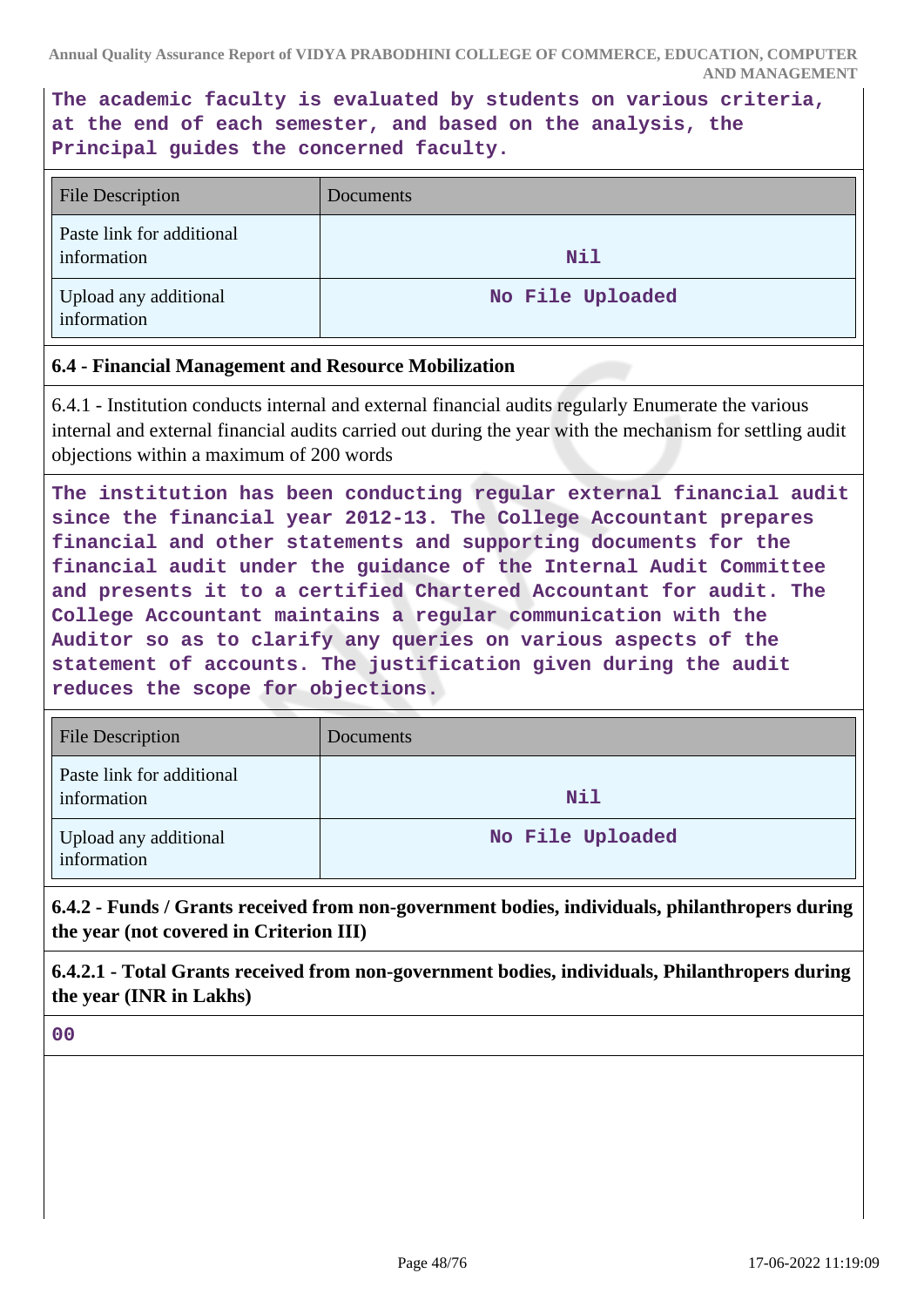| <b>File Description</b>                                                                                                                        | Documents        |
|------------------------------------------------------------------------------------------------------------------------------------------------|------------------|
| Annual statements of accounts                                                                                                                  | No File Uploaded |
| Any additional information                                                                                                                     | No File Uploaded |
| Details of Funds / Grants<br>received from of the non-<br>government bodies, individuals,<br>Philanthropers during the year<br>(Data Template) | No File Uploaded |

6.4.3 - Institutional strategies for mobilization of funds and the optimal utilization of resources

**The institution had all its expenditure managed by Prabodhan Education Society, its parent institution, through optimum mobilization and utilization of resources, primarily from various private sources such as donations and sponsorships. The Institution, subsequently, was accorded the status ofGrant-In-Aid institution, and presently receives grants (salary and maintenance) from the government of Goa through its nodal agency – the Directorate of Higher Education.**

**The Policy and the Procedure for maintaining and utilizing physical, academic, and support facilities are as follows**

**The institution makes provision in its budget from non-salary grants for maintenance of facilities such as Library, Computer Laboratory, Geography Laboratory, sports facilities etc. Fees paid by students are used for upgrading and maintenance of respective facilities.**

**Decisions pertaining to Purchasing/Maintenance/up-gradation/usage of facilities are made as per the institutional policy.**

| <b>File Description</b>                  | Documents                                                                                                                                                           |
|------------------------------------------|---------------------------------------------------------------------------------------------------------------------------------------------------------------------|
| Paste link for additional<br>information | http://vidyaprabodhinicollege.edu.in/VPCCECM<br>/Documents/Policy/The%20Policy%20and%20the%2<br>OProcedure%20for%20maintaining%20and%20utili<br>zing%20Physical.pdf |
| Upload any additional<br>information     | No File Uploaded                                                                                                                                                    |

# **6.5 - Internal Quality Assurance System**

6.5.1 - Internal Quality Assurance Cell (IQAC) has contributed significantly for institutionalizing the quality assurance strategies and processes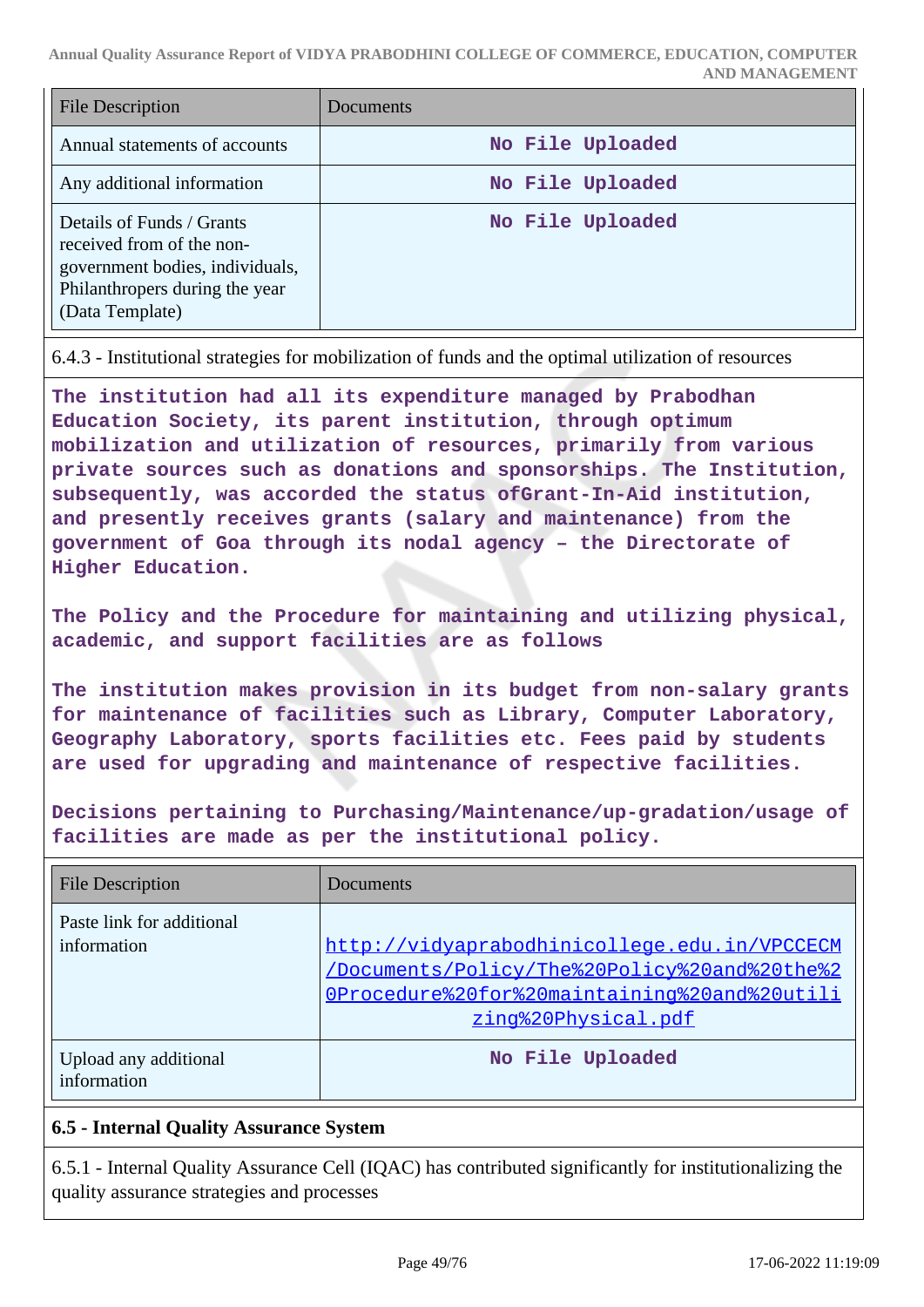#### **1. Standardized Career Advancement Scheme report:**

**The College is required to appoint a standing committee to review the eligibility of the faculty applying for promotion under the Career Advancement Scheme. The College IQAC committee has created a format/template to submit a report on the eligibility and requirements of the faculty for promotion to the next academic level. The report comprises of the following parts: Part I Eligibility, Part II: Requirement to be fulfilled, Part III: Requirements under Appendix II Table 2, Part IV: Annual Performance Assessment Report, Part V: Overall Eligibility, and Part IV: Recommendation of the standing committee.**

# **2. Strengthening of Feedback Mechanism:**

**The college has developed an effective mechanism to collect feedback from different stakeholders like students, parents, teachers, recruiters, alumni, etc. The feedback received is analyzed and action is taken to improve the teaching-learning processes and experience of the stakeholders.**

| <b>File Description</b>                  | Documents        |
|------------------------------------------|------------------|
| Paste link for additional<br>information | Nil              |
| Upload any additional<br>information     | No File Uploaded |

6.5.2 - The institution reviews its teaching learning process, structures & methodologies of operations and learning outcomes at periodic intervals through IQAC set up as per norms and recorded the incremental improvement in various activities

#### **1. Remedial Classes**

**Based on the suggestion given by Internal Quality Assurance Cell, the academically weak students are identified from their performance in internal assessment tests. They are counseled and remedial classes are scheduled for them to improve their academic performance. During the remedial teaching, Student-Faculty Interaction, focusing exclusively on slow learners to interact with faculty and to clarify their doubts in various semesters is provided. Faculty schedule remedial classes for slow learners and student's doubts with respect to various aspects of the subject are cleared. Problems are solved during these classes.**

**2. Unit Wise Practice Test:**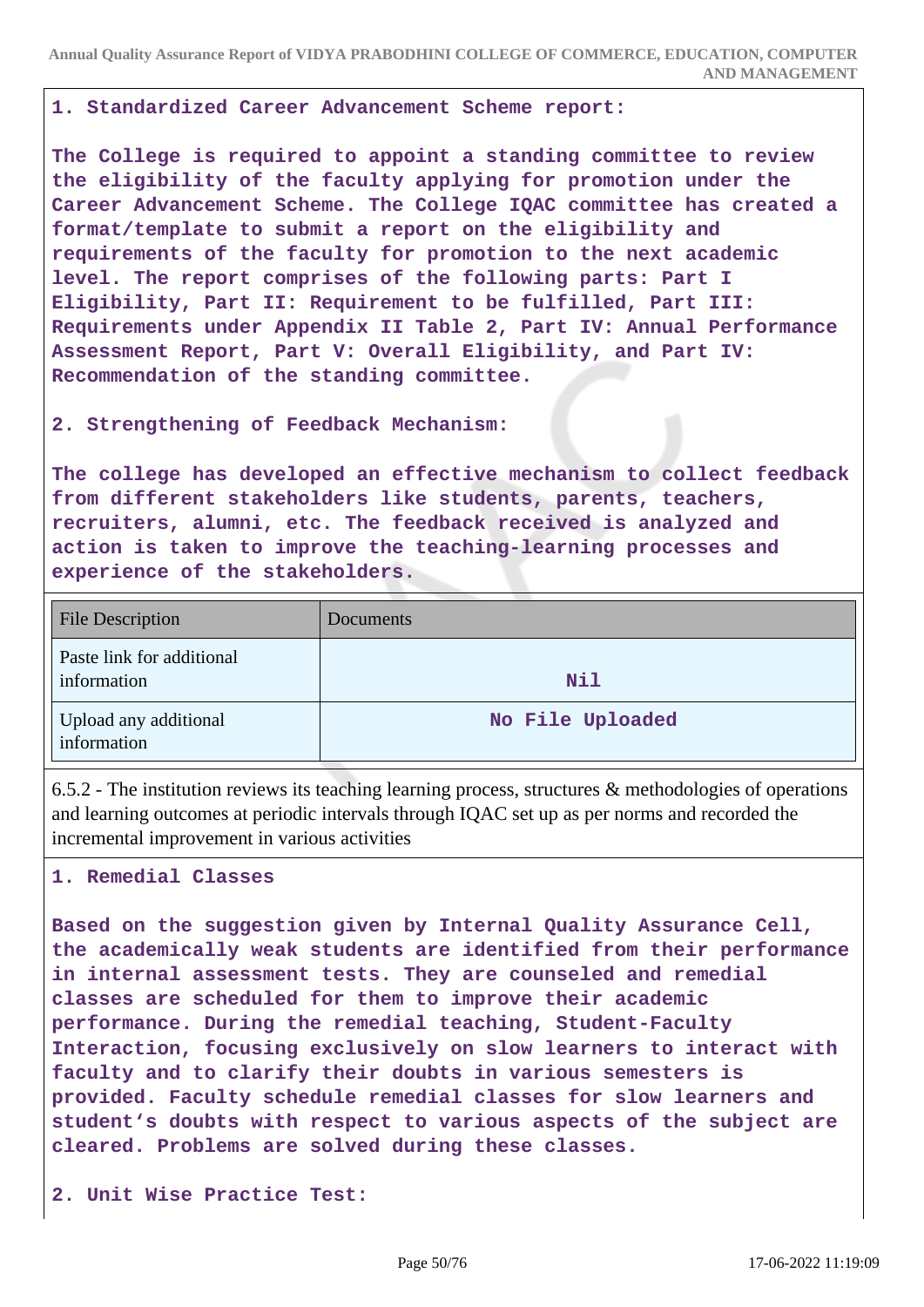**Teachers conduct unit test after the completion of each test. Students answer this test in an exam like condition. The test help teachers to evaluate students' performance and also identify slow learners for the remedial coaching.**

| <b>File Description</b>                                                                                                                                                                                                                                                                                                                                                                                              | Documents |                       |
|----------------------------------------------------------------------------------------------------------------------------------------------------------------------------------------------------------------------------------------------------------------------------------------------------------------------------------------------------------------------------------------------------------------------|-----------|-----------------------|
| Paste link for additional<br>information                                                                                                                                                                                                                                                                                                                                                                             |           | Nil                   |
| Upload any additional<br>information                                                                                                                                                                                                                                                                                                                                                                                 |           | No File Uploaded      |
| 6.5.3 - Quality assurance initiatives of the<br>institution include: Regular meeting of<br><b>Internal Quality Assurance Cell (IQAC);</b><br>Feedback collected, analyzed and used for<br>improvements Collaborative quality initiatives<br>with other institution(s) Participation in NIRF<br>any other quality audit recognized by state,<br>national or international agencies (ISO<br><b>Certification, NBA)</b> |           | D. Any 1 of the above |

| <b>File Description</b>                                                                         | Documents        |
|-------------------------------------------------------------------------------------------------|------------------|
| Paste web link of Annual reports<br>of Institution                                              | Nil              |
| Upload e-copies of the<br>accreditations and certifications                                     | No File Uploaded |
| Upload any additional<br>information                                                            | No File Uploaded |
| <b>Upload details of Quality</b><br>assurance initiatives of the<br>institution (Data Template) | View File        |

# **INSTITUTIONAL VALUES AND BEST PRACTICES**

# **7.1 - Institutional Values and Social Responsibilities**

7.1.1 - Measures initiated by the Institution for the promotion of gender equity during the year

**The Teachers guide and counsel the students about gender equity. Invited lectures, screening of films related to gender issues form a part of annual activity of the Gender Champion Club of the College.**

**A list of activities organised is given below:**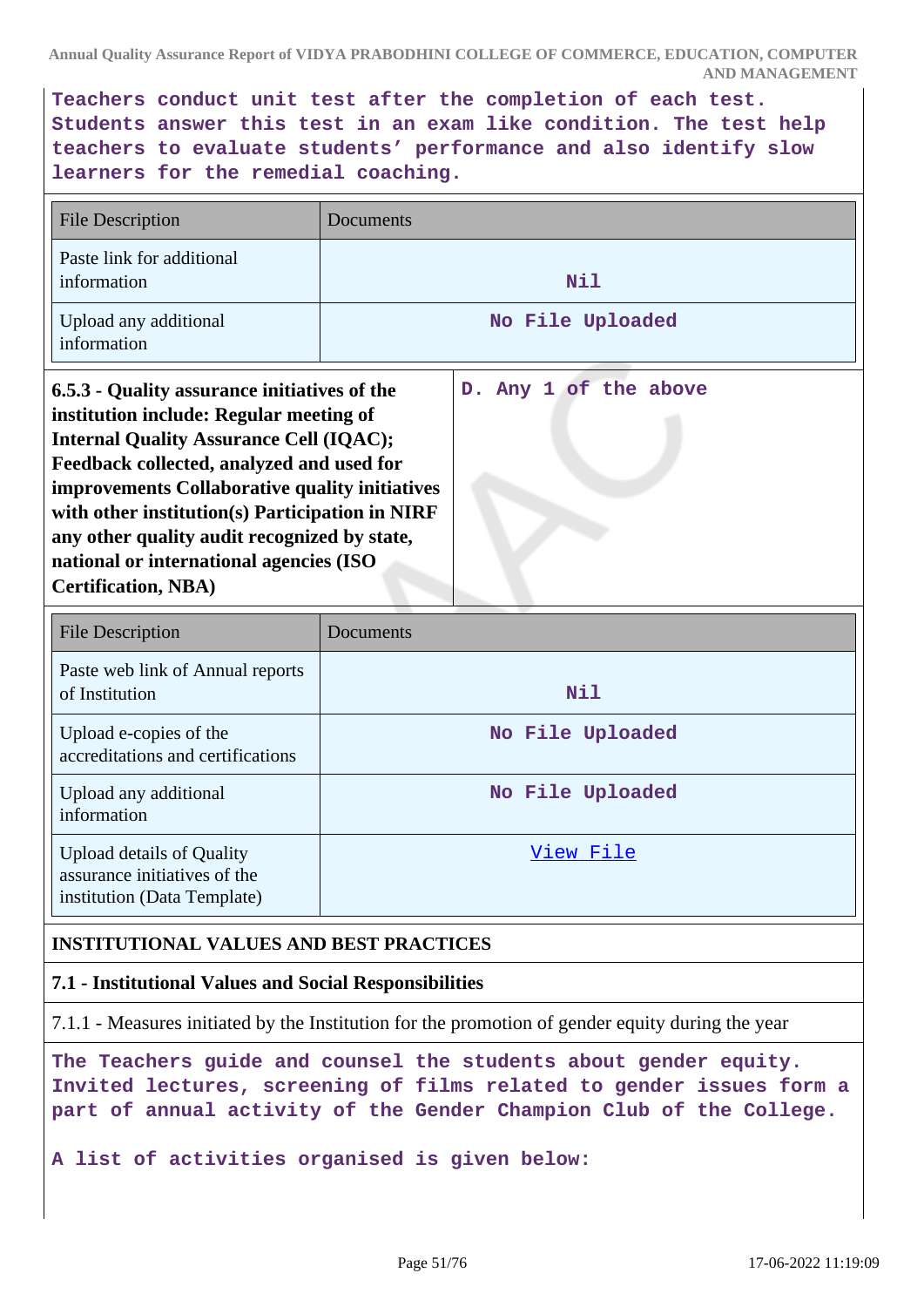```
SR. NO.
DATE
EVENT
NUMBER OF STUDENTS
COORDINATED BY
1.
02th December 2020
07th December 2020
Talk on child Sexual Abuse followed by screening of video 'Komal'
Educational film on Child Sexual Abuse (Online Mode)
S.Y.B.Com
F.Y.B.Com
42 (20 Boys, 22 Girls)
69 (27 Boys, 42 Girls)
Shri Gautam Gaude
Gender Champion Club
2.
09th December 2020
A talk on Women Empowerment by Ms. Santoshi Narvencar (Online Mode)
```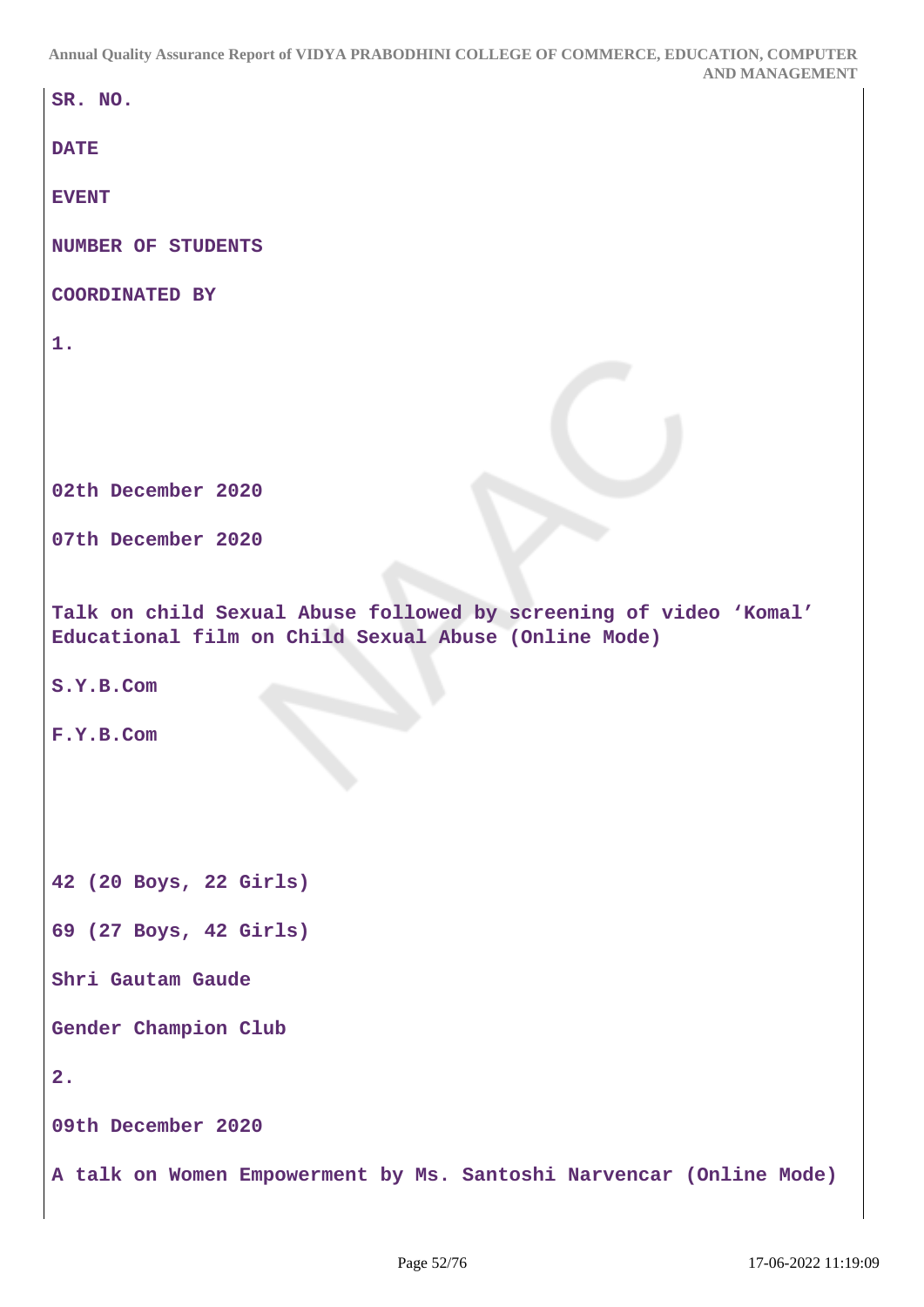**61 (59 Girls, 02 boys) Shri Gautam Gaude Gender Champion Club 3. 8th March 2021 An invited lecture was organized on the topic 'Women Empowerment' by Advocate Sona Bandodkar 50 NSS Unit 4. 22nd April 2021 An invited lecture on the topic ' Protection of Children from Sexual Offences Act,2012 (POSCO Act). Members of Taleigao Legal Aid Cell of V.M. Salgaonkar College of Law, Miramar were the resource person for the session. (Online) 66 Department of Commerce**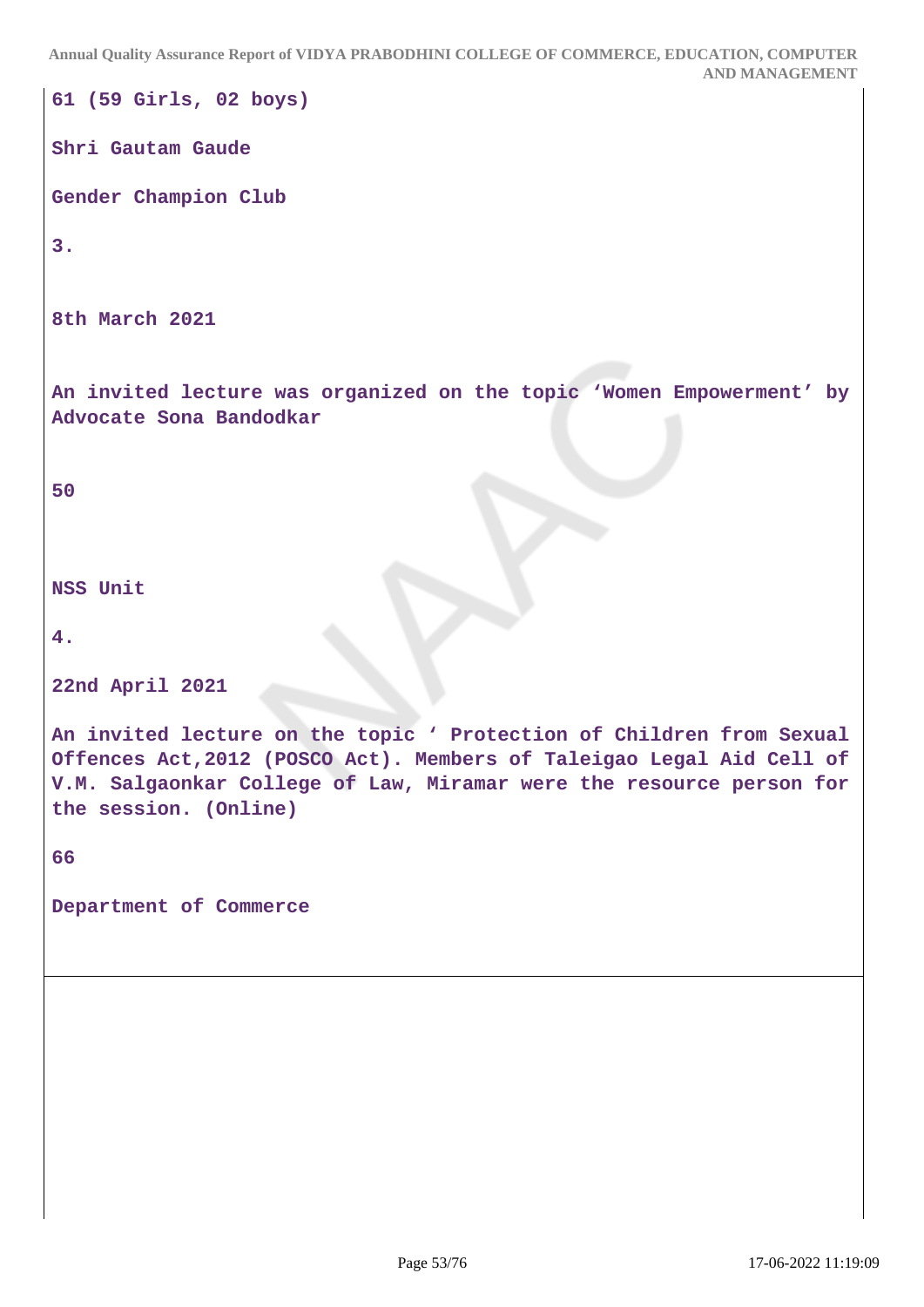| <b>File Description</b>                                                                                                                                                                                                                                                      | Documents                                                                                                                     |  |
|------------------------------------------------------------------------------------------------------------------------------------------------------------------------------------------------------------------------------------------------------------------------------|-------------------------------------------------------------------------------------------------------------------------------|--|
| Annual gender sensitization<br>action plan                                                                                                                                                                                                                                   | http://vidyaprabodhinicollege.edu.in/VPCCECM<br>/Documents/AOAR/2020-21/Criterion7/7.1.1Gend<br>erSensitizationActionPlan.pdf |  |
| Specific facilities provided for<br>women in terms of: a. Safety and<br>security b. Counseling c.<br>Common Rooms d. Day care<br>center for young children e. Any<br>other relevant information                                                                              | http://vidyaprabodhinicollege.edu.in/VPCCECM<br><u>/Documents/AQAR/2020-21/Criterion7/7.1.1Faci</u><br>litiesforWomen.pdf     |  |
| 7.1.2 - The Institution has facilities for<br>C. Any 2 of the above<br>alternate sources of energy and energy<br>conservation measures Solar energy<br>Biogas plant Wheeling to the Grid Sensor-<br>based energy conservation Use of LED bulbs/<br>power efficient equipment |                                                                                                                               |  |
| <b>File Description</b>                                                                                                                                                                                                                                                      | Documents                                                                                                                     |  |
| Geo tagged Photographs                                                                                                                                                                                                                                                       | View File                                                                                                                     |  |
| Any other relevant information                                                                                                                                                                                                                                               | No File Uploaded                                                                                                              |  |
| 7.1.3 - Describe the facilities in the Institution for the management of the following types of                                                                                                                                                                              |                                                                                                                               |  |

degradable and non-degradable waste (within 200 words) Solid waste management Liquid waste management Biomedical waste management E-waste management Waste recycling system Hazardous chemicals and radioactive waste management

**The institution has a Waste-Management-Policy, which governs the effective collection, segregation, recycling, management and disposal of all waste. Students are encouraged to inculcate ecofriendly habits such as switching off lights, fans etc. when not in use and using water sparingly. Signages are displayed across the campus to reinforce this thought in them The institution discourages the use of private vehicles among the students. Use of public transport and bicycles among the faculty and students is encouraged. Faculty members and students are also encouraged to carpool wherever possible. Nisarg Club conducts and participates in activities like talks, street plays and rallies to encourage students to be environmentally conscious. Talks are focused on topics such as "Environmental Pollution: Issues and Concerns", 'Biodiversity in Goa", and "The importance of Nature and Environment". Anti-Plastic Drives are conducted, wherein plastic waste is collected from the students' residences and neighborhoods and sent to for recycling**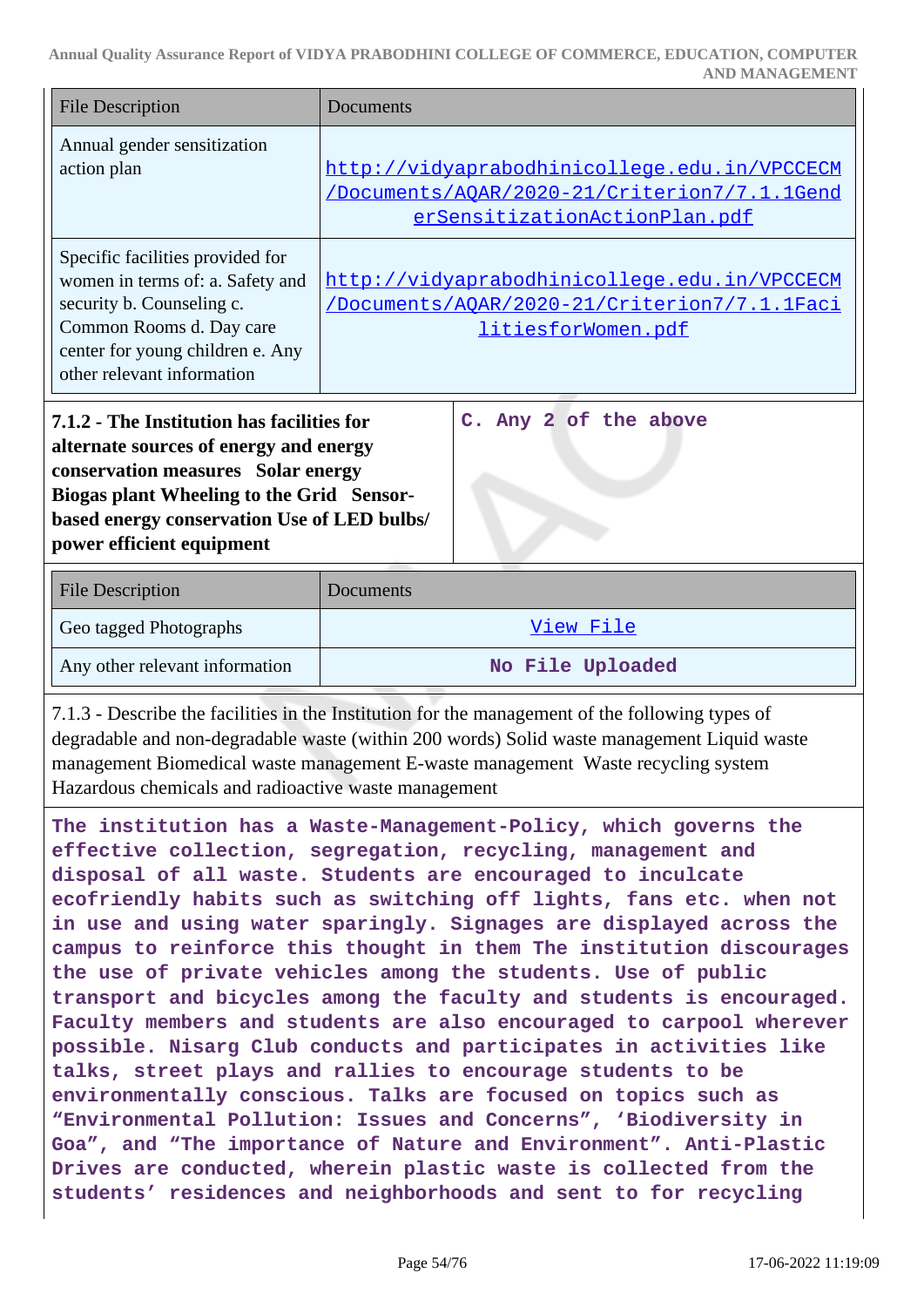**through the local governmental bodies such as the panchayat of Penha de Franca. Rallies and competitions on environment related themes are conducted to inculcate sensitivity towards nature. Students are encouraged to participate in cleanliness drives organised by governmental and NGOs such as the Directorate of Youth Affairs and the NSS.**

| No File Uploaded                                                                                                             |
|------------------------------------------------------------------------------------------------------------------------------|
|                                                                                                                              |
| http://vidyaprabodhinicollege.edu.in/VPCCECM<br>/Documents/AOAR/2020-21/Criterion7/7.1.3Faci<br>litiesforWasteManagement.pdf |
| View File                                                                                                                    |
| 7.1.4 - Water conservation facilities available                                                                              |

| 7.1.4 - Water conservation facilities available |
|-------------------------------------------------|
| in the Institution: Rain water harvesting Bore  |
| well /Open well recharge Construction of tanks  |
| and bunds Waste water recycling Maintenance     |
| of water bodies and distribution system in the  |
| campus                                          |

| <b>File Description</b>                              | Documents        |
|------------------------------------------------------|------------------|
| Geo tagged photographs / videos<br>of the facilities | View File        |
| Any other relevant information                       | No File Uploaded |

# **7.1.5 - Green campus initiatives include**

| 7.1.5.1 - The institutional initiatives for<br>greening the campus are as follows:                                                                                                                                | C. Any 2 of the above |
|-------------------------------------------------------------------------------------------------------------------------------------------------------------------------------------------------------------------|-----------------------|
| <b>1. Restricted entry of automobiles</b><br>2. Use of Bicycles/ Battery powered<br><b>vehicles</b><br>3. Pedestrian Friendly pathways<br><b>4. Ban on use of Plastic</b><br>5. landscaping with trees and plants |                       |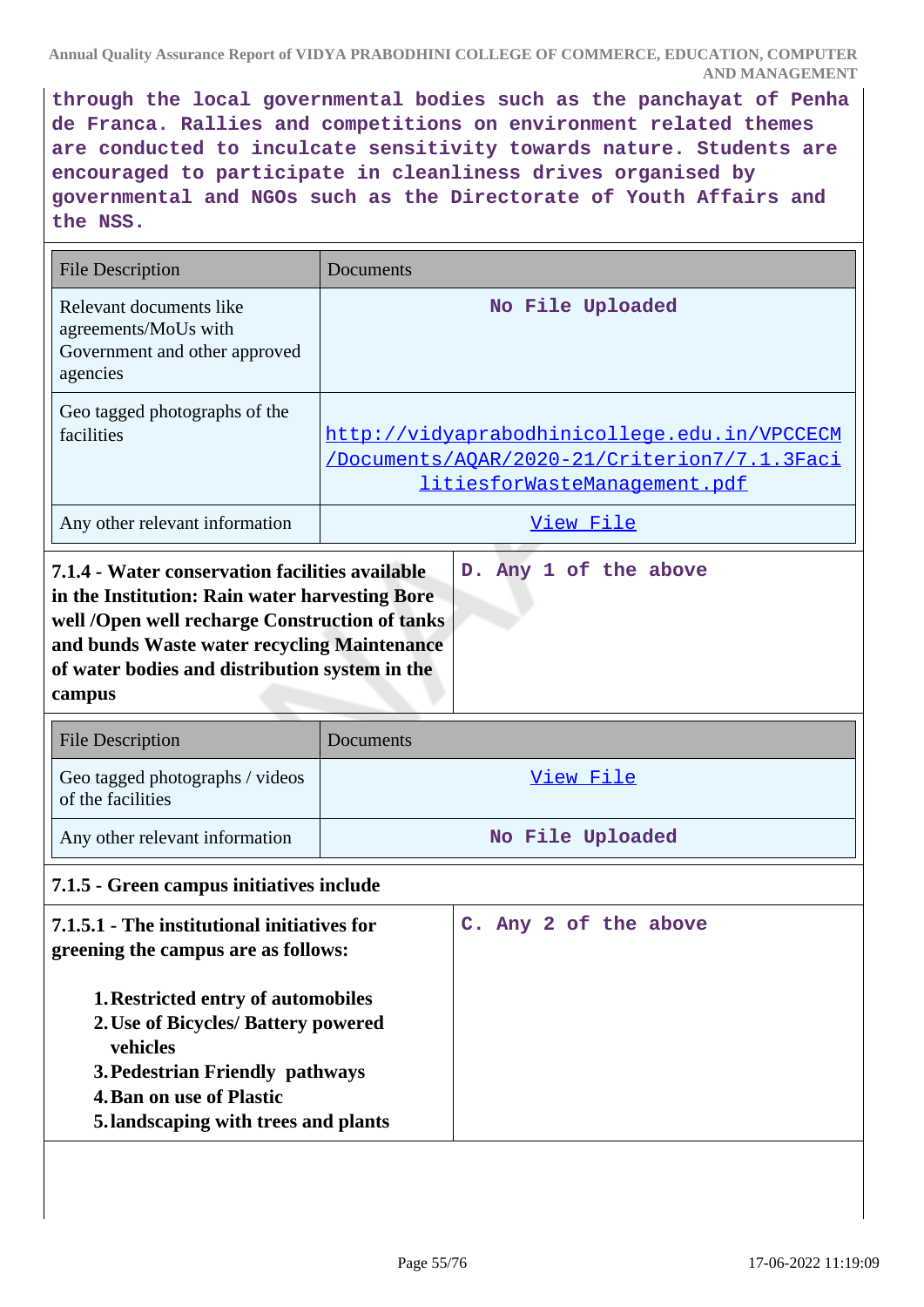| <b>File Description</b>                         | <b>Documents</b> |
|-------------------------------------------------|------------------|
| Geo tagged photos / videos of the<br>facilities | View File        |
| Any other relevant documents                    | No File Uploaded |

# **7.1.6 - Quality audits on environment and energy are regularly undertaken by the institution**

| 7.1.6.1 - The institutional environment and<br>energy initiatives are confirmed through the | E. None of the above |
|---------------------------------------------------------------------------------------------|----------------------|
| following 1. Green audit 2. Energy audit<br>3. Environment audit 4. Clean and green         |                      |
| campus recognitions/awards 5. Beyond the<br>campus environmental promotional activities     |                      |

| <b>File Description</b>                                                         | Documents        |
|---------------------------------------------------------------------------------|------------------|
| Reports on environment and<br>energy audits submitted by the<br>auditing agency | No File Uploaded |
| Certification by the auditing<br>agency                                         | No File Uploaded |
| Certificates of the awards<br>received                                          | No File Uploaded |
| Any other relevant information                                                  | No File Uploaded |

| 7.1.7 - The Institution has disabled-friendly,<br>barrier free environment Built environment<br>with ramps/lifts for easy access to classrooms.<br><b>Disabled-friendly washrooms Signage</b><br>including tactile path, lights, display boards<br>and signposts Assistive technology and<br>facilities for persons with disabilities<br>(Divyangjan) accessible website, screen-<br>reading software, mechanized equipment<br>5.<br><b>Provision for enquiry and information:</b><br>Human assistance, reader, scribe, soft copies of |  |  | C. Any 2 of the above |
|----------------------------------------------------------------------------------------------------------------------------------------------------------------------------------------------------------------------------------------------------------------------------------------------------------------------------------------------------------------------------------------------------------------------------------------------------------------------------------------------------------------------------------------|--|--|-----------------------|
| reading material, screen<br>reading                                                                                                                                                                                                                                                                                                                                                                                                                                                                                                    |  |  |                       |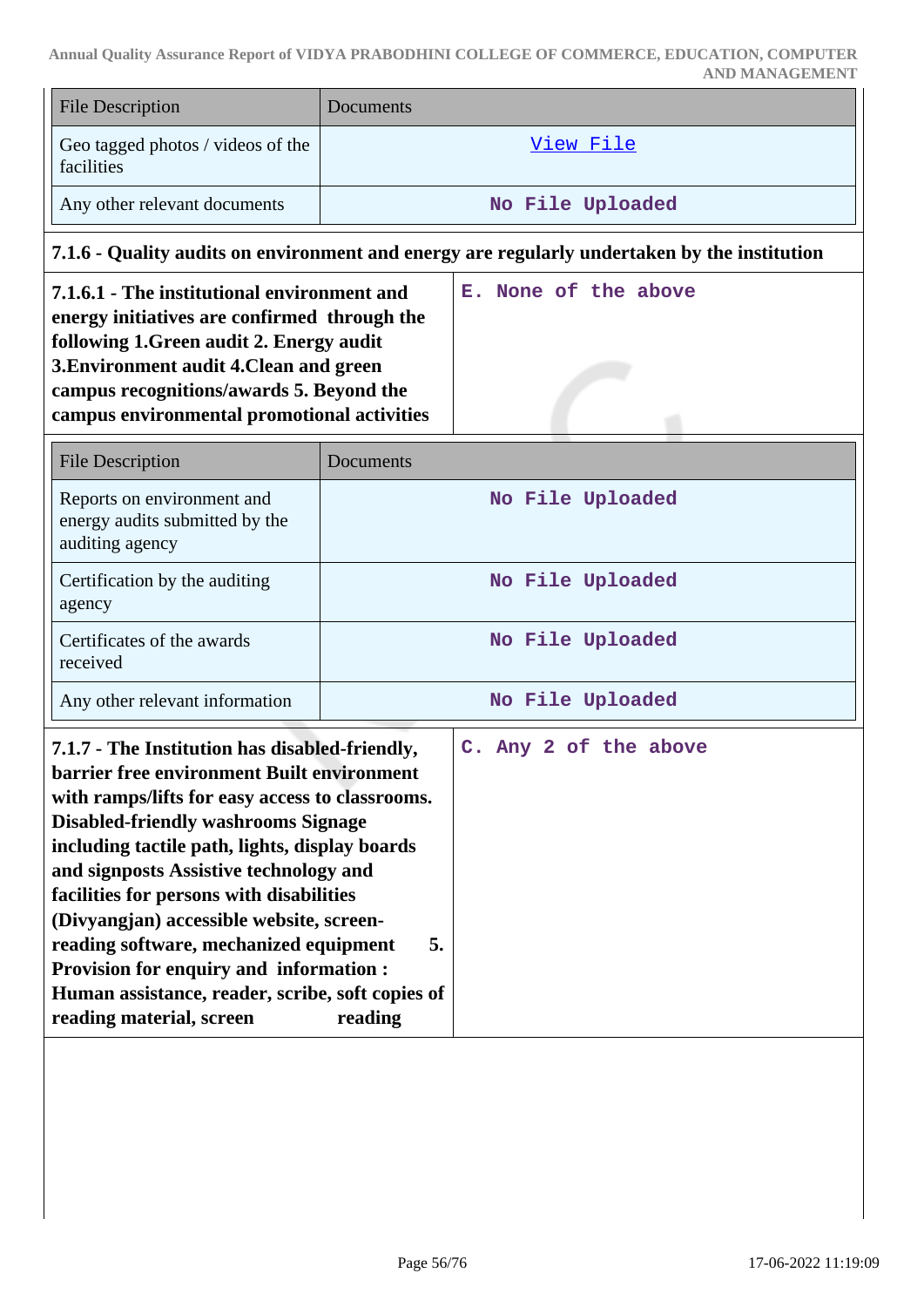| File Description                                                               | Documents        |
|--------------------------------------------------------------------------------|------------------|
| Geo tagged photographs / videos<br>of the facilities                           | View File        |
| Policy documents and<br>information brochures on the<br>support to be provided | No File Uploaded |
| Details of the Software procured<br>for providing the assistance               | No File Uploaded |
| Any other relevant information                                                 | View File        |

7.1.8 - Describe the Institutional efforts/initiatives in providing an inclusive environment i.e., tolerance and harmony towards cultural, regional, linguistic, communal socioeconomic and other diversities (within 200 words).

**The College through its NSS unit and Nisarg Club organises programs on environment protection and tree plantations. The departments of Konkani, Hindi and Marathi celebrate the respective language day and organise various competitions for the students. There are invited lecture held to make the students aware about the rich cultural heritage of the State of Goa. The national days are celebrated like national festivals with pride and the eminent persons from the filed of education and social work are felicitated on the occasion of the national day. There are number of programs organised to promote tolerance and harmony among the students. A list of activities organised is given below**

```
SR. NO.
```
**DATE**

**EVENT**

**NUMBER OF STUDENTS**

**ORGANISED BY**

```
1.
```
**14th September 2020**

**National level Webinar on the Topic ' Gandhiji aur Nayi Talim' on the occasion of Hindi Diwas. Dr. Narayan Dessai was the resource person.**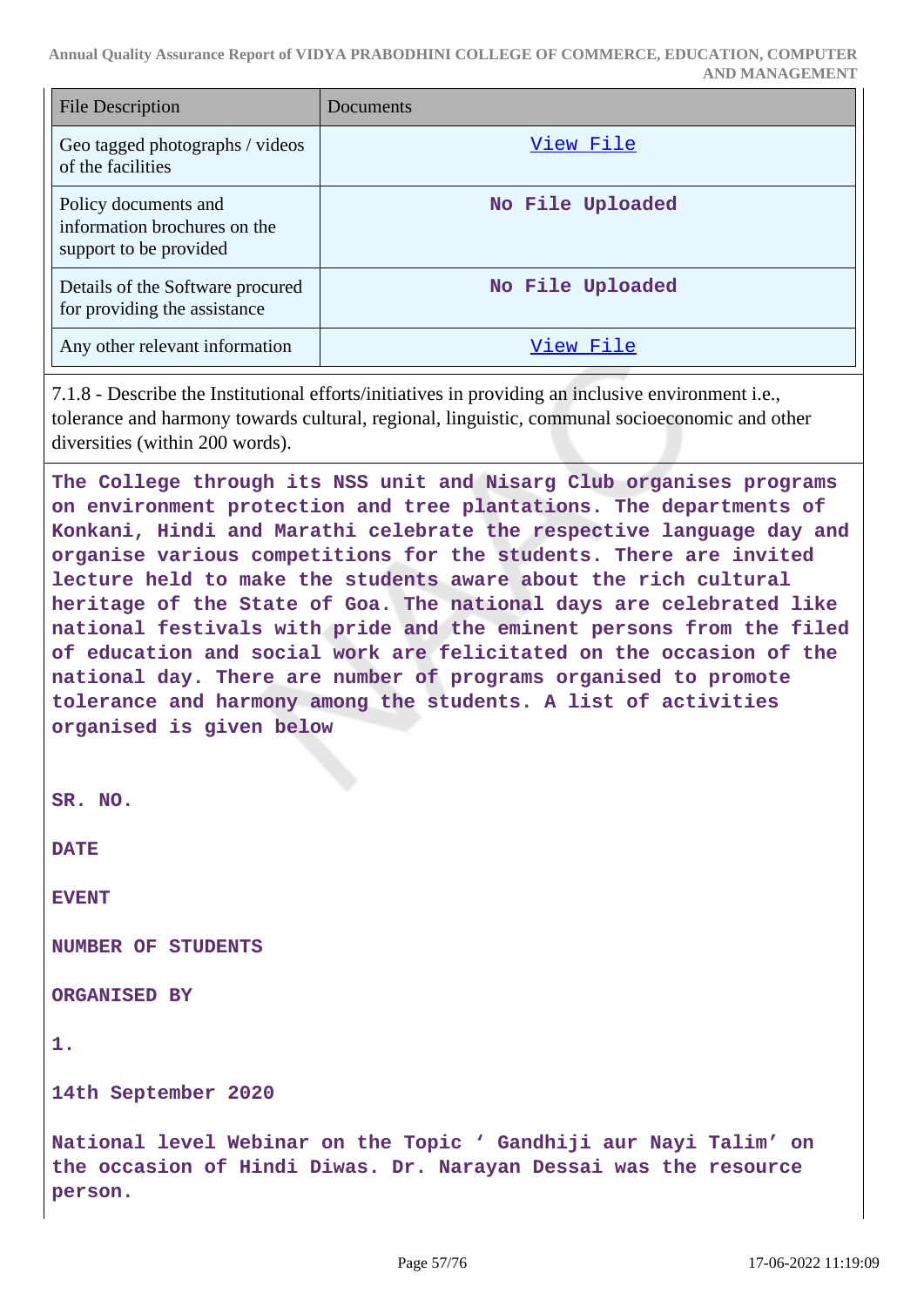```
Ms. Priya Gosavi
Hindi Department
2.
02nd October 2020
Screening of video 'Nai Talim' – A film based on Anand Niketan
Shri. Gautam Gaude
3.
02nd October 2020
A talk by Shri. Kuldeep Kamat on occasion of Gandhi Jayanti (Online)
85
NSS Unit
4.
19th February 2021
A talk on the topic ' The life of the Chattrapati Shivaji Maharaj'
by Shri. Aditya Watve
80
Ms. Yogita Gauns
History Department
5.
28th February 2021.
Celebrated Jagatik Marathi Bhasha Din. Mr. Pandurang Gaonkar was the
Chief Guest
56
```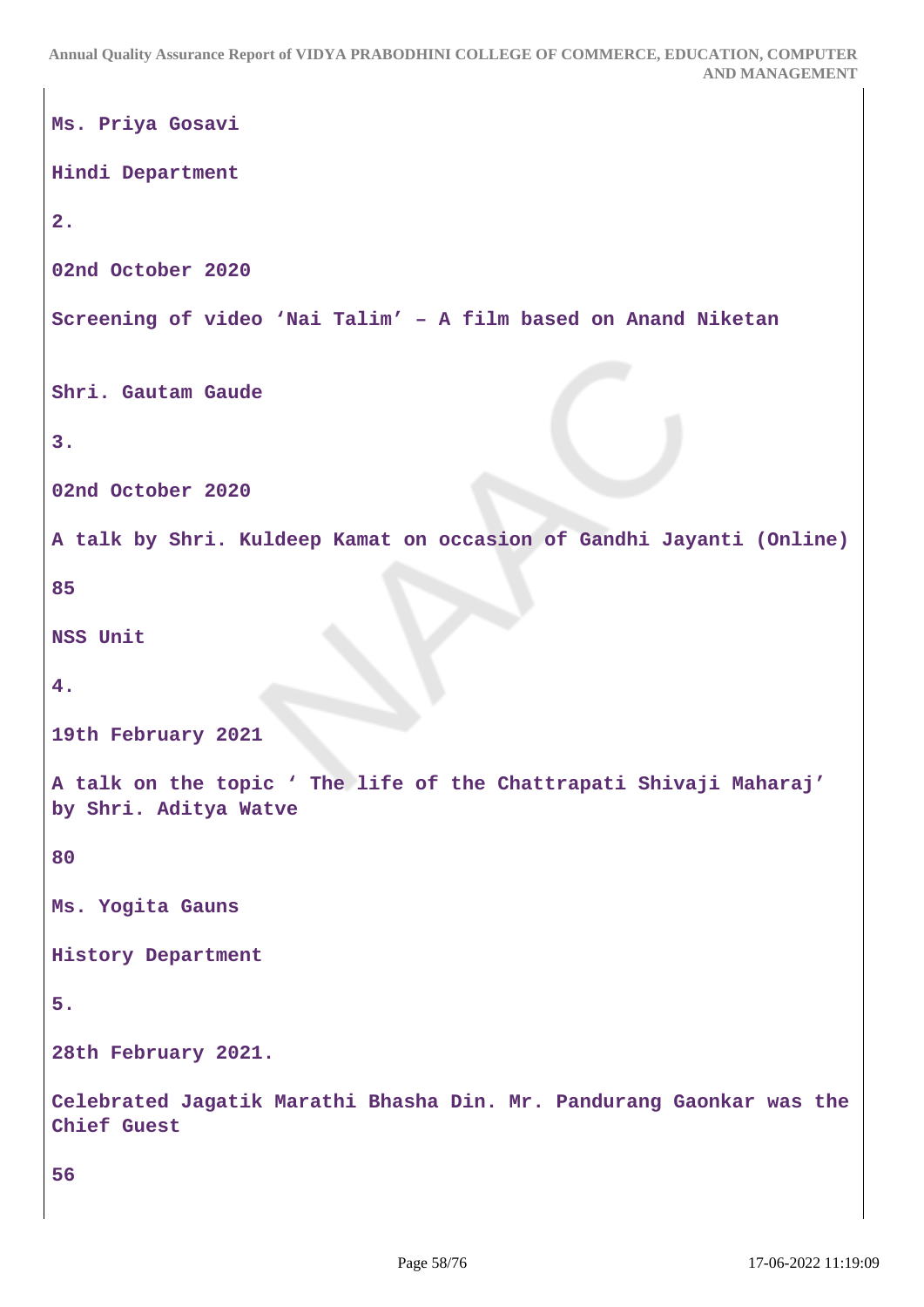```
Ms. Yogita Chodankar
Marathi Department
6.
12th March 2021
A talk by Shri. Rajendra Kerkar on the topic 'India's Struggle for
Freedom'
100
Ms. Yogita Gauns
History Department
7.
27th March 2021
On the occasion of World Theatre Day students were felicitated
Mr. Amar Kulkarni
Fine Arts and Performing Arts Department
8.
16th April 2021
Konkani Day was celebrated
56
Mr. Darshan Kandolkar
9.
18th June 2021
Goa's Revolution Day
30
```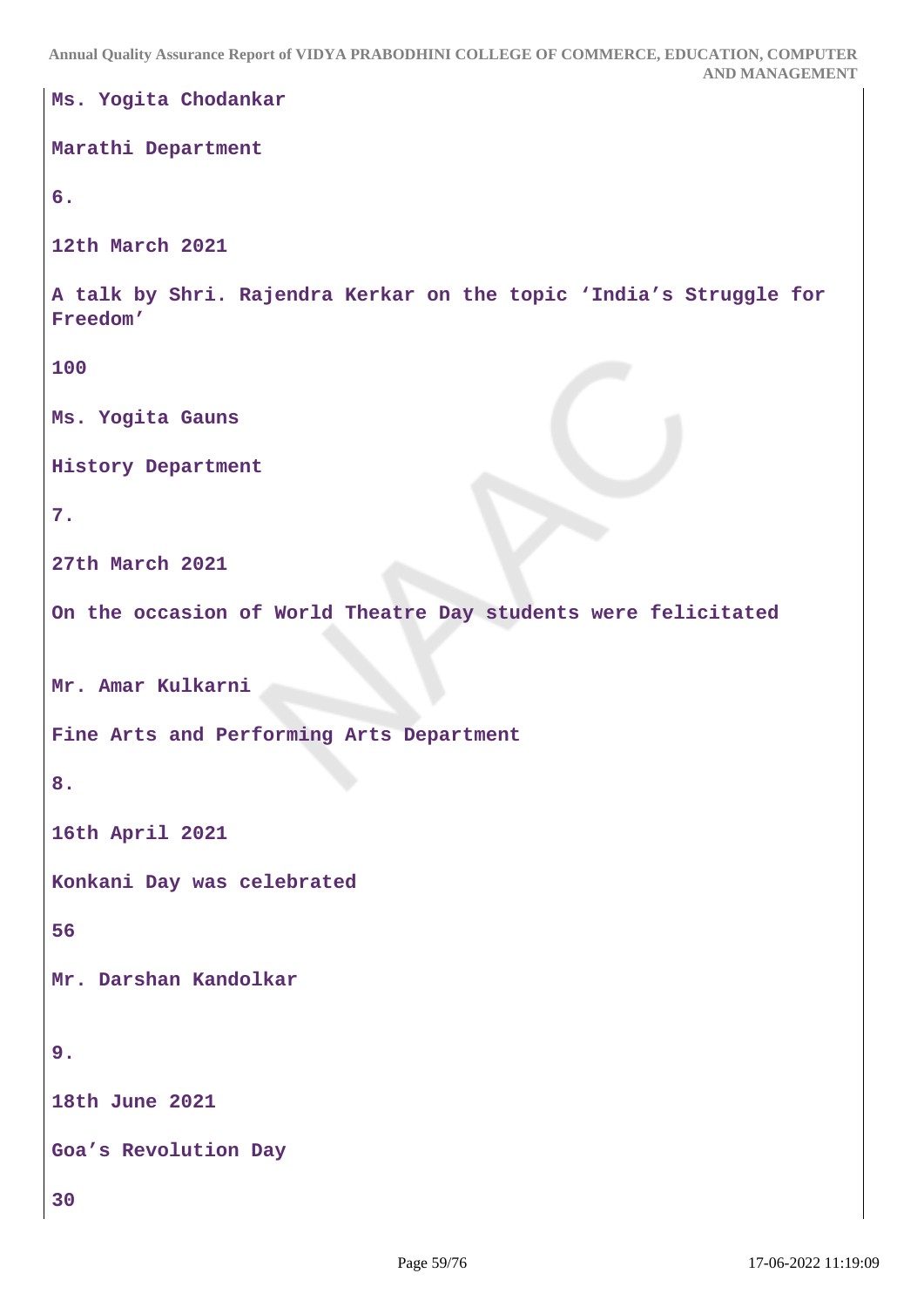```
Ms. Yogita Gauns
History Department
10.
21st June 2021
International Yoga day (Online)
Invited lecture cum demonstration of Asanas
NSS Unit
IQAC
Departmentt of Physical Education and Sports
11.
23rd June 2021
Shenoi Goembab Jayanti
Shri. Darshan Kandolkar
Department of Konkani
12.
12th August 2020
National Librarians Day
Department of Library
13.
29th August 2020
National Sports Day celebrated
```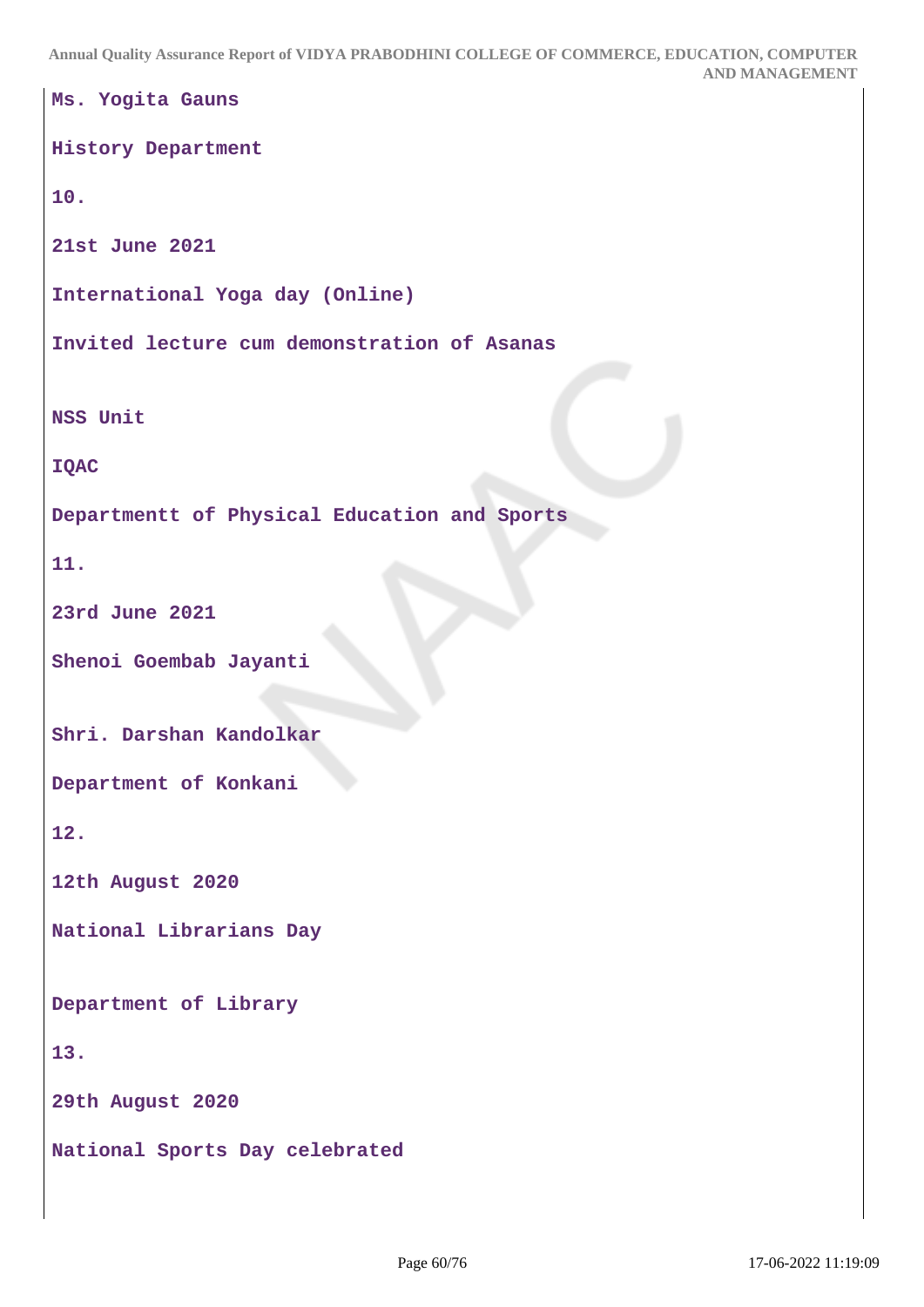**Department of Physical Education and Sports**

# **14.**

**Competition - One minute Promotional video- Stigma free HIV and COVID Talks**

### **Shri. Shailesh G. Chodankar**

**Red Ribbon Club**

| <b>File Description</b>                                                                                                                      | Documents |
|----------------------------------------------------------------------------------------------------------------------------------------------|-----------|
| Supporting documents on the<br>information provided (as<br>reflected in the administrative<br>and academic activities of the<br>Institution) | View File |
| Any other relevant information                                                                                                               | View File |

7.1.9 - Sensitization of students and employees of the Institution to the constitutional obligations: values, rights, duties and responsibilities of citizens

**The College celebrates all important national days during each academic year. The students are made aware of their rights and duties as a responsible citizen by organisation of programs on the occasion of Constitution Day. A list of Programs organised during the academic year 2020-21. The employees take oath on joining of the institution about integrity and responsible discharge of their duty. A voters awareness campaign is organised with regard to issue of new EPIC card to eligible voters. Value Education lectures are conducted.**

| <b>File Description</b>                                                                                                                                                                                                                | Documents        |                     |  |  |  |
|----------------------------------------------------------------------------------------------------------------------------------------------------------------------------------------------------------------------------------------|------------------|---------------------|--|--|--|
| Details of activities that inculcate<br>values; necessary to render<br>students in to responsible citizens                                                                                                                             |                  | View File           |  |  |  |
| Any other relevant information                                                                                                                                                                                                         | No File Uploaded |                     |  |  |  |
| 7.1.10 - The Institution has a prescribed code<br>of conduct for students, teachers,<br>administrators and other staff and conducts<br>periodic programmes in this regard. The Code<br>of Conduct is displayed on the website There is |                  | A. All of the above |  |  |  |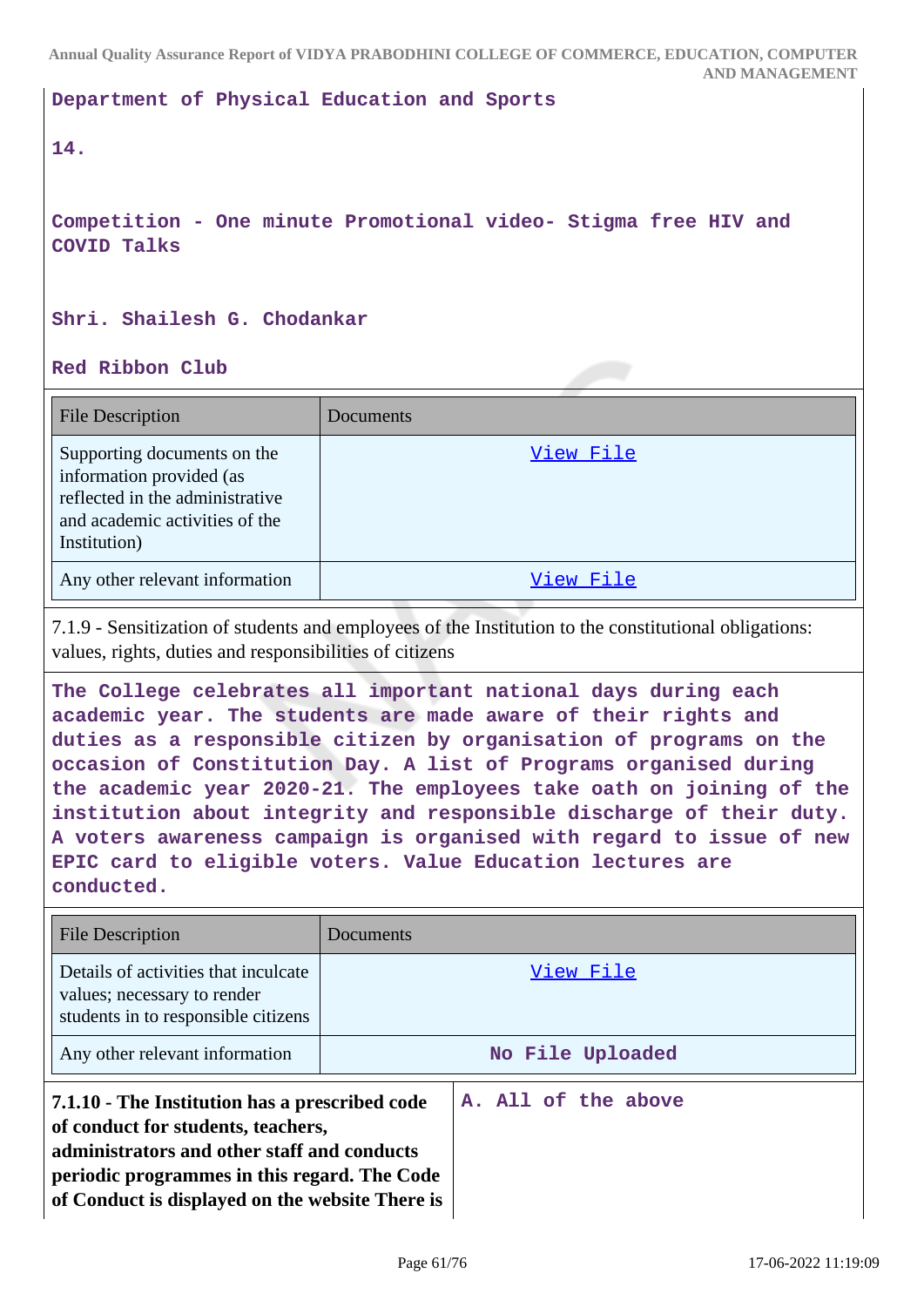| a committee to monitor adherence to the Code  |  |
|-----------------------------------------------|--|
| of Conduct Institution organizes professional |  |
| ethics programmes for students,               |  |
| teachers, administrators and other staff      |  |
| Annual awareness programmes on Code of        |  |
| <b>Conduct are organized</b>                  |  |
|                                               |  |

| <b>File Description</b>                                                                                                                                                                                | Documents        |
|--------------------------------------------------------------------------------------------------------------------------------------------------------------------------------------------------------|------------------|
| Code of ethics policy document                                                                                                                                                                         | View File        |
| Details of the monitoring<br>committee composition and<br>minutes of the committee<br>meeting, number of programmes<br>organized, reports on the various<br>programs etc., in support of the<br>claims | View File        |
| Any other relevant information                                                                                                                                                                         | No File Uploaded |

7.1.11 - Institution celebrates / organizes national and international commemorative days, events and festivals

**Institution celebrates / organizes national and international commemorative days, events and festivals**

**SR. NO.**

**DATE**

**EVENT**

**NUMBER OF STUDENTS**

**ORGANISED BY**

**1.**

**14th September 2020**

**National level Webinar on the Topic ' Gandhiji aur Nayi Talim' on the occasion of Hindi Diwas. Dr. Narayan Dessai was the resource person.**

**Ms. Priya Gosavi**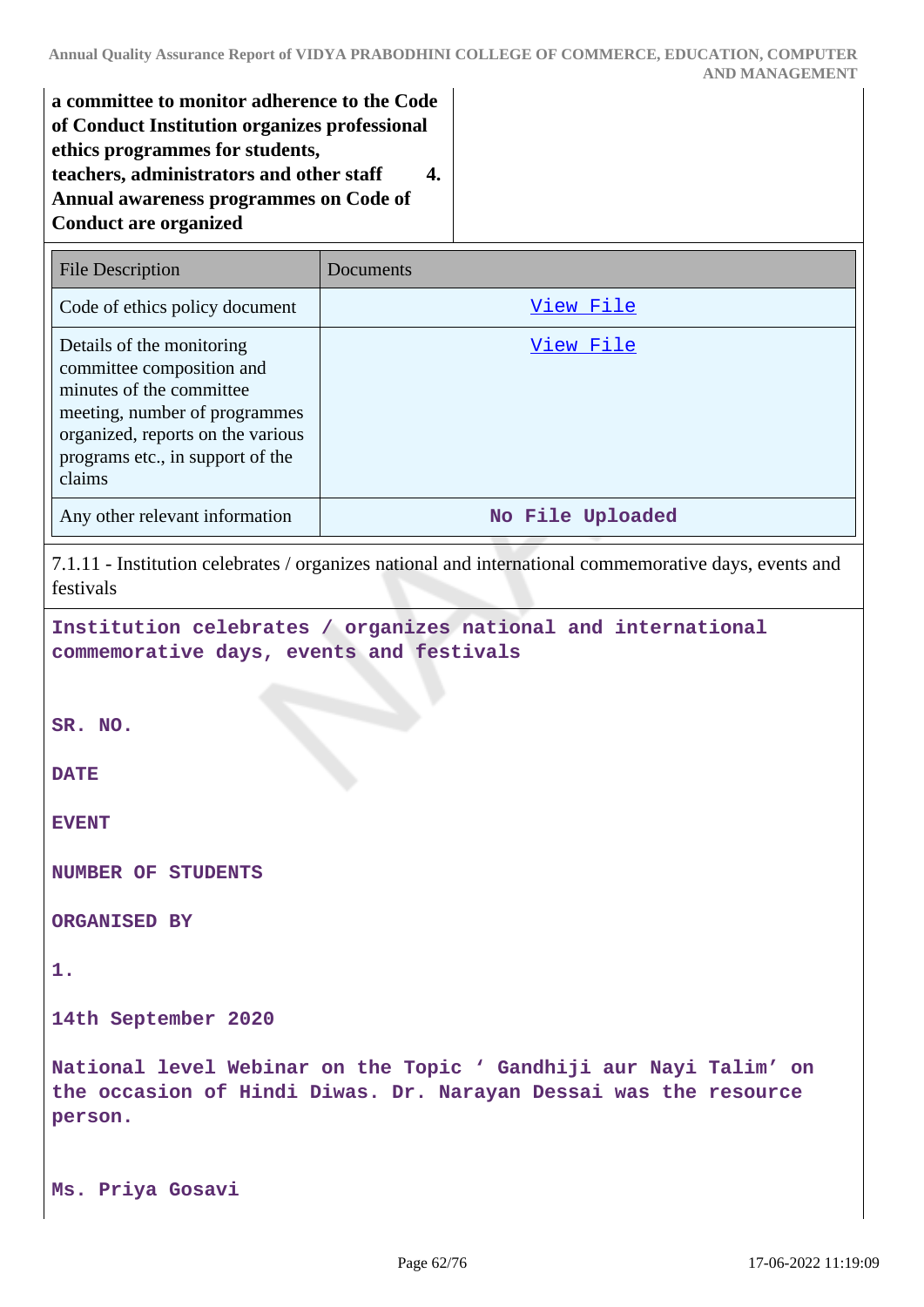```
Hindi Department
2.
02nd October 2020
Screening of video 'Nai Talim' – A film based on Anand Niketan
Shri. Gautam Gaude
3.
02nd October 2020
A talk by Shri. Kuldeep Kamat on occasion of Gandhi Jayanti (Online)
85
NSS Unit
4.
26th November 2021
Constitution Day Celebration
Shri. Darshan Gaonkar
NSS Unit
5.
19th February 2021
A talk on the topic ' The life of the Chattrapati Shivaji Maharaj'
by Shri. Aditya Watve
80
Ms. Yogita Gauns
History Department
6.
```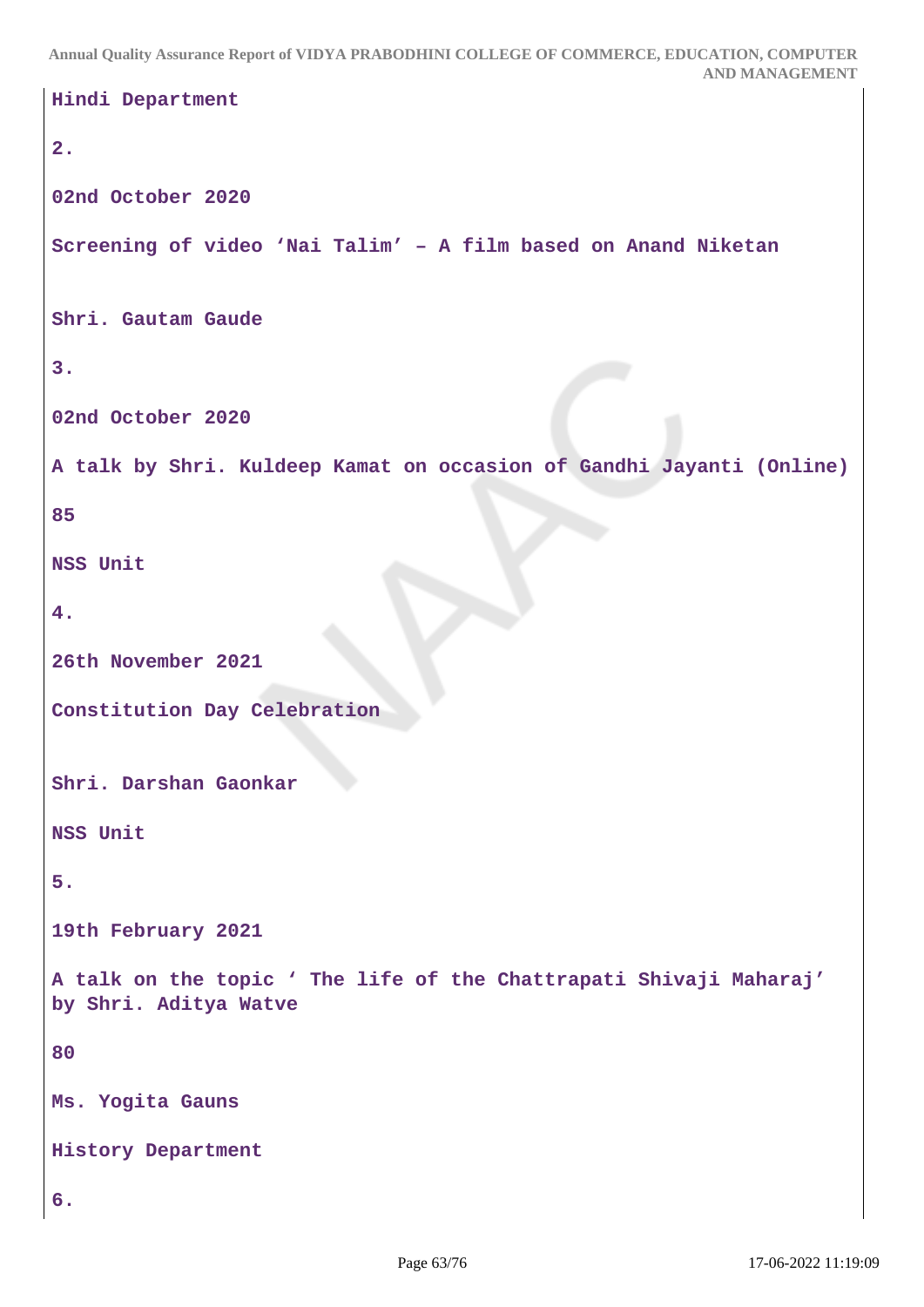```
28th February 2021.
Celebrated Jagatik Marathi Bhasha Din. Mr. Pandurang Gaonkar was the
Chief Guest
56
Ms. Yogita Chodankar
Marathi Department
7.
8th March 2021
An invited lecture was organized on the topic 'Women Empowerment' by
Advocate Sona Bandodkar
50
NSS Unit
8.
27th March 2021
On the occasion of World Theatre Day students were felicitated
Mr. Amar Kulkarni
Fine Arts and Performing Arts Department
9.
16th April 2021
Konkani Day was celebrated
56
```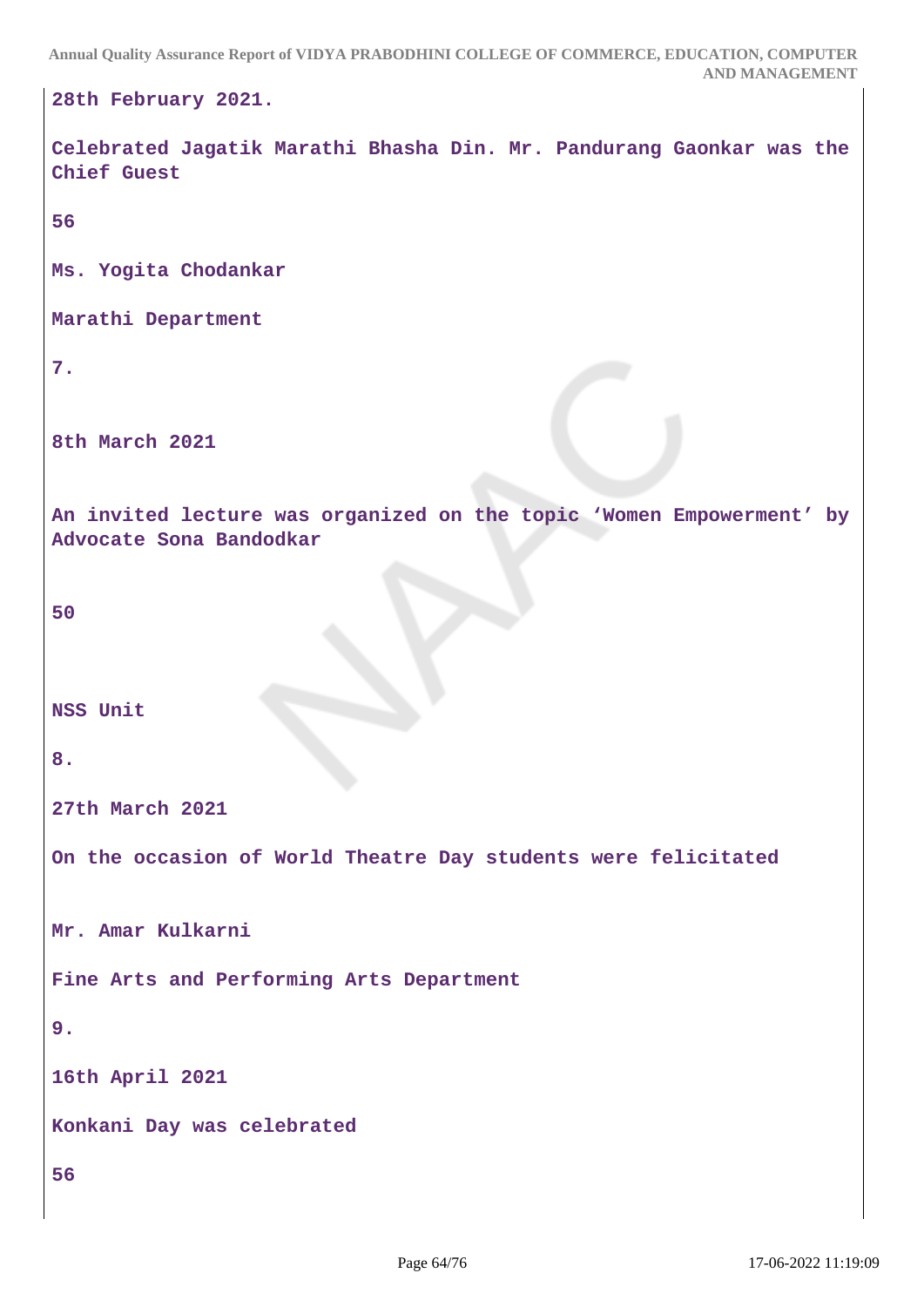```
Mr. Darshan Kandolkar
10.
18th June 2021
Goa's Revolution Day
30
Ms. Yogita Gauns
History Department
11.
21st June 2021
International Yoga day (Online)
Invited lecture cum demonstration of Asanas
NSS Unit
IQAC
Departmentt of Physical Education and Sports
12.
23rd June 2021
Shenoi Goembab Jayanti
Shri. Darshan Kandolkar
Department of Konkani
13.
12th August 2020
National Librarians Day
```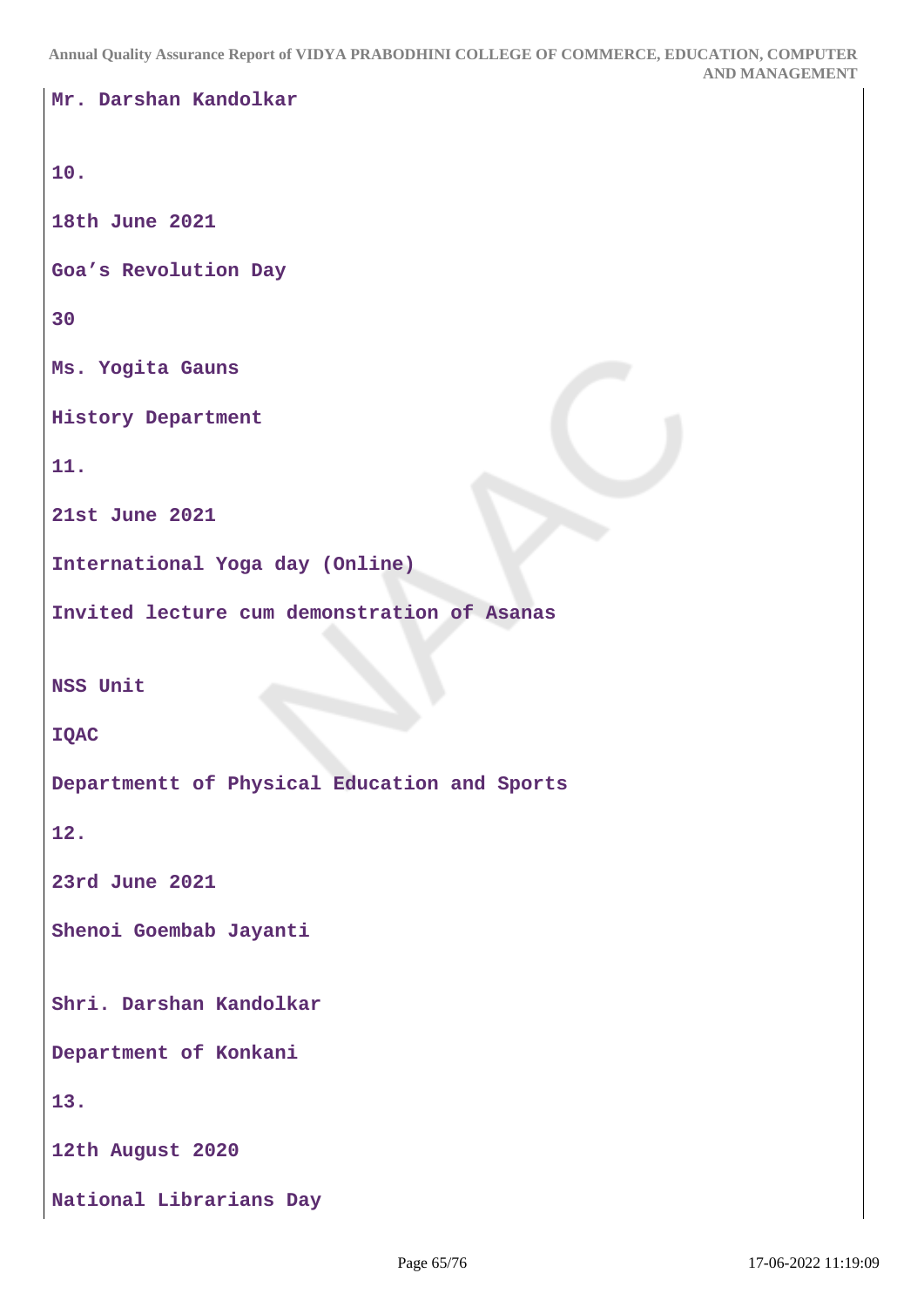**Department of Library**

**14.**

**29th August 2020**

**National Sports Day celebrated**

**Department of Physical Education and Sports**

| <b>File Description</b>                                                                         | Documents        |
|-------------------------------------------------------------------------------------------------|------------------|
| Annual report of the celebrations<br>and commemorative events for<br>the last (During the year) | View File        |
| Geo tagged photographs of some<br>of the events                                                 | No File Uploaded |
| Any other relevant information                                                                  | No File Uploaded |

# **7.2 - Best Practices**

7.2.1 - Describe two best practices successfully implemented by the Institution as per NAAC format provided in the Manual.

**1. Title of the Practice** 

**Nurture a Sapling initiative by Nisarg Club**

**2. Objectives of the Practice** 

**The Nisarg Club set up a plant nursery in the year 2017. The main aim behind setting up this nursery was twofold: 1. Create an increased awareness, proactiveness and empathy for nature, and 2. Initiate tree plantation drive with the assistance of students and teachers of VPCCECM so as to increase the local green cover.**

**3. The Context** 

**The college believes that the students are the agents of change in the society, and that if a caring attitude for nature is developed in students today, it would prove beneficial in the long run, since they would carry on such practices even at their work place in years**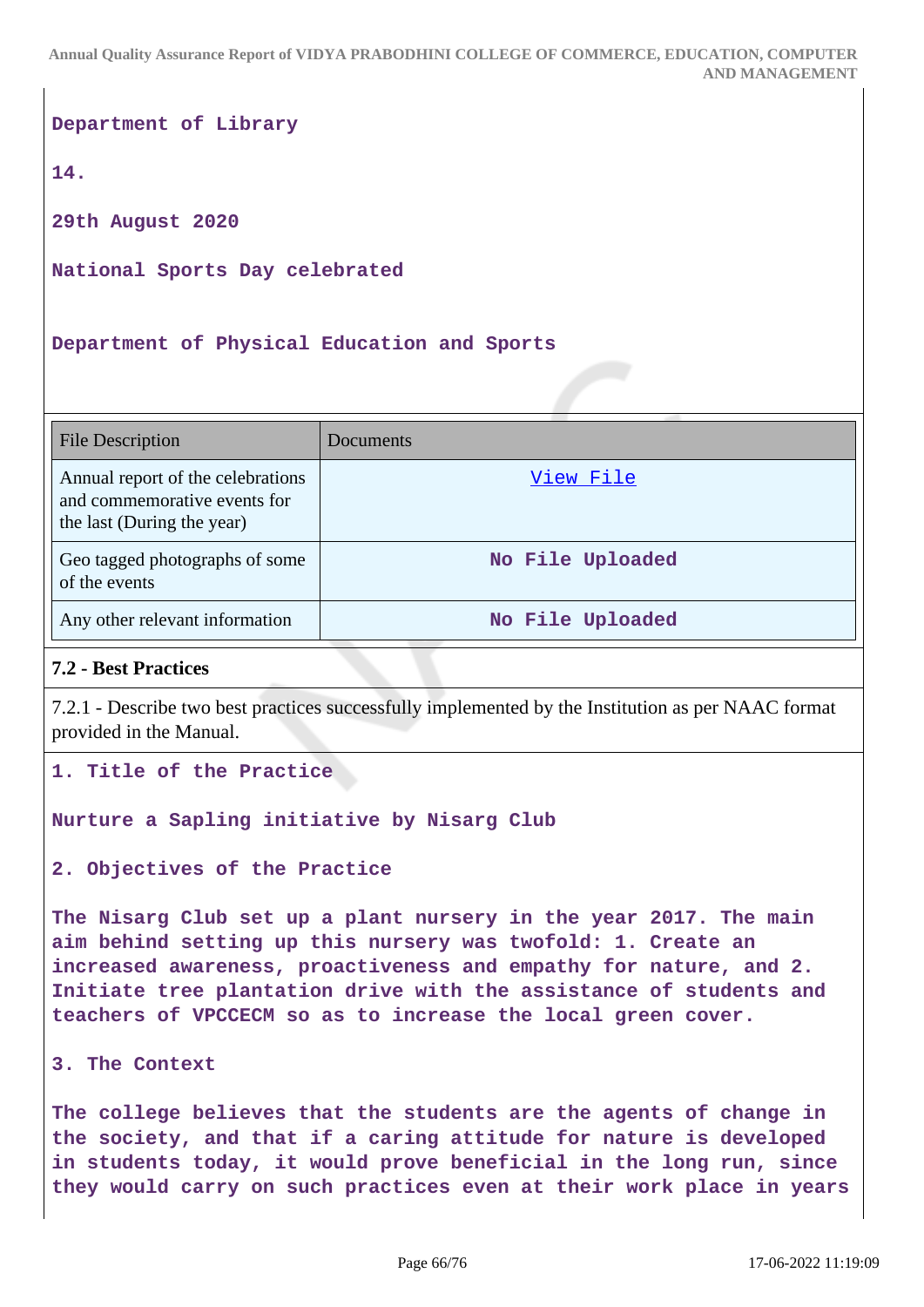**to come. With the College running and Education program, the students who will take up teaching profession can take inspiration from their college and set up nursery at other educational institutes. The idea was thus intended as an activity to foster a responsibility in students towards environmental protection.**

#### **4. The Practice**

**Nisarg Club members were provided with a sapling, which they have to plant, nurture anddocument. The record of plants being nurtured is maintained in form of photos on the Nisarg Club Whatsapp group.**

#### **5. Evidence of Success**

**From 2017 till date around 167 individuals have planted more than 700 saplings and nurtured them.**

**6. Problems Encountered and Resources Required** 

- **1. Setting up of Nursery required financial backup.**
- **2. Maintaining the nursery especially watering the saplings regularly.**
- **3. Replenishing the stock of saplings**

**How the issues were resolved:** 

- **1. One key requirement towards setting up the nursery was the green shed. Scraps of metal rods and pipes left over from previous construction of the College building were gathered and shaped into the shed. The agro shade net was donated to the college by Vice Principal Dr. Sukhaji G. Naik.**
- **2. Maintaining the nursery and watering of the saplings regularly was taken care of by hiring the services of a gardener on contract basis. In addition, NSS and Nisarg Club volunteers, and the Multi-Tasking Staff (MTS) members would regularly help maintain the nursery.**
- **3. The stock of saplings was regularly replenished by the Department of Forest.**

**7. Notes (Optional)** 

**This practice of nurturing a plant by each member of Nisarg Club not only makes these students more caring towards nature but they also encourage other students of the college to nurture plants. Looking at this practice followed by college staff and students, the teachers of other sections of this institute got motivated to take**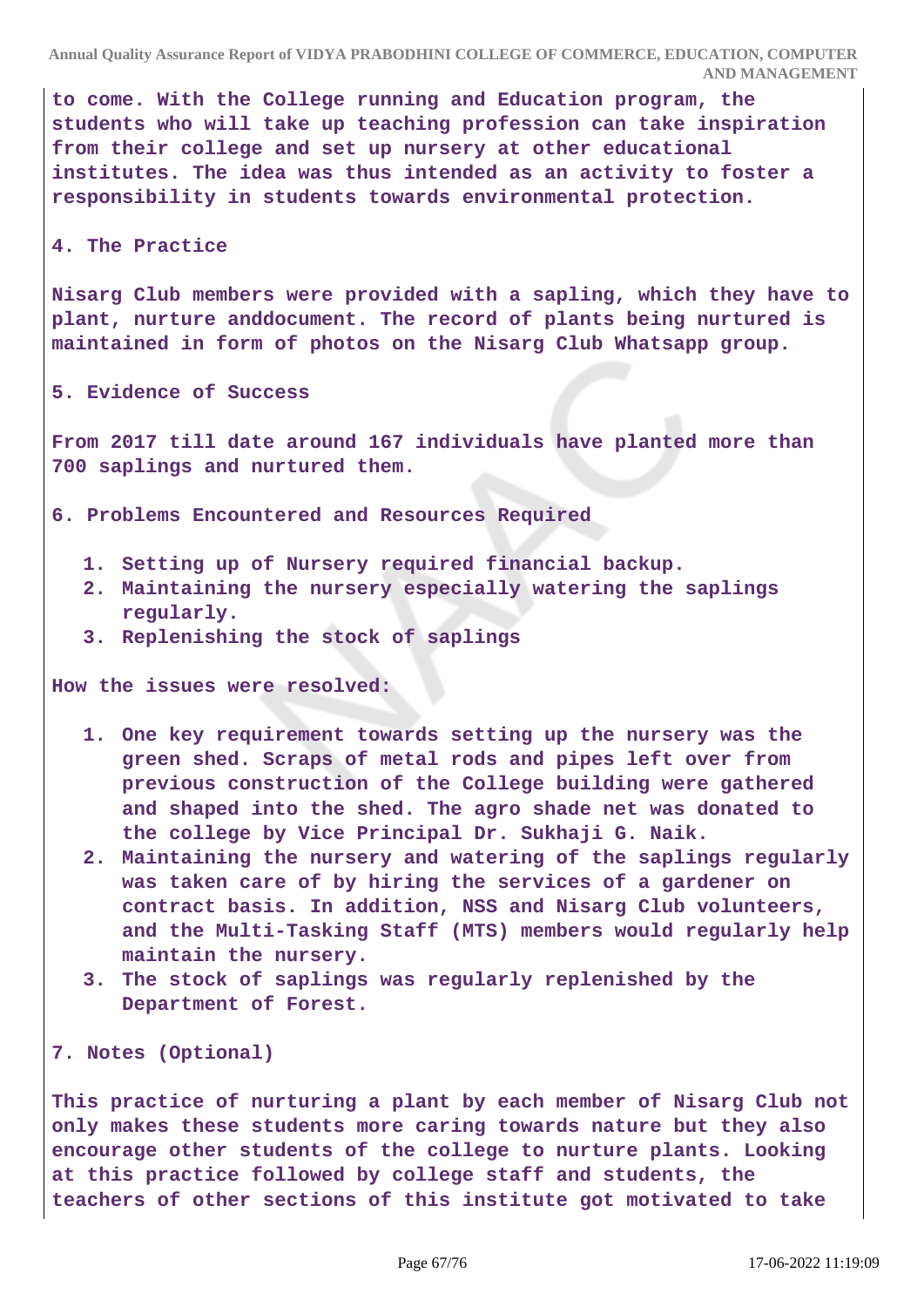**up tree plantation.**

### **2. Title of the Practice**

**Blood Donors' Directory**

**http://vidyaprabodhinicollege.edu.in/VPCCECM/Documents/Committees/VP CBLOODDONORSLIST.pdf**

**2. Objectives of the Practice** 

- **To assist needy patients in contacting voluntary Donors in emergency**
- **To encourage people to donate blood voluntary**
- **To create and update a directory of volunteers so that the required blood is available on request**
- **To save lives by making the timely availability of the required group of blood**

#### **3. The Context**

**A blood emergency can come up at any moment. Many of the blood seekers suffer because the demand for blood is much more than the number of blood donors. Moreover, at the time of emergency, people have no clue about whom to approach and how to arrange the blood. The college has attempted to build a group of self motivated individuals who realize their responsibility towards humanity and are available as blood donors as and when required.**

**4. The Practice** 

**Student and Faculty blood donors register their details with the Red Ribbon Club. The College maintains an up-to-date record/database of the volunteers such as blood group, their contact number, and address, and is available with the Principal and the members of the Red Ribbon Club. The College presently has a total 68 volunteers who have registered themselves as a blood donors. People from all over Goa have access to this facility on demand and can contact the College whenever the need arises. The College then contacts the blood donors, who then visit the blood bank or hospital for donating blood. This initiative is in addition to the blood donation camps organised once a year.**

#### **5. Evidence of Success**

**The college, till date, has helped more than 250 patients all over**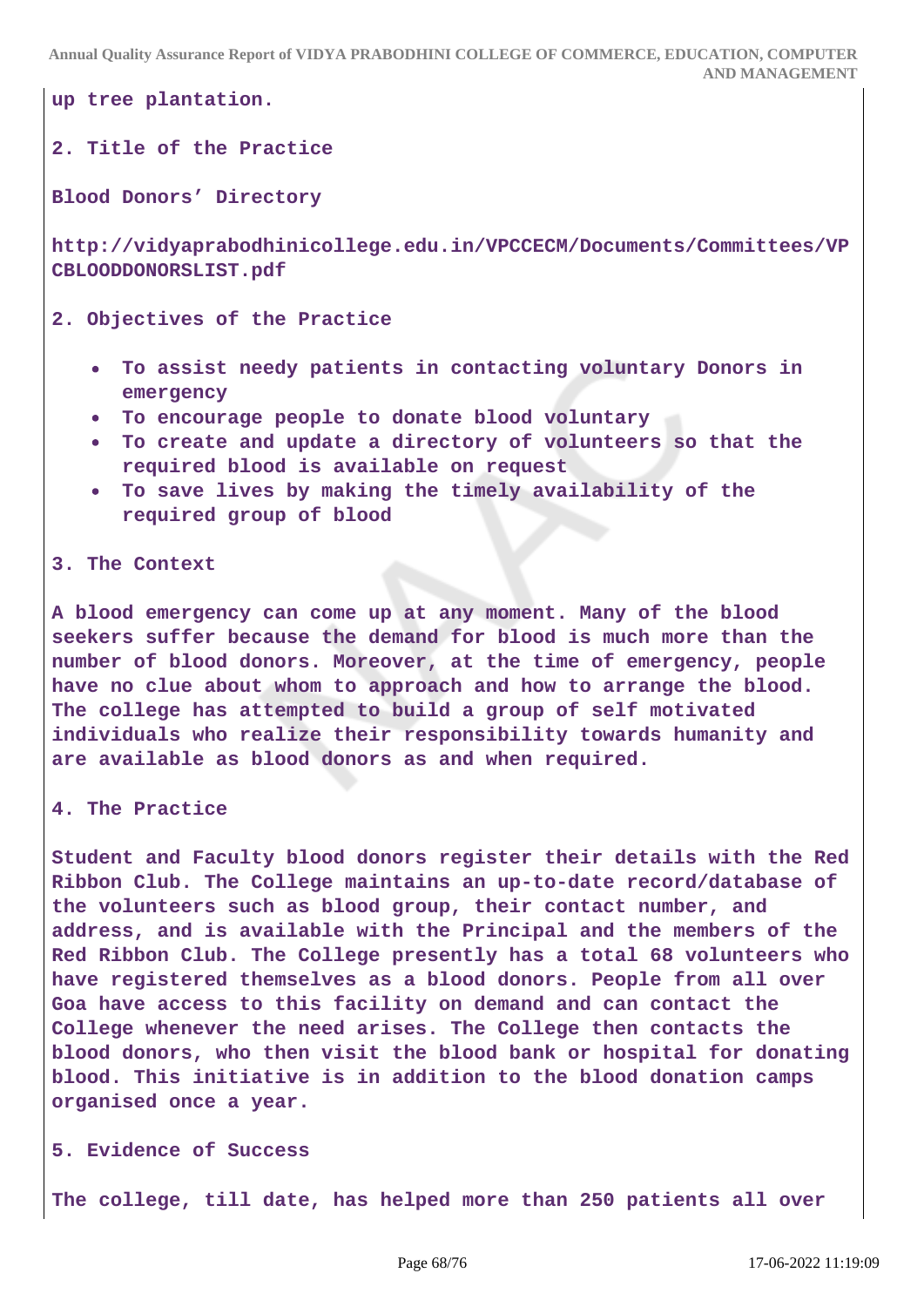| Goa.                                                                                                                                                                                                                                                                                                                                       |
|--------------------------------------------------------------------------------------------------------------------------------------------------------------------------------------------------------------------------------------------------------------------------------------------------------------------------------------------|
| 6. Problems Encountered and Resources Required                                                                                                                                                                                                                                                                                             |
| 1. Volunteers hesitated to donate blood due to the Covid<br>epidemic.                                                                                                                                                                                                                                                                      |
| 2. Issues in traveling during the lockdown                                                                                                                                                                                                                                                                                                 |
| How the issues were resolved:                                                                                                                                                                                                                                                                                                              |
| 1. Donors were counselled and convinced by faculty members.<br>2. Travel arrangements were made using the goodwill of other                                                                                                                                                                                                                |
| citizens to transport them to the hospital for blood donation.                                                                                                                                                                                                                                                                             |
| 7. Notes (Optional)                                                                                                                                                                                                                                                                                                                        |
| Blood banks and hospitals may or may not have a list of blood<br>donors. The College blood donor's directory not only helps save time<br>during critical moments, but also prevents panicked running from<br>pillar to post for the relatives of the patient. The easy<br>availability of voluntary donors also prevents the unhealthy and |
| illegal practice of selling blood by unscrupulous individuals, and                                                                                                                                                                                                                                                                         |
| acts as a step towards building a responsible citizenry in the<br>students.                                                                                                                                                                                                                                                                |

| <b>File Description</b>                         | Documents        |
|-------------------------------------------------|------------------|
| Best practices in the Institutional<br>web site | View File        |
| Any other relevant information                  | No File Uploaded |

#### **7.3 - Institutional Distinctiveness**

7.3.1 - Portray the performance of the Institution in one area distinctive to its priority and thrust within 200 words

**The Vidya Prabodhini College Mission states that the aim of the college is to create and develop a quality learning environment through the integration of conceptual knowledge, application of skills, basic human values and field realities, thereby nurturing competent, value based and resourceful citizens, who selflessly contribute to Nation Building by serving the nation above self. Along with, the core values of Vidya Prabodhini College include, among other values, the providing of Sanskarmai Shikshan through a holistic development of Value and Culture-based education that will result in them imbibing national values and philosophy and ensuring welfare of the society as responsible citizenry, willing to**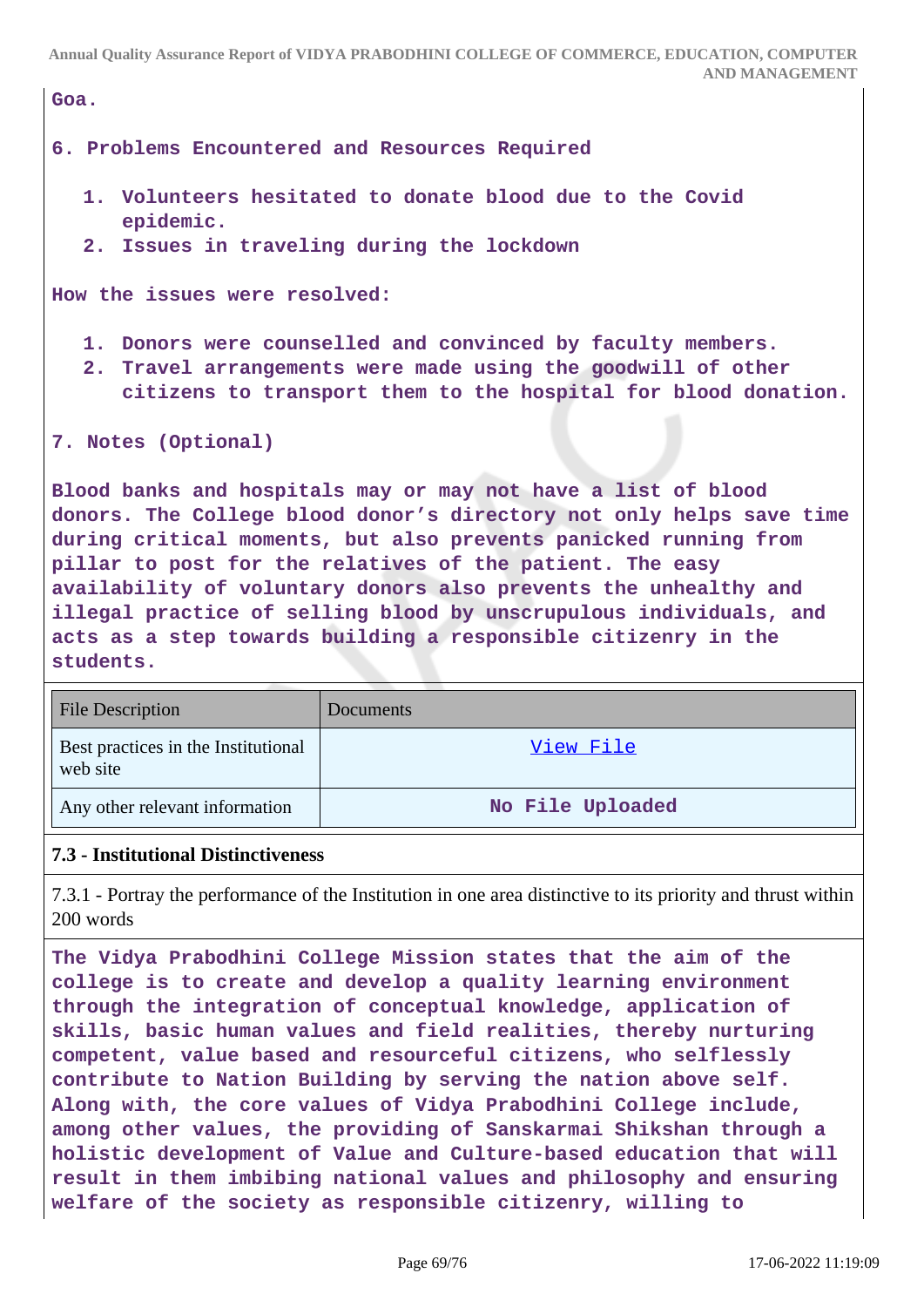**upholding work ethics and professionalism, while at the same time, fostering a global competitiveness through a scientific temper, a research culture and a spirit of inquiry using technology and collaborating with other societal stakeholders.**

**Hence, each year, the college conducts a number of academic, cocurricular and extra-curricular activities for the multidimensional personality development of the student. Along with, the faculty members keep in close touch with the parents to ensure that everyone is on the same page with the development and progress of the ward. The Covid pandemic brought about new challenges, and the focus shifted to the mental and physical well-being of the student. Students could participate neither in academic activities nor in competitive events. Faculty members donned the hats of counsellors and kept in regular touch with students to inquire about their health and studies. Online lectures, competitions and activities were therefore conducted to ensure continuity is the students' development.**

**Five College faculty members also signed up for national duty and played a role as Covid Warriors. Faculty members also conducted socio-economic surveys in five village panchayats and one municipal corporation surrounding the college during the Covid 19 pandemic under the State Economic Revival Plan and submitted a report to the government.**

| <b>File Description</b>                         | Documents        |
|-------------------------------------------------|------------------|
| Appropriate web in the<br>Institutional website | No File Uploaded |
| Any other relevant information                  | No File Uploaded |

7.3.2 - Plan of action for the next academic year

**With an aim to providing the best facilities for its students and staff, thecollege has applied for RUSA grants, and is awaiting the disbursal of the grantsto conduct a number of expansion activities such as building additional space forfacilities such as for the Divyangjan, a college auditorium, Geographylaboratory, smart classrooms, and an elevator. The college has also drawn upplans for buying an integrated institution-level MIS software for all itsactivities. The College is also working towards getting ISO certified with theISO 21001:2018 certification. The college made a small beginning with startingjob oriented short-term certificate and diploma courses in the academic year 2019-20, such as Tally ERP9 with GST, skill-based entrepreneurship, and EnglishCommunication**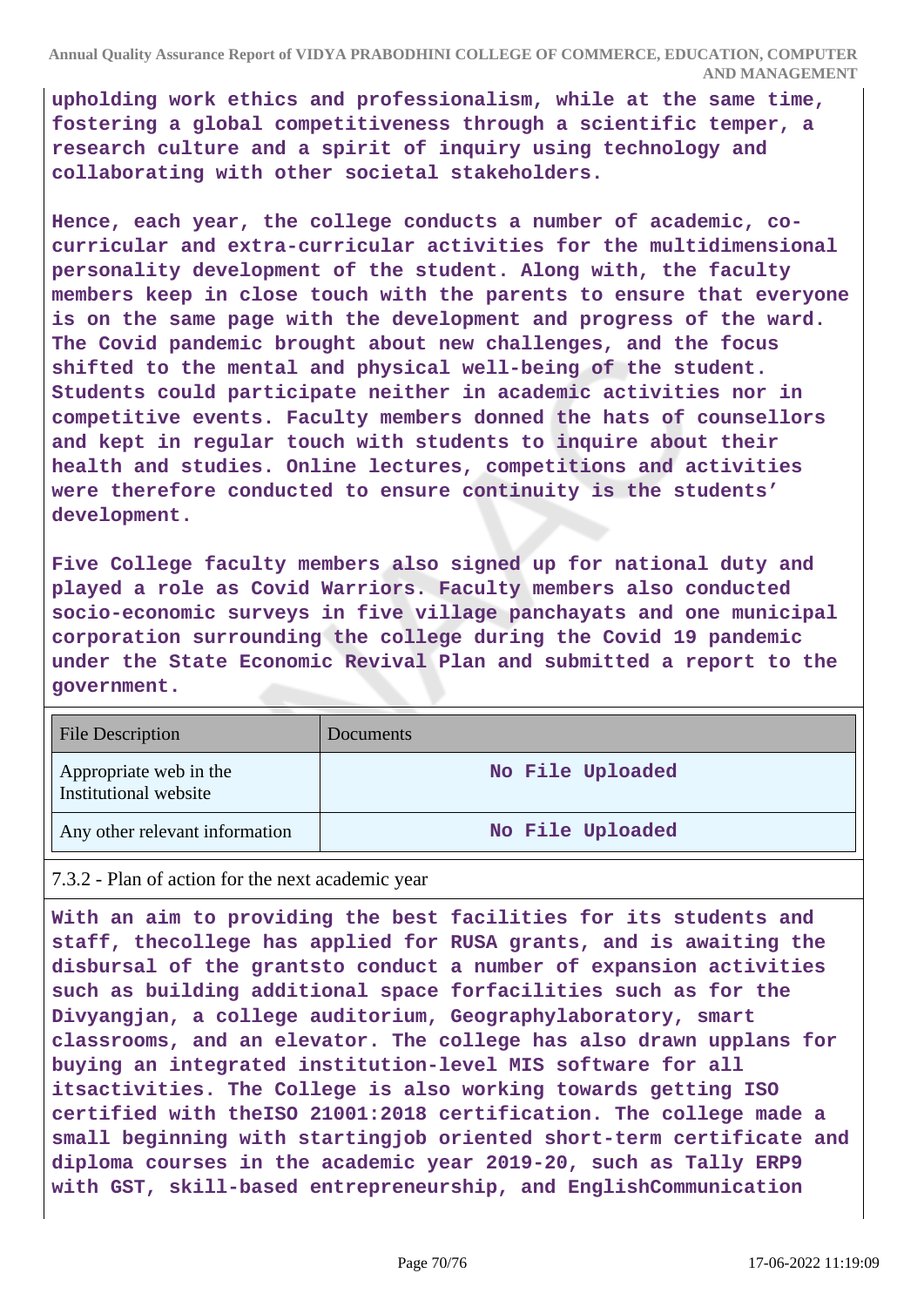**Skills. Going forward, the college proposes to start more hard andsoft-skill skill-oriented courses such as certificate courses in book writing and auditing, e-financial services, financial modelling, e-filing of tax, stocktrading, life corporate skills, attitude development, lifelong education, memorydevelopment, teaching how to learn, journalism, videomaking, etc. The College,continuing with its work of developing anenvironmentconsciousness in studentsand other stakeholders, will continue to organise programmes such as workshops onEnvironment for teachers and students, workshops on making natural Holi colours, and on waste segregation, composting and recycling, talks on various topics suchas harmful effects of fireworks, conservation of energy and water, poster-makingcompetitions on environment related topics, field trips to ecosensitive sites,etc. The College is also aiming to engage more locals by conducting anumber of socio-cultural activities such as lecture series, health check-up camps, social awareness camps, sapling donation programmes in variousneighbourhoods, etc. While the college campus will be utilized to capitalize onits situatedness, the college Alumni and PTA are also expected to be energised to contribute to the strengthening of the institution through fund donation andoutreach activities.**

**Proposed Infrastrural Projects:**

**Recreational-cum-Seminar Hall** 

**With the student strength growing, and the academic needs of the institution increasing along with, the need to add one more storey to the building is being keenly felt. The storey will include a recreational cum seminar hall with equipment, classrooms, laboratories, restrooms and storage facilities.**

**Estimated project cost: Approximately Rs. 55,00,000 (Rupees Fifty Five Lakh).**

**Passenger Elevator**

**With the institutional building spread over three floors, a requirement of an elevator to cater to the needs of students, especially of Divyang students, parents and visitors, has been severely felt. Hence, infrastructural provisions, such as construction of an elevator well, have already been made during the construction of the building. The proposed elevator, having a passenger capacity for 15 persons, will facilitate easier access to the services and facilities of the institution.**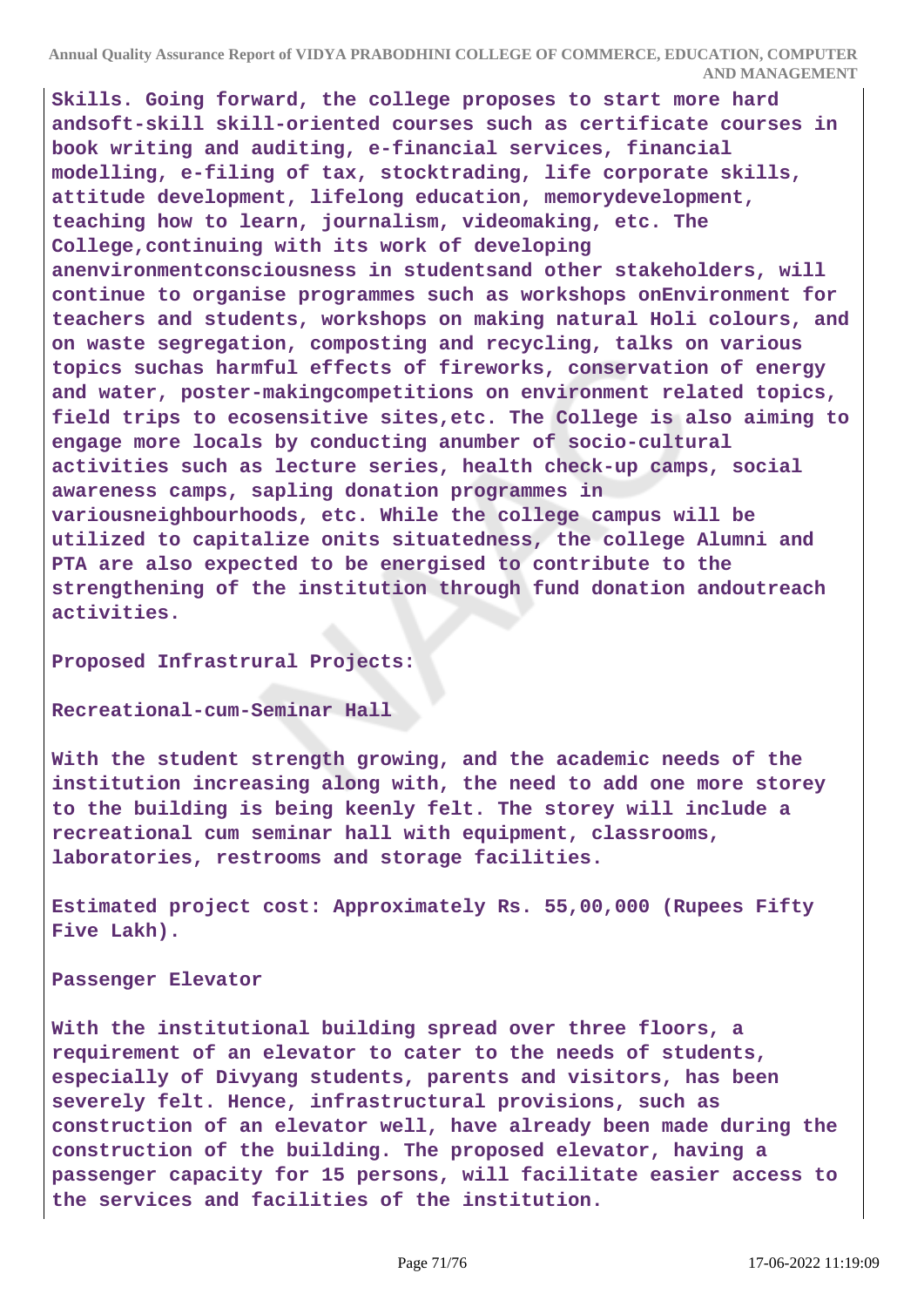**Estimated project cost: Approximately Rs. 20,00,000/- (Rupees Twenty Lakh).**

**Solar panels for self-reliance in energy** 

**Educational institutions have high energy requirements, and since most of this energy comes from coal and other thermal power plants, the institutional carbon footprint is quite large. As a part of a larger initiative to go green and to contribute its bit to environmental sustainability, the institution plans to create a total generation capacity of 35KVA from solar energy to meet all its electricity needs.**

**Estimated project cost: Approximately Rs. 18,00,000/- (Rupees Eighteen Lakh).**

**Other infrastructural projects are listed in the Appeal that is also posted on the college website:**

**http://vidyaprabodhinicollege.edu.in/VPCCECM/Documents/Appeal/Colleg eAppeal.pdf**

**Proposed Academic and Co-curricular Activities**

**Sr. No. Name of the Department Activity Head National/ State/Local Title of the activity 1 Research and Consultancy Cell Webinar National Level Two-Day National Webinar on Navigating the Pathways of Research Publishing in Scopus-indexed journals 2 Research and Consultancy Cell Webinar National Level National- Level Webinar on Literature Review 3 Research and Consultancy Cell FDP State-Level Three Days FDP on Data Analytics using Excel and SPSS 4 Research and Consultancy Cell Workshop State-Level State-Level workshop on Research Paper writing using LaTeX 5 Research and Consultancy Cell FDP Local Use of Mendeley in Research Writing 6 Research and Consultancy Cell Certificate Course (30 hours) National Level Certificate Course on Open-source GIS (30 hours) 7 Department of English Certificate Course (30 hours) Local English for Competitive Exams 8 Department of English Workshop Local Five-day Workshop on Translation from Konkani to English. 9 Department of English Workshop Local Workshop on Communication Skills 10 Department of English Conference National Level 2-Day National Conference titled, "Gender Writes" - A Dialogue on Rewriting the Gender Narrative 11 Department of English MOU State-Level 1. Government College, Sankhali 2. Government College, Khandola 12 Department of English Study Tour/ Field Trip National Level 1. Goa University Language Laboratory 2.Kala Ghoda Art Festival 3. Jaipur Literary Festival 4.**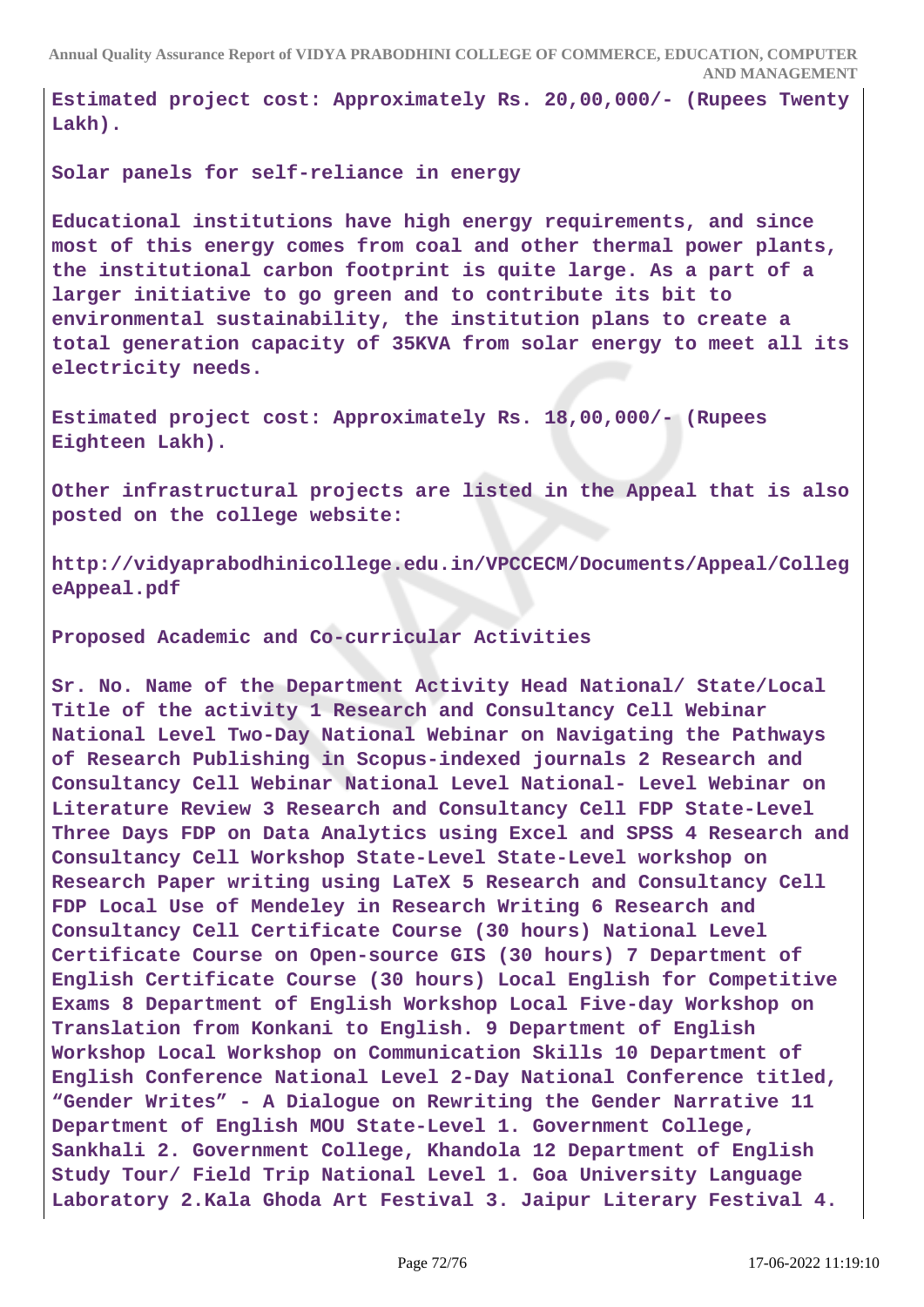**Goa Art & Literary Festival (GALF) 5. Central and GU libraries 13 Department of English Invited Guest Lectures State-Level 1. Tiatr and Goan Folklore 2. American Literature 3. Goan Literature 4. Teaching Drama 5. Creative Writing 14 Department of English Competitions Inter-class Activity 1: 1. Intercollegiate Newsletter Making competition Activity 2: Inter-class English Literature Festival, "Nava Rasa" 15 Fine Arts & Performing Arts Workshop Local Pottery making workshop 16 Spic Macay Workshop Local Semi classical choreography Workshop 17 Library Committee Exhibition Local Celebration of Librarians Day/ Book Exhibition 18 Library Committee Orientation Local Library Orientation for fresher's 19 Library Committee Exhibition Local Display of Diwali Ank in stilt 20 Library Committee Talk Local Sessions for First Year students on the usage of E-resources (N-List) 21 Library Committee Invited Guest Lectures Local Inviting a Guest speaker 22 CAREER GUIDANCE, INTERNSHIP & PLACEMENT CELL Invited Guest Lectures Local Talk on EDC Schemes 23 CAREER GUIDANCE, INTERNSHIP & PLACEMENT CELL Invited Guest Lectures Local Talk on Biodiversity for self employment 24 CAREER GUIDANCE, INTERNSHIP & PLACEMENT CELL Invited Guest Lectures Local Talk by Jan Shikshan Sanstan on vocational training 25 Gender Champion Club Invited Guest Lectures Local Talk on Men's Right 26 Gender Champion Club Invited Guest Lectures Local Talk on Child Sexual Abuse 27 Gender Champion Club Competitions Inter class Competition – Poster Making, PPT presentation. 28 Gender Champion Club Workshop One Week Workshop on Self Defence ( Offline Mode) 29 Gender Champion Club Video Telecasting Video series on Gender issues and sensitization ( Offline Mode if regular classes starts, if not than you tube link will be shared to students ) 30 Department of Konkani Webinar National Level Covid Kalant Vidyarthya khatir Sampumdeshan- Ek Garz National Webinar 31 Department of Konkani Competitions State-Level "Kavyfulor" Multilingual – Kavita Sadrikaran Sart- 32 Department of Konkani Workshop Local Konkani Wikipedia workshop Focus Area –Creating account, creating articles, Editing Articles. Certificate Course of 40 Hours Duration 33 Department of Konkani Book analysis Local Grantha Manthan- (Pustak Parikshan) Vhodle Ghar- Laxmi Kalangutkar Kaliz Usavala – Melissa Dcruz 34 Department of Konkani Study Tour/ Field Trip Local Ek Bhet Konkani Sansthek- Konkani Bhasha Mandal Physical or Virtual Meet (History-Activities and overall working) 35 Department of Konkani Invited Guest Lectures Local Sutra Sanchalan – Ek Kasab Resource Person- Mr. Anant Agni (Skilled based Course) 36 Women's Cell Invited Guest Lectures Local Talk on Rights of Women in 21st Century 37 Women's Cell Invited Guest Lectures Local Talk on Women's Health & Hygiene 38 Guidance and Counselling Cell Invited Guest Lectures Local Talk on Mental Health 39 Mentoring Committee Invited Guest Lectures Local Talk on The Importance of Mentoring 40 Mentoring Committee Study Tour/ Field**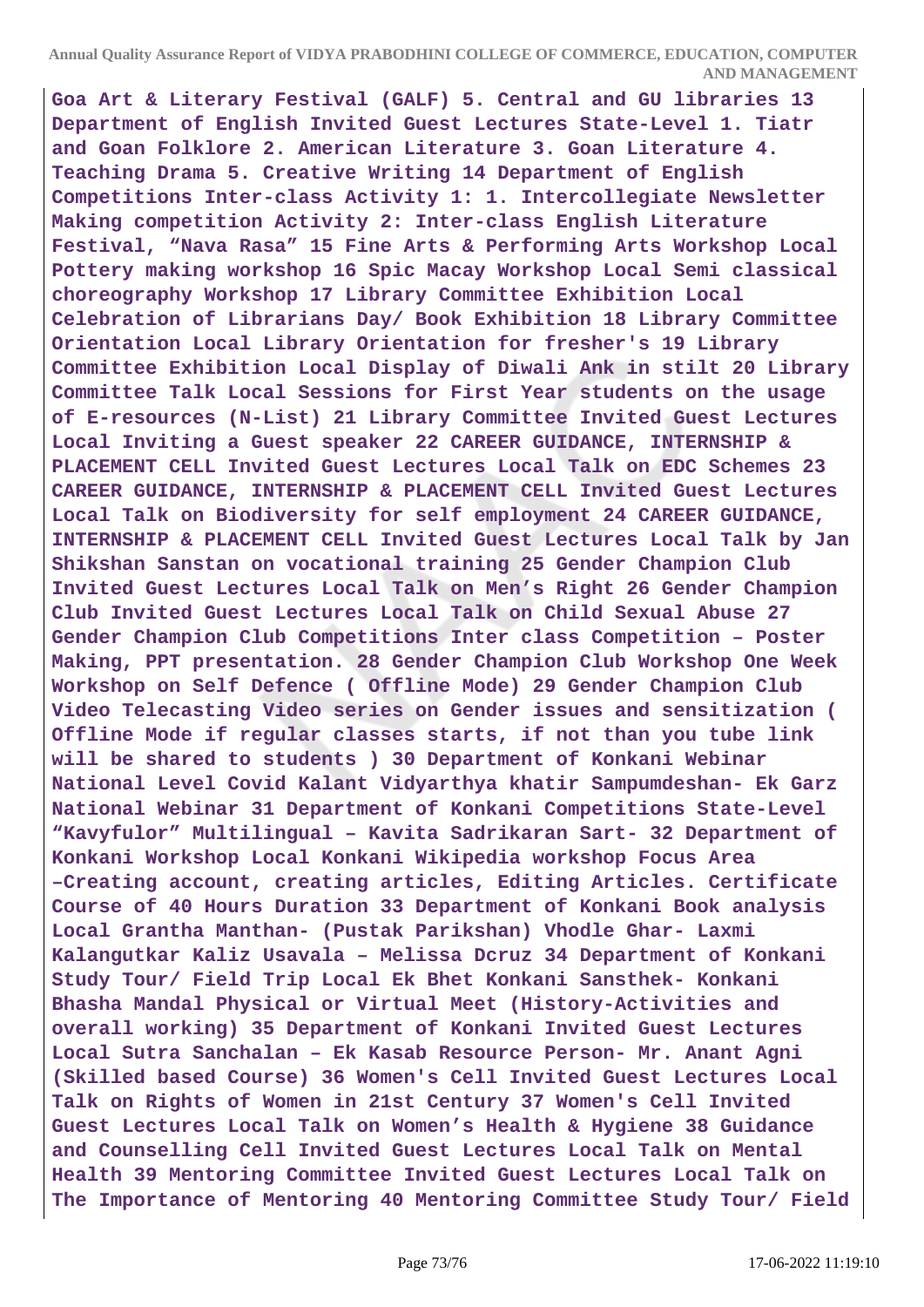**Annual Quality Assurance Report of VIDYA PRABODHINI COLLEGE OF COMMERCE, EDUCATION, COMPUTER AND MANAGEMENT**

**Trip Local Visit to any two Colleges in Goa to gain input about their Mentoring Programs 41 Department of Economics Competitions State-Level State Level Quiz on Indian Economy 42 Department of Economics Workshop National Level One week Online National Level Workshop on Data Analysis Using SPSS 43 Department of Economics Invited Guest Lectures Local Awareness Programme on Need for Investment in NPS 44 Department of Economics Invited Guest Lectures Local Investment in Mutual Funds Awareness among Students 45 Department of Economics Invited Guest Lectures Local Talk on Entrepreneurship/Start-Ups by CIBA 46 Department of Economics Study Tour/ Field Trip Local Field Trip to Dr. Malik's Farm, Hasapur-Pernem 47 Department of Marathi Invited Guest Lectures Local Vachak Katta Program 48 Department of Marathi Invited Guest Lectures Local ?????? ????? ???? ??? 49 Department of Marathi Seminar State-Level ????? ?????? ???????????? ????????? ????(????????) 50 Department of Marathi Competitions Local ????? ??????? ??????? 51 Department of Marathi Competitions Local ???????????? ??????? 52 Department of Marathi Competitions Local ???????? ???? ??????? 53 Study Circle Seminar Local India's Relevance in the evolving geo-strategic environment 54 Study Circle Seminar Local 26/11 Commemorative - Indian Constitution and Indian Democracy 55 Study Circle Seminar Local India's Growth Story 56 Study Circle Seminar Local National Heroes and Indian Nationalism 57 Study Circle Seminar Local Gender Rights 58 Study Circle Seminar Local Sustainable Development Goals (SDG) and UN - Relevance 59 Study Circle Seminar Local CSR and Corporate India 60 Wall Paper and Communication Club Invited Guest Lectures Local LekhakTumachyaBhetik (Konkani) 61 Wall Paper and Communication Club Workshop Local How to Write Administrative Letters? – A Session 62 Wall Paper and Communication Club Workshop Local Bahu Bhashik Kavi Samelan (kavyakur) 63 Wall Paper and Communication Club Workshop Local Sutrasanchalan : A Session 64 Wall Paper and Communication Club Invited Guest Lectures Local EkMulakhat (Marathi) Dr. Rupesh Patkar 65 Medical Centre Invited Guest Lectures Local Invited lecture on Health Education 66 Medical Centre Others Local Eye Check-up Camp 67 Medical Centre Others Local Blood Pressure and Diabetes Check-up Camp 68 Parent Teachers' Association Others Local Annual General Meeting 69 Parent Teachers' Association Others Local Governing Council Meeting --1 70 Parent Teachers' Association Others Local Governing Council Meeting - 2 71 Internal Complaint Committee Others Local Meeting - 1 72 Internal Complaint Committee Others Local Meeting - 2 73 Medical Centre Invited Guest Lectures Local Talk or workshop (in collaboration with Gender Champion) 74 Department of Geography Invited Guest Lectures Local Talk on the 'Interdisciplinary Nature of Geography' 75 Department of Geography Certificate Course (30 hours) State-Level Certificate Course in "QGIS Open Source software" (30 Hours) 76 Department of**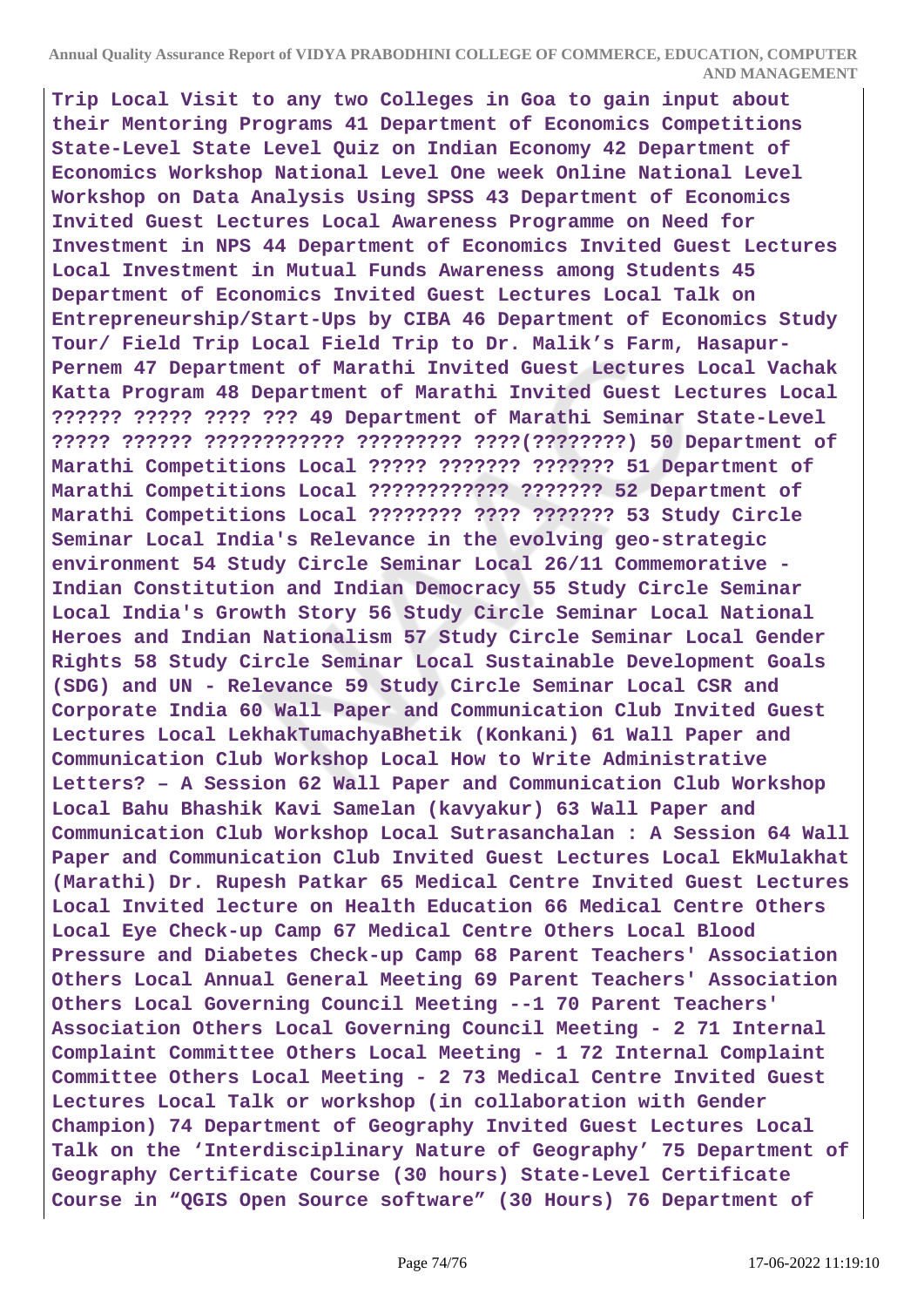**Annual Quality Assurance Report of VIDYA PRABODHINI COLLEGE OF COMMERCE, EDUCATION, COMPUTER AND MANAGEMENT**

**Geography Others Local Celebration of Geography Day 77 Department of Geography Seminar State-Level A State-Level Seminar/Webinar on "Innovative Techniques of Flood Management in Goa: A Sustainable Approach" 78 Department of History Study Tour/ Field Trip Local Field Trip to Kushavati river Valley 79 Department of History Talk Local Celebration of Constitutional Day 80 Department of History Study Tour/ Field Trip Local Field Trip to Mhadei river Valley 81 Department of History Talk Local Celebration of Opinion Poll Day in collaboration with Konkani department. 82 Department of History Talk Local Celebration of Shiv Jayanti 83 Department of History Study Tour/ Field Trip Local Field Trip to Ela Goa 84 Department of Sports Competitions Local Inter – Collegiate Competitions 85 Department of Sports Competitions Local Inter Class Competitions 86 Department of Sports Competitions Local National Sports Day 87 Department of Sports Competitions Local Quiz Competition 88 Department of Sports Competitions Local Online Chess Competition 89 Department of Sports Competitions Local Poster Making (Health ) 90 Department of Sports Competitions Local Webinar Sports Psychology 91 Department of Sports Competitions State-Level Best Individual Sports Skill (Video) 92 Department of Sports Competitions State-Level Women's Volleyball Tournament 93 Department of Sports Competitions Local Importance of Physical Fitness (Guest Lecture) 94 Department of Sports Competitions Local Yoga Workshop in collaboration with Department of Education 95 Department of Sports Competitions State-Level Workshop on Sports Psychology 96 Department of Sports Competitions Local Lecture Series on Career options in Sports 97 Department of Sports Competitions Local Inter-Institutional Cricket 98 Department of Education MOU Chembur Comprehensive College of Education Chembur - Mumbai 99 Department of Education MOU Mahavir Mahavidyalaya, Kolhapur 100 Department of Education Certificate Course (30 hours) Local Certificate course in Early Childhood Education 101 Department of Education Seminar National Level Seminar/Webinar on Mental Health – Stress / Mental Conflict (National /State) 102 Department of Education Seminar State-Level State level Seminar/ Webinar on Gender Sensitization 103 Department of Education Short term course Local Short term course in Drawing 104 Department of Education Invited Guest Lectures Local Guest lecture on Educational Philosophy of Swami Vivekananda 105 Department of Education Invited Guest Lectures Local Guest lecture on Inclusive Education 106 Department of Education Invited Guest Lectures Local Micro Teaching Skill Competition – Use of teaching aid (Activity) 107 Department of Education Invited Guest Lectures Local Teaching Aid Competition (Activity) 108 Department of Education Invited Guest Lectures Local Practice Teaching Competition (Activity) 109 Department of Commerce MOU Local Jan Shikshan Saunstha, Porvorim-Goa 110 Department of Commerce MOU Local Board of Industry Academia Partnership, Mumbai**